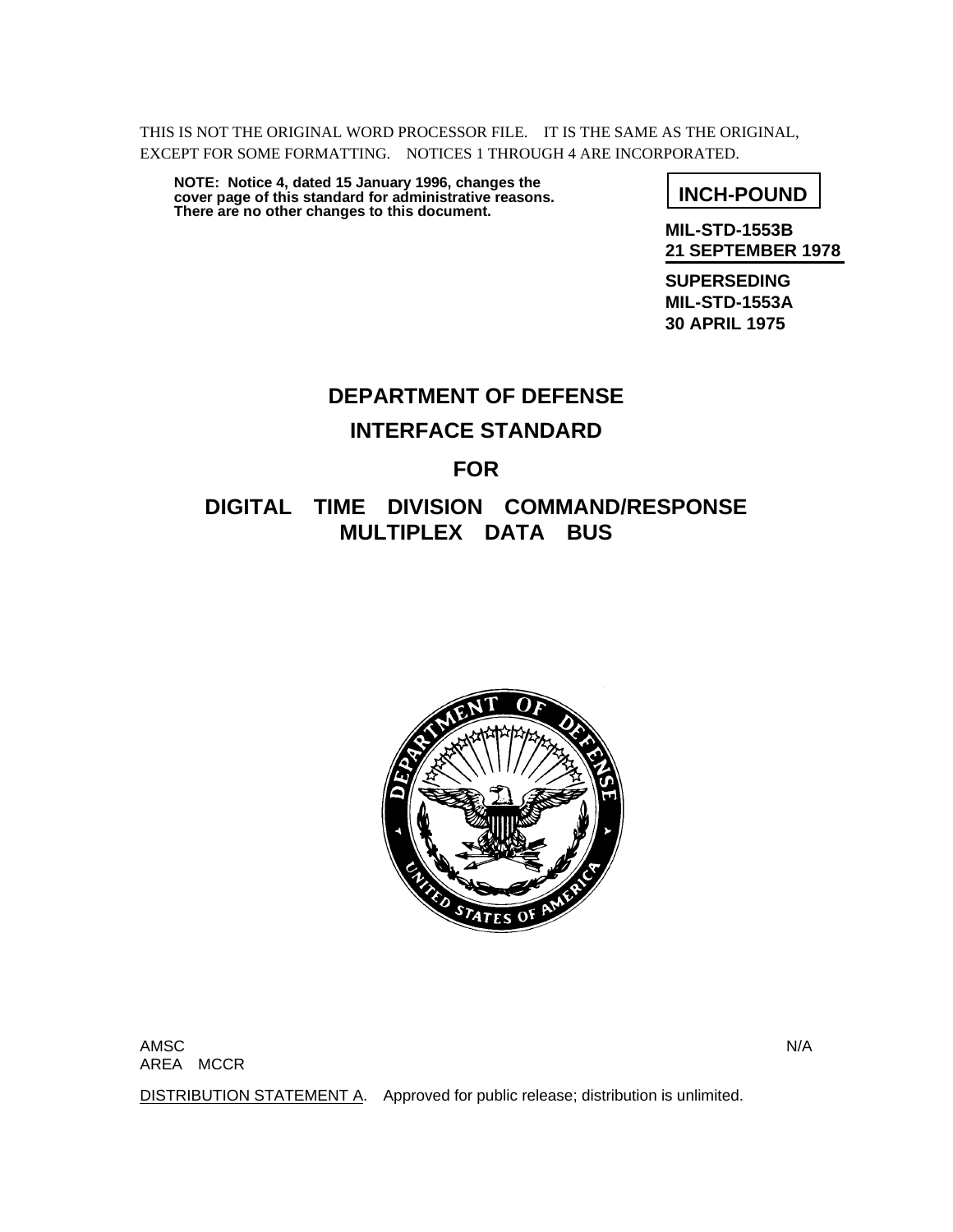Supersedes cover page of MIL-STD-1553B, dated 21 September 1978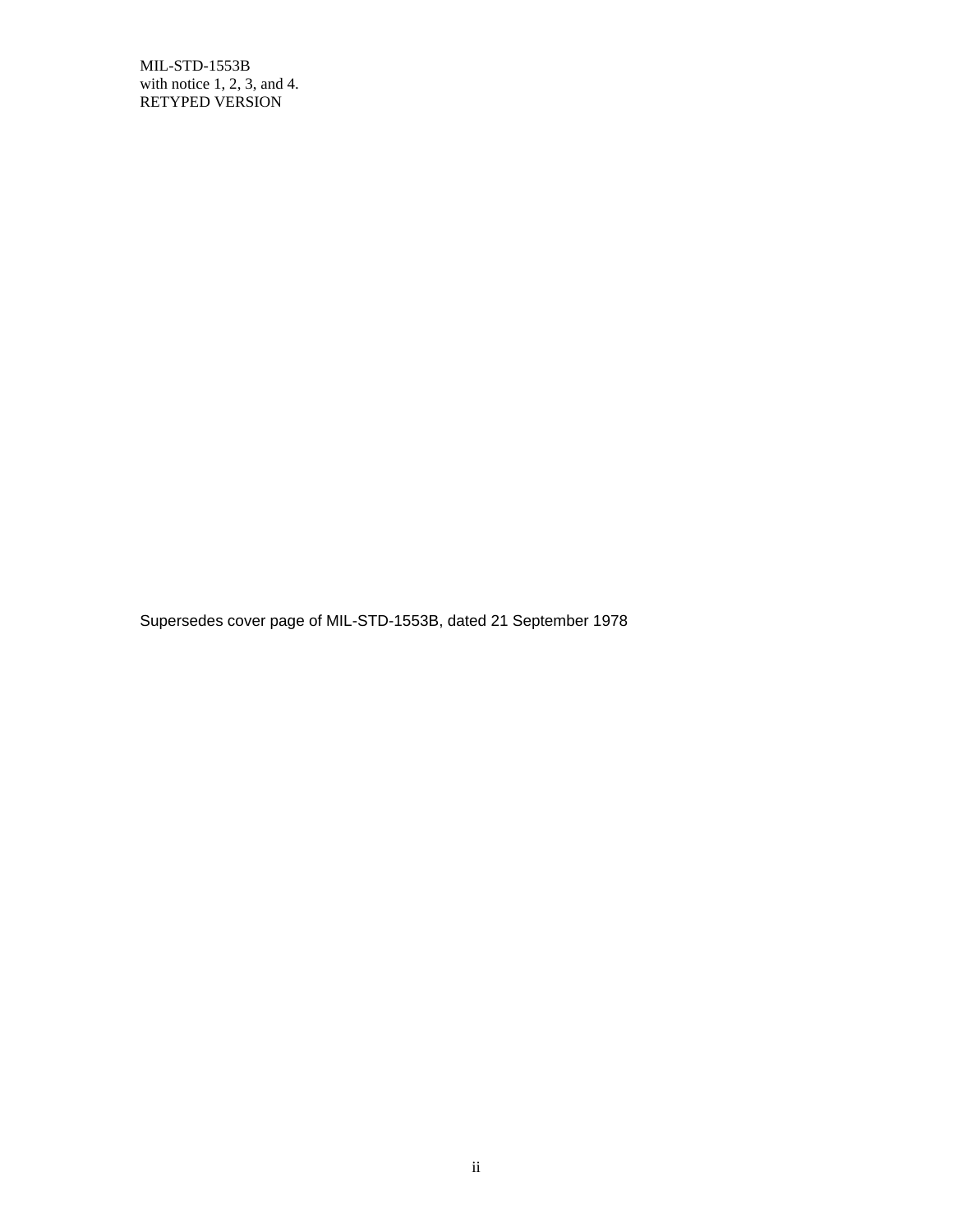#### DEPARTMENT OF DEFENSE Washington DC 20360

#### DIGITAL TIME DIVISION COMMAND/RESPONSE MULTIPLEX DATA BUS

1. This standard is approved for use by all Departments and Agencies of the Department of Defense.

2. Beneficial comments (recommendations, additions, deletions) and any pertinent data which may be of use in improving this document should be addressed to: ASC/ENSI, Bldg 125, 2335 Seventh Street, Suite 6, Wright-Patterson AFB OH 45433-7809 by using the Standardization Document Improvement Proposal (DD Form 1426) appearing at the end of this document or by letter. NEW ADDRESS, 1996: ASC/ENSI, 2530 LOOP ROAD WEST, WRIGHT PATTERSON AFB, OH 45433-7101

Supersedes page ii of MIL-STD-1553B, dated 21 September 1978.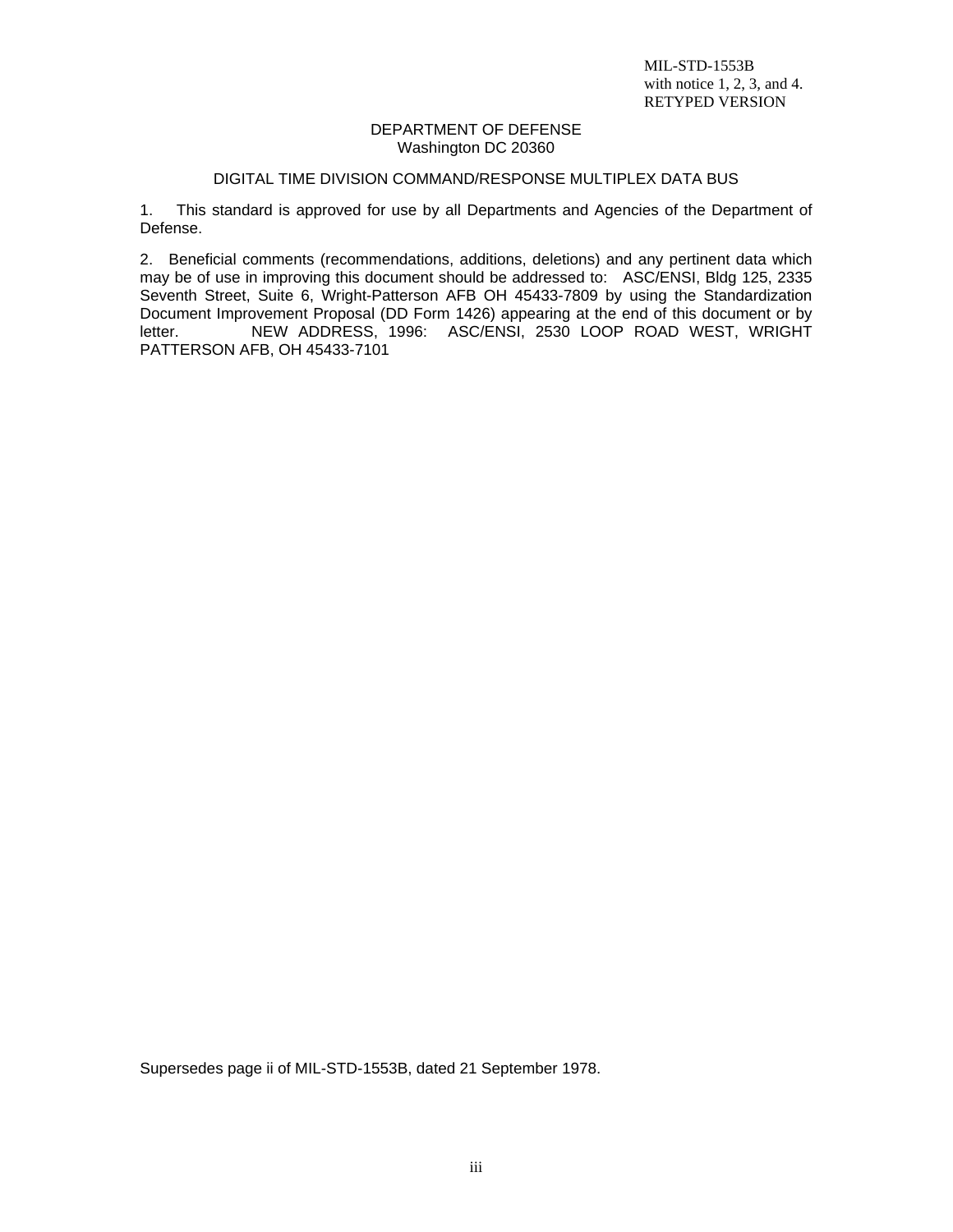#### **FOREWORD**

This standard contains requirements for a digital time division command/response multiplex data bus for use in systems integration. Even with the use of this standard, differences may exist between multiplex data buses in different system applications due to particular application requirements and the designer options allowed in this standard. The system designer must recognize this fact and design the multiplex bus controller hardware and software to accommodate such differences. These designer selected options must exist to allow the necessary flexibility in the design of specific multiplex systems in order to provide for the control mechanism, architectural redundancy, degradation concept and traffic patterns peculiar to the specific application requirements. Appendix, Section 30 selects those options which shall be required and further restricts certain portions of the standard for the use in all dual standby redundant applications for the Army, Navy, and Air Force.

Supersedes page iii dated 12 February 1980.

iv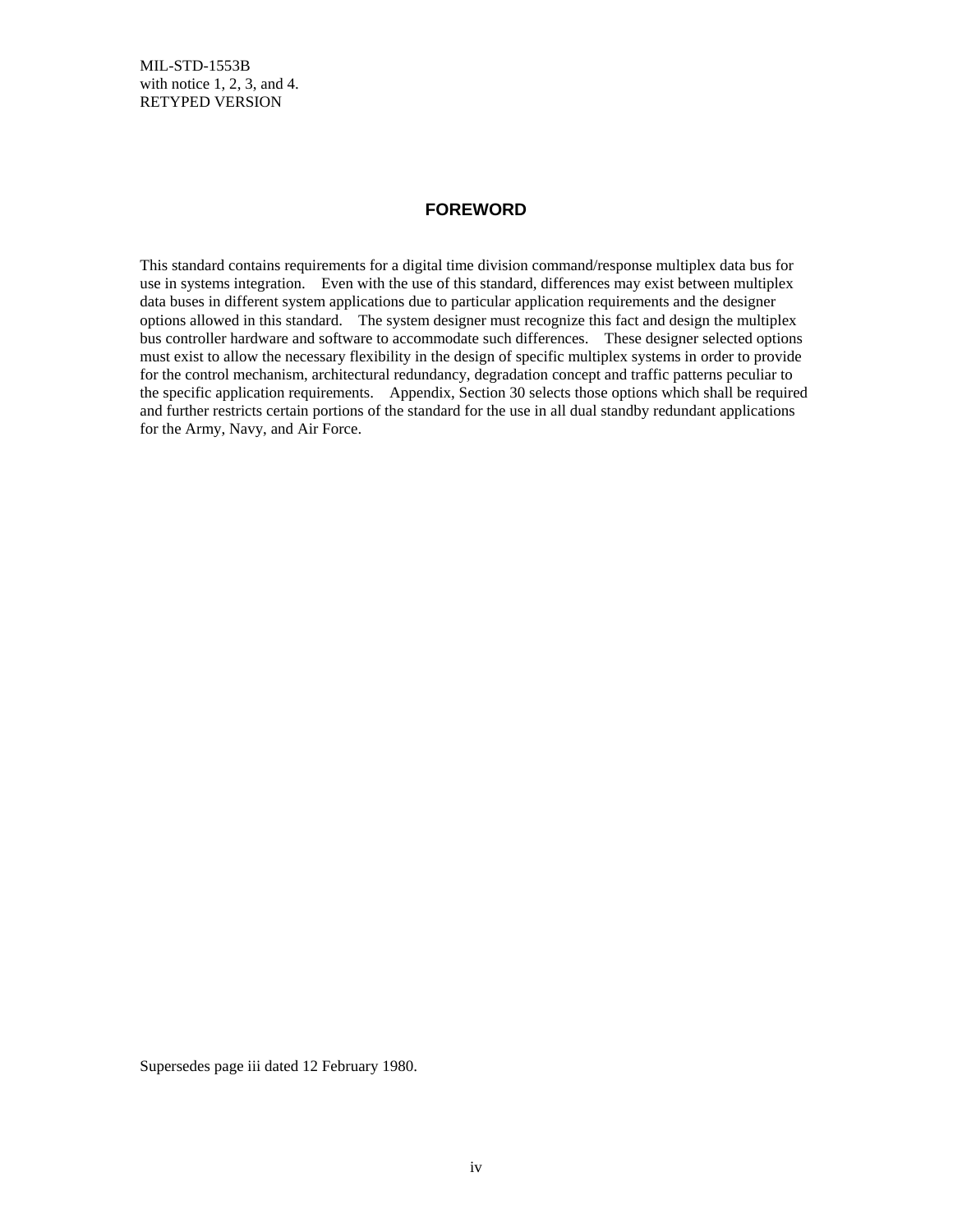# **CONTENTS**

# Paragraph Paragraph Page

| 1.            | <b>SCOPE</b>                     | 1                           |
|---------------|----------------------------------|-----------------------------|
| 1.1           | Scope                            | 1                           |
| 1.2           | Application.                     | 1                           |
| 2.            | REFERENCED DOCUMENTS             | 1                           |
| 2.1           | Issue of document                | 1                           |
| 3.            | <b>DEFINITIONS</b>               | 1                           |
| 3.1           | <b>Bit</b>                       | 1                           |
| 3.2           | Bit rate                         | 1                           |
| 3.3           | Pulse code modulation (PCM)      | 1                           |
| 3.4           | Time division multiplexing (TDM) | 1                           |
| 3.5           | Half duplex                      | 1                           |
| 3.6           | Word                             | $\mathbf{1}$                |
| 3.7           | Message                          | $\mathfrak{Z}$              |
| 3.8           | Subsystem                        | $\mathfrak{Z}$              |
| 3.9           | Data bus                         | $\mathfrak{Z}$              |
| 3.10          | Terminal                         | $\mathfrak{Z}$              |
| $*3.11$       | Bus controller (BC)              | $\mathfrak{Z}$              |
| $*3.12$       | Bus monitor (BM)                 | $\mathfrak{Z}$              |
| 3.13          | Remote terminal (RT)             | $\sqrt{3}$                  |
| 3.14          | Asynchronous operation           | $\mathfrak 3$               |
| 3.15          | Dynamic bus control              | $\mathfrak 3$               |
| 3.16          | Command/Response                 | $\mathfrak 3$               |
| 3.17          | Redundant data bus               | $\ensuremath{\mathfrak{Z}}$ |
| 3.18          | <b>Broadcast</b>                 | $\mathfrak 3$               |
| 3.19          | Mode code                        | $\mathfrak 3$               |
| 4.            | <b>GENERAL REQUIREMENTS</b>      | $\overline{4}$              |
| 4.1           | Test and operating requirements  | $\overline{4}$              |
| 4.2           | Data bus operation               | $\overline{4}$              |
| 4.3           | Characteristics                  | $\overline{4}$              |
| 4.3.1         | Data form                        | $\overline{4}$              |
| 4.3.2         | Bit priority                     | $\overline{4}$              |
| 4.3.3         | Transmission method              | $\overline{4}$              |
| 4.3.3.1       | Modulation                       | $\overline{4}$              |
| 4.3.3.2       |                                  |                             |
|               | Data code                        | 4<br>$\overline{4}$         |
| 4.3.3.3       | Transmission bit rate            |                             |
| 4.3.3.4       | Word size                        | $\overline{4}$              |
| 4.3.3.5       | Word formats                     | $\overline{4}$              |
| 4.3.3.5.1     | Command word                     | 8                           |
| 4.3.3.5.1.1   | Sync                             | 8                           |
| 4.3.3.5.1.2   | Remote terminal address          | $8\,$                       |
| 4.3.3.5.1.3   | Transmit/receive                 | $8\,$                       |
| 4.3.3.5.1.4   | Subaddress/mode                  | $\,8\,$                     |
| 4.3.3.5.1.5   | Data word count/mode code        | $8\,$                       |
| 4.3.3.5.1.6   | Parity                           | 8                           |
| 4.3.3.5.1.7   | Optional mode control            | 8                           |
| 4.3.3.5.1.7.1 | Dynamic bus control              | 9                           |

Supersedes page iv dated 21 September 1978.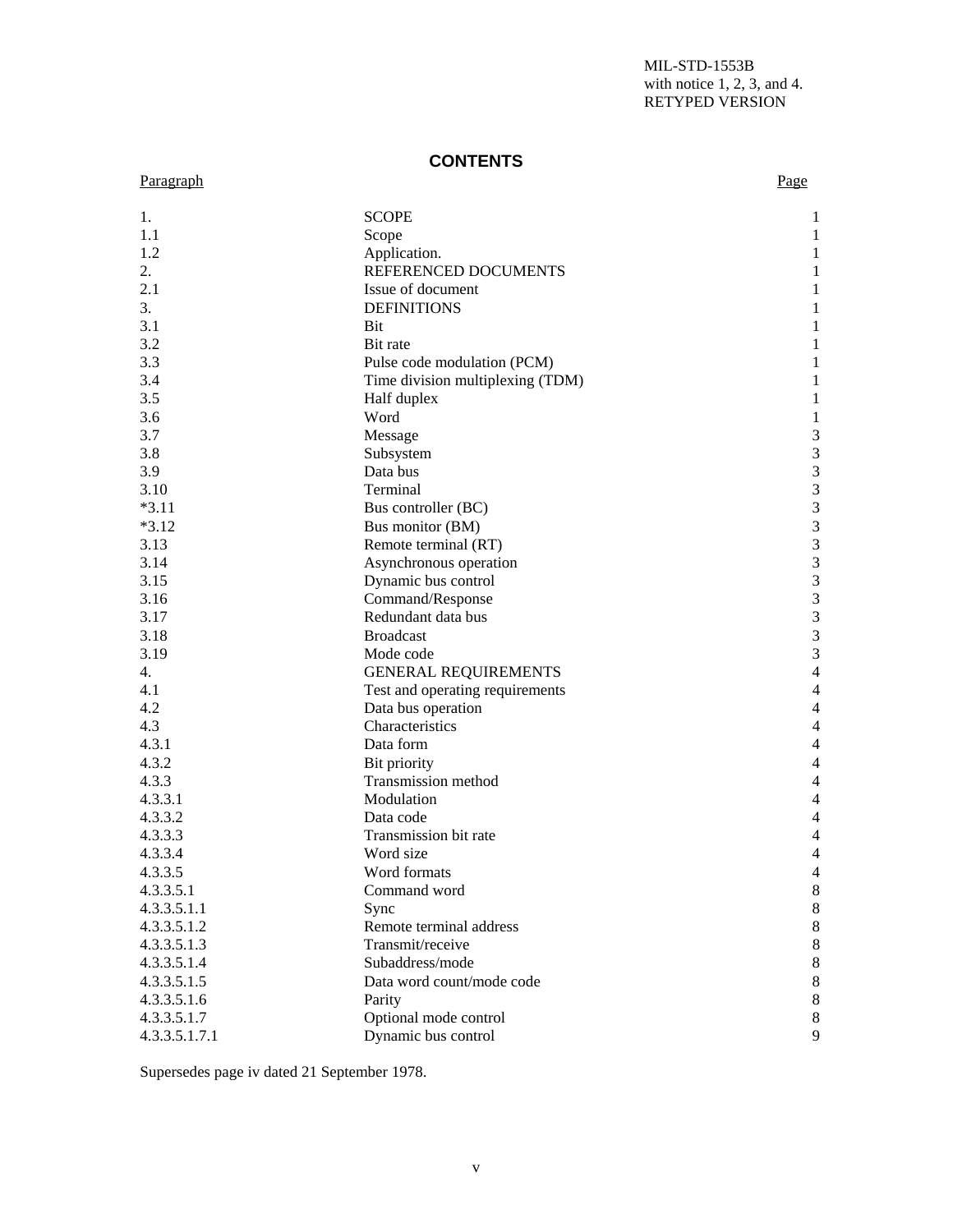# CONTENTS (Cont'd)

| Paragraph      |                                                             |    |
|----------------|-------------------------------------------------------------|----|
| 4.3.3.5.1.7.2  | Synchronize (without data word)                             | 9  |
| 4.3.3.5.1.7.3  | Transmit status word                                        | 9  |
| 4.3.3.5.1.7.4  | Initiate self test                                          | 9  |
| 4.3.3.5.1.7.5  | Transmitter shutdown                                        | 9  |
| 4.3.3.5.1.7.6  | Override transmitter shutdown                               | 9  |
| 4.3.3.5.1.7.7  | Inhibit terminal flag (T/F) bit                             | 9  |
| 4.3.3.5.1.7.8  | Override inhibit T/F bit                                    | 9  |
| 4.3.3.5.1.7.9  | Reset remote terminal                                       | 9  |
| 4.3.3.5.1.7.10 | Reserved mode codes (01001 to 01111)                        | 9  |
| 4.3.3.5.1.7.11 | Transmit vector word                                        | 11 |
| 4.3.3.5.1.7.12 | Synchronize (with data word)                                | 11 |
| 4.3.3.5.1.7.13 | Transmit last command word                                  | 11 |
| 4.3.3.5.1.7.14 | Transmit built-in-test (BIT) word                           | 11 |
| 4.3.3.5.1.7.15 | Selected transmitter shutdown                               | 11 |
| 4.3.3.5.1.7.16 | Override selected transmitter shutdown                      | 11 |
| 4.3.3.5.1.7.17 | Reserved mode codes (10110 to 11111)                        | 11 |
| 4.3.3.5.2      | Data word                                                   | 11 |
| 4.3.3.5.2.1    | Sync                                                        | 11 |
| 4.3.3.5.2.2    | Data                                                        | 12 |
| 4.3.3.5.2.3    | Parity                                                      | 12 |
| 4.3.3.5.3      | Status word                                                 | 12 |
| 4.3.3.5.3.1    | Sync                                                        | 12 |
| 4.3.3.5.3.2    | RT address                                                  | 12 |
| 4.3.3.5.3.3    | Message error bit                                           | 12 |
| 4.3.3.5.3.4    | Instrumentation bit                                         | 12 |
| 4.3.3.5.3.5    | Service request bit                                         | 12 |
| 4.3.3.5.3.6    | Reserved status bits                                        | 12 |
| 4.3.3.5.3.7    | Broadcast command received bit                              | 13 |
| 4.3.3.5.3.8    | Busy bit                                                    | 13 |
| 4.3.3.5.3.9    | Subsystem flag bit                                          | 13 |
| 4.3.3.5.3.10   | Dynamic bus control acceptance bit                          | 13 |
| 4.3.3.5.3.11   | Terminal flag bit                                           | 13 |
| 4.3.3.5.3.12   | Parity bit                                                  | 13 |
| 4.3.3.5.4      | Status word reset                                           | 13 |
| 4.3.3.6        | Message formats                                             | 13 |
| 4.3.3.6.1      | Bus controller to remote terminal transfers                 | 14 |
| 4.3.3.6.2      | Remote terminal to bus controller transfers                 | 14 |
| 4.3.3.6.3      | Remote terminal to remote terminal transfers                | 14 |
| 4.3.3.6.4      | Mode command without data word                              | 14 |
| 4.3.3.6.5      | Mode command with data word (transmit)                      | 14 |
| 4.3.3.6.6      | Mode command with data word (receive)                       | 14 |
| 4.3.3.6.7      | Optional broadcast command                                  | 14 |
| 4.3.3.6.7.1    | Bus controller to remoter terminal(s) transfer (broadcast)  | 14 |
| 4.3.3.6.7.2    | Remote terminal to remote terminal(s) transfers (broadcast) | 17 |
| 4.3.3.6.7.3    | Mode command without data word (broadcast)                  | 17 |
| 4.3.3.6.7.4    | Mode command with data word (broadcast)                     | 17 |
| 4.3.3.7        | Intermessage gap                                            | 17 |
| 4.3.3.8        | Response time                                               | 17 |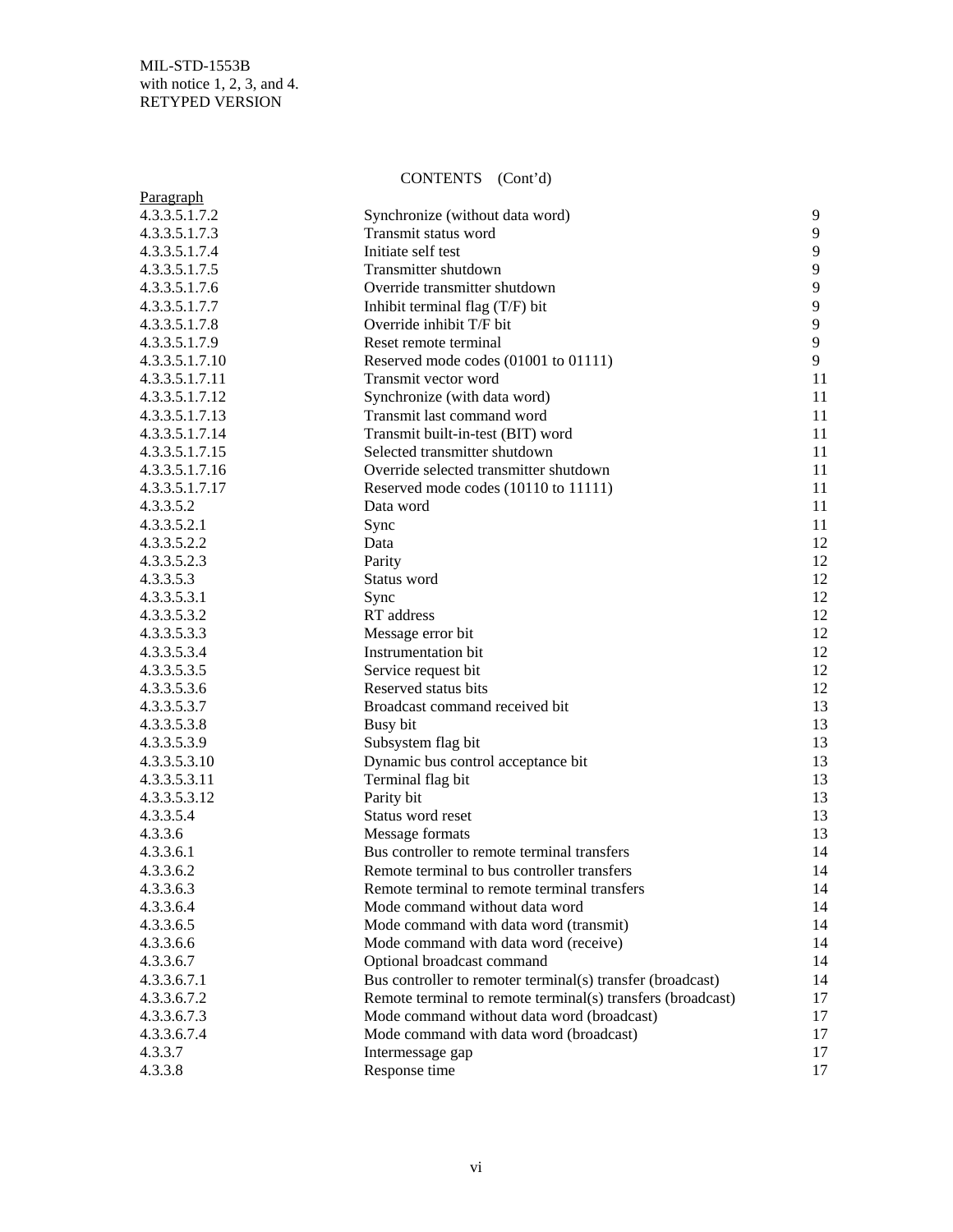#### CONTENTS (Cont'd)

| Paragraph     |                                                             |    |
|---------------|-------------------------------------------------------------|----|
| 4.3.3.9       | Minimum no-response time-out                                | 17 |
| 4.4           | Terminal operation                                          | 17 |
| 4.4.1         | Common operation                                            | 17 |
| 4.4.1.1       | Word validation                                             | 21 |
| 4.4.1.2       | Transmission continuity                                     | 21 |
| 4.4.1.3       | Terminal fail-safe                                          | 21 |
| 4.4.2         | Bus controller operation                                    | 21 |
| 4.4.3         | Remote terminal                                             | 21 |
| 4.4.3.1       | Operation                                                   | 21 |
| 4.4.3.2       | Superseding valid commands                                  | 21 |
| 4.4.3.3       | Invalid commands                                            | 21 |
| 4.4.3.4       | Illegal command                                             | 21 |
| 4.4.3.5       | Valid data reception                                        | 22 |
| 4.4.3.6       | Invalid data reception                                      | 22 |
| 4.4.4         | Bus monitor operation                                       | 22 |
| 4.5           | Hardware characteristics                                    | 22 |
| 4.5.1         | Data bus characteristics                                    | 22 |
| 4.5.1.1       | Cable                                                       | 22 |
| 4.5.1.2       | Characteristic impedance                                    | 22 |
| 4.5.1.3       | Cable attenuation                                           | 22 |
| 4.5.1.4       | Cable termination                                           | 22 |
| 4.5.1.5       | Cable stub requirements                                     | 22 |
| 4.5.1.5.1     | Transformer coupled stubs                                   | 23 |
| 4.5.1.5.1.1   | Coupling transformer                                        | 23 |
| 4.5.1.5.1.1.1 | Transformer input impedance                                 | 23 |
| 4.5.1.5.1.1.2 | Transformer waveform integrity                              | 23 |
| 4.5.1.5.1.1.3 | Transformer common mode rejection                           | 23 |
| 4.5.1.5.1.2   | Fault isolation                                             | 23 |
| 4.5.1.5.1.3   | Cable coupling                                              | 23 |
| 4.5.1.5.1.4   | Stub voltage requirements                                   | 23 |
| 4.5.1.5.2     | Direct coupled stubs                                        | 23 |
| 4.5.1.5.2.1   | Fault isolation                                             | 23 |
| 4.5.1.5.2.2   | Cable coupling                                              | 25 |
| 4.5.1.5.2.3   | Stub voltage requirements                                   | 25 |
| 4.5.1.5.3     | Wiring and cabling for EMC                                  | 25 |
| 4.5.2         | Terminal characteristics                                    | 25 |
| 4.5.2.1       | Terminals with transformer coupled stubs                    | 25 |
| 4.5.2.1.1     |                                                             | 25 |
| 4.5.2.1.1.1   | Terminal output characteristics<br>Output levels            | 25 |
| 4.5.2.1.1.2   | Output waveform                                             | 25 |
| 4.5.2.1.1.3   | Output noise                                                | 25 |
| 4.5.2.1.1.4   | Output symmetry                                             | 25 |
| 4.5.2.1.2     | Terminal input characteristics                              | 25 |
| 4.5.2.1.2.1   | Input waveform compatibility                                | 27 |
|               |                                                             |    |
| 4.5.2.1.2.2   | Common mode rejections                                      | 27 |
| 4.5.2.1.2.3   | Input impedance                                             | 27 |
| 4.5.2.1.2.4   | Noise rejection                                             | 27 |
| 4.5.2.2       | Terminals with direct coupled stubs                         | 27 |
| 4.5.2.2.1     | Terminal output characteristics                             | 27 |
| 4.5.2.2.1.1   | Output levels                                               | 27 |
| 4.5.2.2.1.2   | Output waveform<br><b>CONTENTS</b><br>(Cont <sup>'</sup> d) | 29 |

Paragraph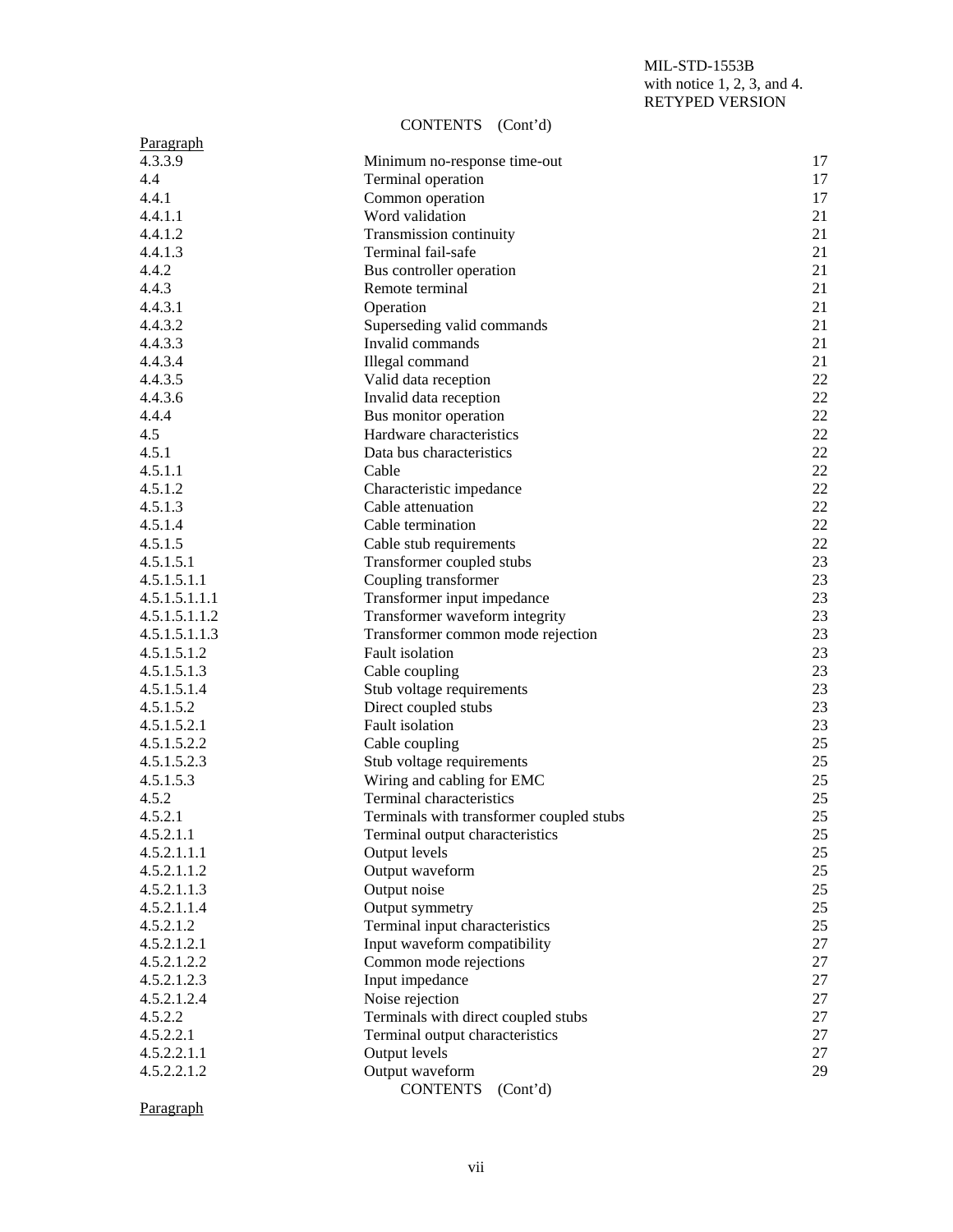| 4.5.2.2.1.3 | Output noise                    | 29 |
|-------------|---------------------------------|----|
| 4.5.2.2.1.4 | Output symmetry                 | 29 |
| 4.5.2.2.2   | Terminal input characteristics  | 29 |
| 4.5.2.2.2.1 | Input waveform compatibility    | 29 |
| 4.5.2.2.2.2 | Common mode rejections          | 29 |
| 4.5.2.2.2.3 | Input impedance                 | 29 |
| 4.5.2.2.2.4 | Noise rejection                 | 29 |
| 4.6         | Redundant data bus requirements | 30 |
| 4.6.1       | Electrical isolation            | 30 |
| 4.6.2       | Single event failures           | 30 |
| 4.6.3       | Dual standby redundant data bus | 30 |
| 4.6.3.1     | Data bus activity               | 30 |
| $*4.6.3.2$  | Superseding valid commands      | 30 |
| 5.          | DETAIL REQUIREMENTS             | 30 |

Supersedes page vii dated 21 September 1978.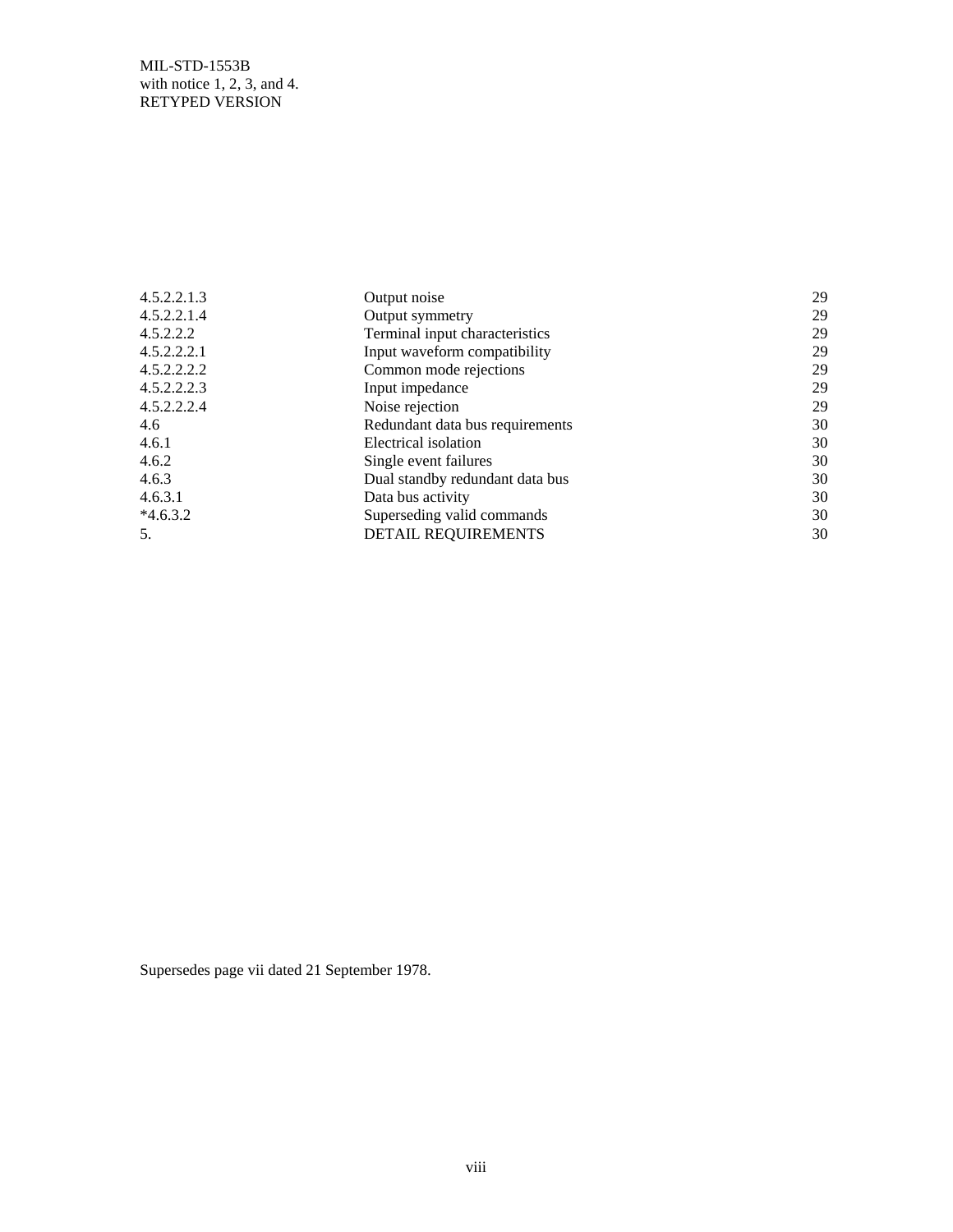| CONTENTS (Cont'd)                                |           |
|--------------------------------------------------|-----------|
| <b>FIGURES</b>                                   | Page      |
| FIGURE 1. Sample Multiplex Data Bus Architecture | $\bigcap$ |
| <b>TABLES</b>                                    |           |

| <b>TABLE I.</b> Assigned Mode Codes                                                       |     |
|-------------------------------------------------------------------------------------------|-----|
| TABLE II. Criteria for Acceptance or Rejection of a Terminal for the Noise Rejection Test | 28. |

#### APPENDIX

| 10.         | General                             | 31 |
|-------------|-------------------------------------|----|
| 10.1        | Redundancy                          | 31 |
| 10.2        | Bus controller                      | 31 |
| 10.3        | Multiplex selection criteria        | 33 |
| 10.4        | High reliability requirements       | 33 |
| 10.5        | Stubbing                            | 33 |
| 10.6        | Use of broadcast option             | 34 |
| $*10.7$     | Other related documents             | 34 |
| $*20.$      | REFERENCED DOCUMENTS                | 34 |
| $*30.$      | <b>GENERAL REQUIREMENTS</b>         | 34 |
| $*30.1$     | Option selection                    | 34 |
| $*30.2$     | Application                         | 34 |
| $*30.3$     | Unique address                      | 34 |
| $*30.4$     | Mode codes                          | 35 |
| $*30.4.1$   | Subaddress/mode                     | 35 |
| $*30.4.2$   | Required mode codes                 | 35 |
| $*30.4.2.1$ | Remote terminal required mode codes | 35 |
| $*30.4.2.2$ | Bus controller required mode codes  | 35 |
| $*30.4.3$   | Reset remote terminal               | 35 |
| $*30.4.4$   | Initiate RT self test               | 35 |

Supersedes page viii dated 12 February 1980.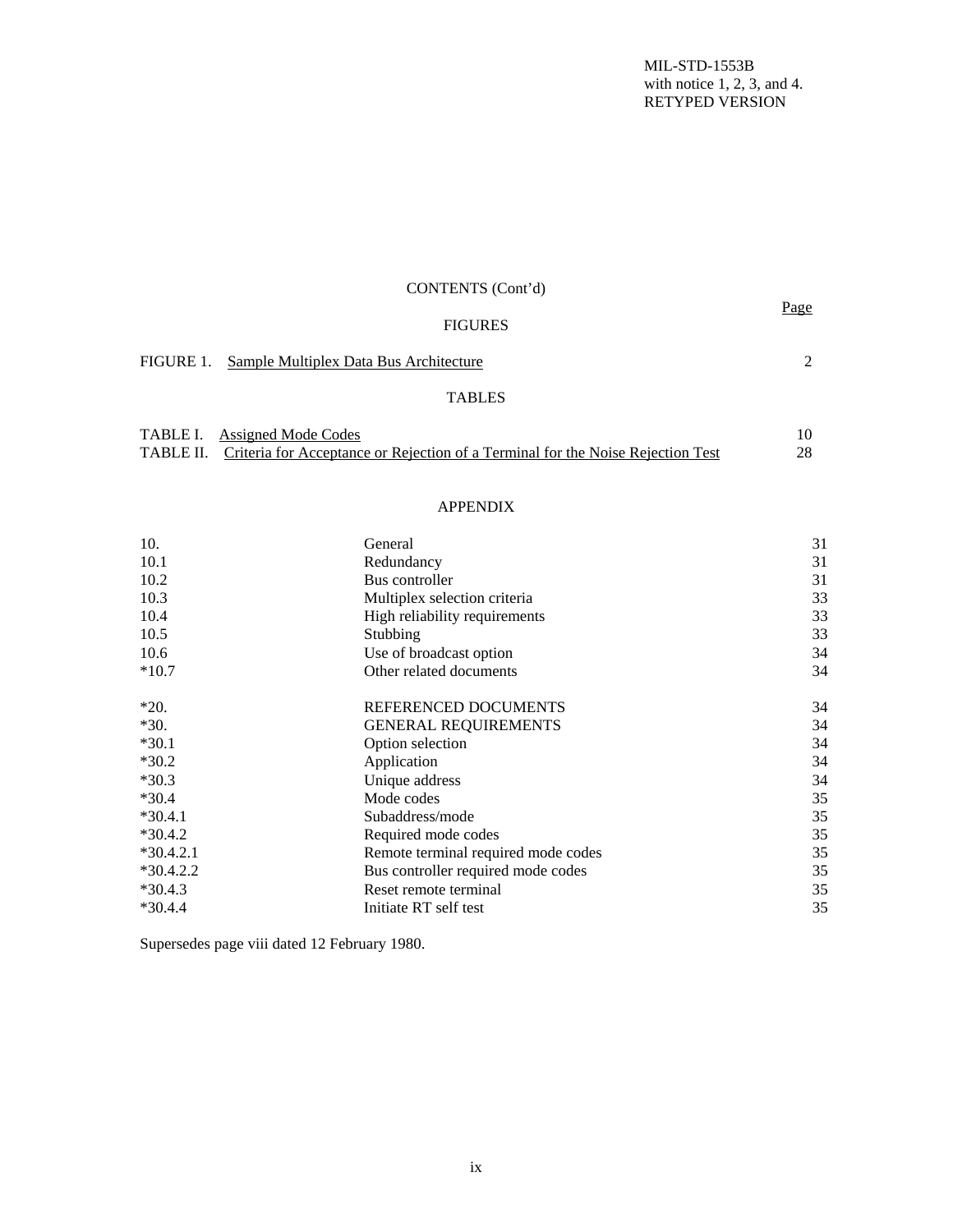# CONTENTS (Cont'd)

# Paragraph

| $*30.5$    | Status word bits           | 36 |
|------------|----------------------------|----|
| $*30.5.1$  | Information content        | 36 |
| $*30.5.2$  | Status bit requirements    | 36 |
| $*30.5.3$  | Busy bit                   | 36 |
| $*30.6$    | <b>Broadcast</b>           | 36 |
| $*30.7$    | Data wrap-around           | 37 |
| $*30.8$    | Message formats            | 37 |
| $*30.9$    | RT to RT validation        | 37 |
| $*30.10$   | Electrical characteristics | 37 |
| $*30.10.1$ | Cable shielding            | 37 |
| $*30.10.2$ | Shielding                  | 37 |
| $*30.10.3$ | Connector polarity         | 37 |
| $*30.10.4$ | Characteristic impedance   | 37 |
| $*30.10.5$ | Stub coupling              | 38 |
| $*30.10.6$ | Power on/off noise         | 38 |
|            |                            |    |

#### APPENDIX FIGURES

| 10.1 | Illustration of Possible Redundancy |  |
|------|-------------------------------------|--|
| 10.2 | Illustration of Possible Redundancy |  |

Supersedes page viiia dated 12 February 1980.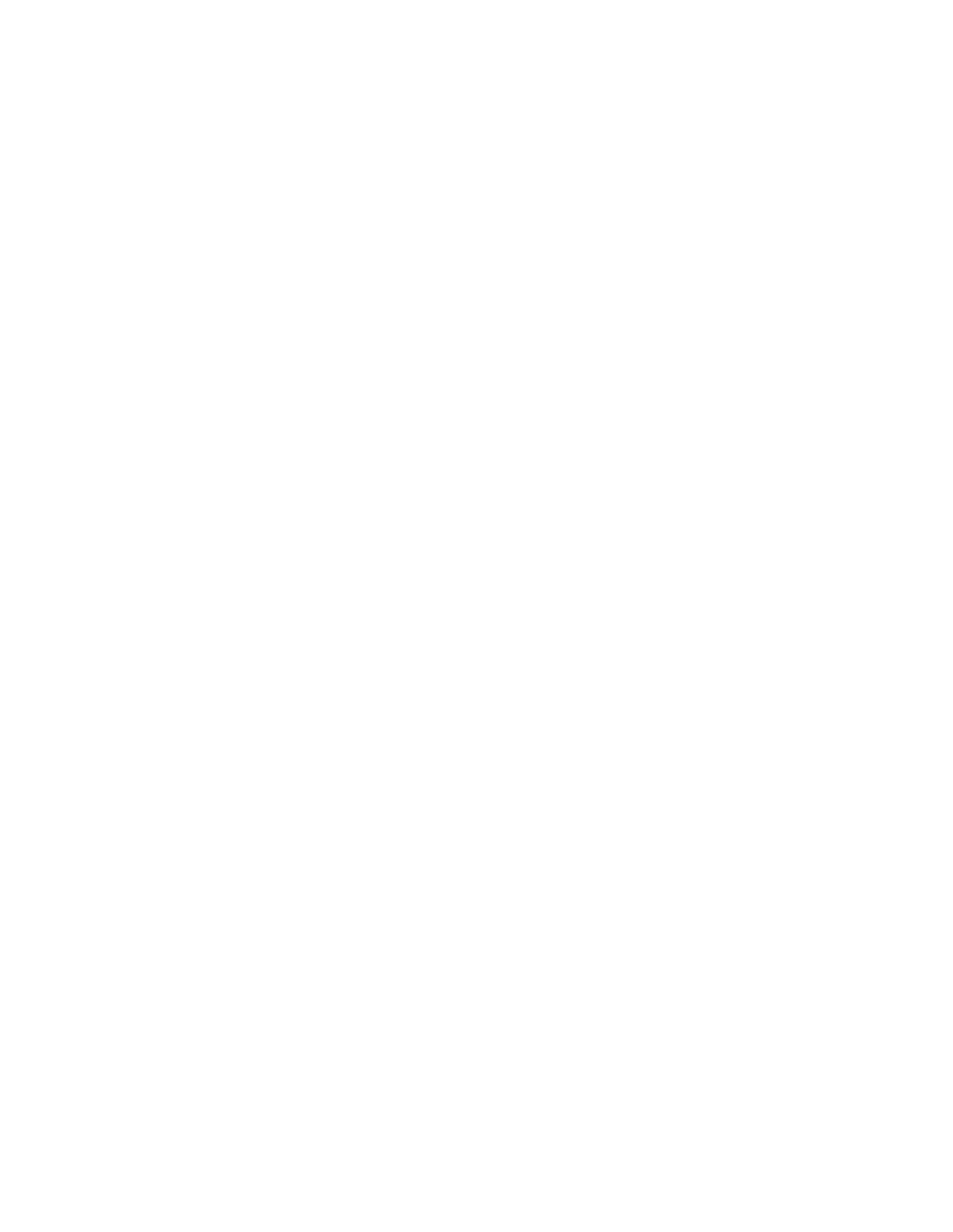# **1. SCOPE**

#### **1.1 Scope**

This standard establishes requirements for digital, command/response, time division multiplexing (Data Bus) techniques. It encompasses the data bus line and its interface electronics illustrated on Figure 1, and also defines the concept of operation and information flow on the multiplex data bus and the electrical and functional formats to be employed.

#### **1.2 Application**

When invoked in a specification or statement of work, these requirements shall apply to the multiplex data bus and associated equipment which is developed either alone or as a portion of a weapon system or subsystem development. The contractor is responsible for invoking all the applicable requirements of this Military Standard on any and all subcontractors he may employ.

# **2. REFERENCED DOCUMENTS**

#### **2.1 Issue of document**

The following document, of the issue in effect on date of invitation for bid or request for proposal, forms a part of the standard to the extent specified herein.

#### SPECIFICATION

#### MILITARY

MIL-E-6051 Electromagnetic Compatibility Requirements, Systems

(Copies of specifications, standards, drawings, and publications required by contractors in connection with specific procurement functions should be obtained from the procuring activity or as directed by the contracting officer.)

# **3. DEFINITIONS**

#### **3.1 Bit**

Contraction of binary digit: may be either zero or one. In information theory a binary digit is equal to one binary decision or the designation of one or two possible values or states of anything used to store or convey information

#### **3.2 Bit rate**

The number of bits transmitted per second.

#### **3.3 Pulse code modulation (PCM)**

The form of modulation in which the modulation signal is sampled, quantized, and coded so that each element of information consists of different types or numbers of pulses and spaces.

#### **3.4 Time division multiplexing (TDM)**

The transmission of information from several signal sources through one communication system with different signal samples staggered in time to form a composite pulse train.

#### **3.5 Half duplex**

Operation of a data transfer system in either direction over a single line, but not in both directions on that line simultaneously.

#### **3.6 Word**

In this document a word is a sequence of 16 bits plus sync and parity. There are three types of words: command, status, and data.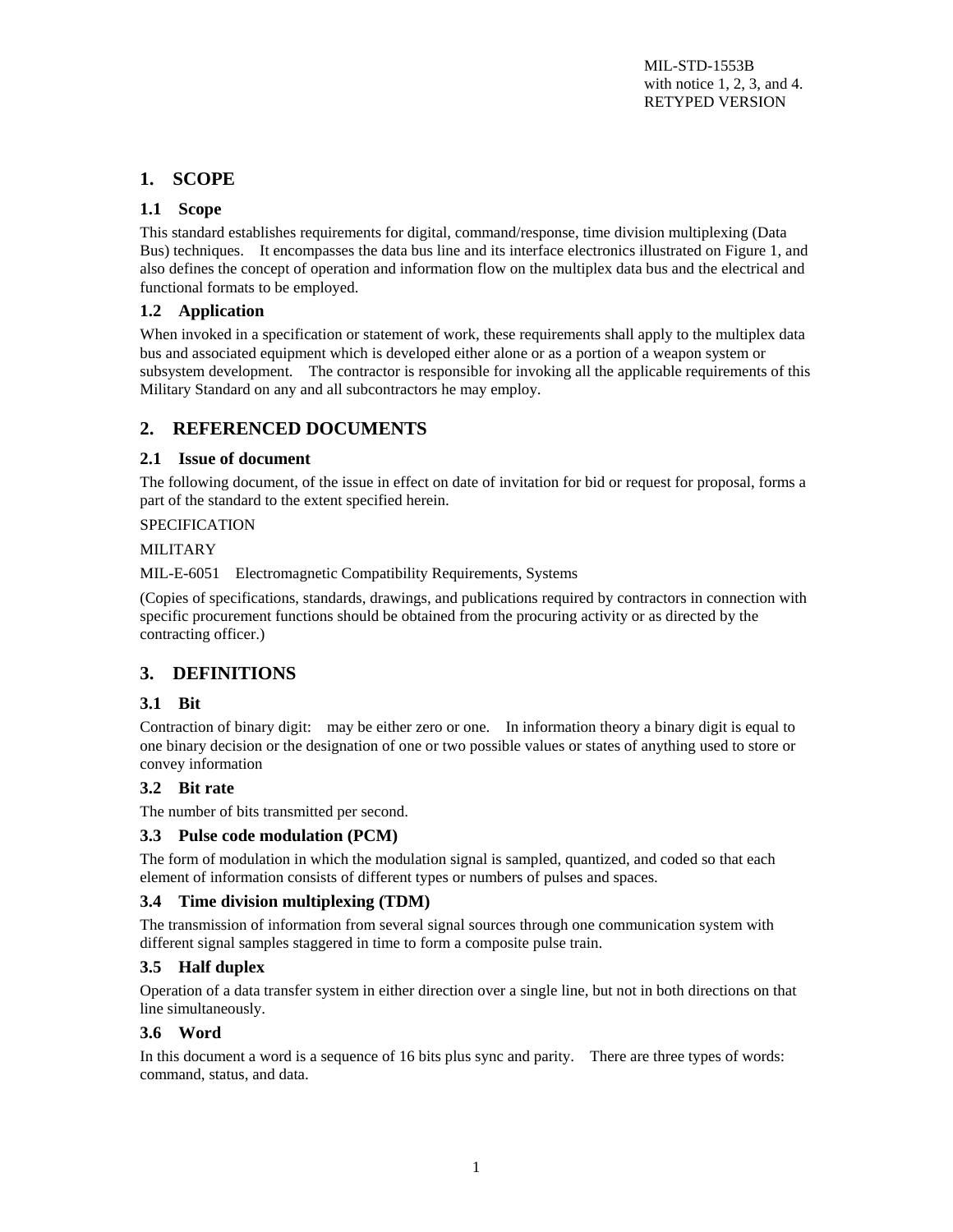

FIGURE 1. Sample Multiplex Data Bus Architecture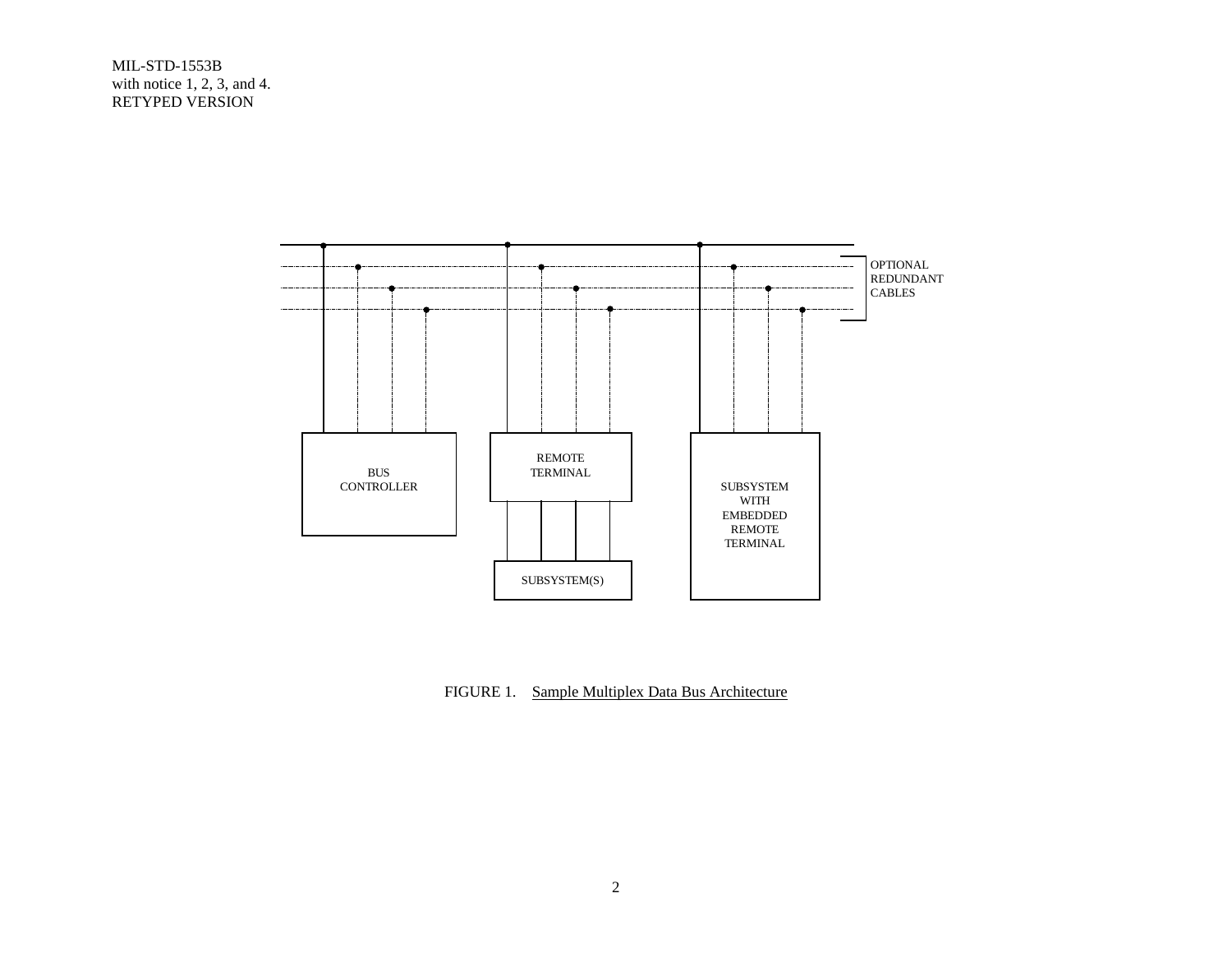#### **3.7 Message**

A single message is the transmission of a command word, status word, and data words if they are specified. For the case of a remote terminal to remote terminal (RT to RT) transmission, the message shall include the two command words, the two status words, and data words.

#### **3.8 Subsystem**

The device or functional unit receiving data transfer service from the data bus.

#### **3.9 Data bus**

Whenever data bus or bus is referred to in this document it shall imply all the hardware including twisted shielded pair cables, isolation resistors, transformers, etc., required to provide a single data path between the bus controller and all the associated remote terminals.

#### **3.10 Terminal**

The electronic module necessary to interface the data bus with the subsystem and the subsystem with the data bus. Terminals may exist as separate line replaceable units (LRU's) or be contained within the elements of the subsystem.

#### **3.11 Bus controller (BC)**

The terminal assigned the task of initiating information transfers on the data bus.

#### **3.12 Bus monitor (BM)**

The terminal assigned the task of receiving bus traffic and extracting selected information to be used at a later time.

#### **3.13 Remote terminal (RT)**

All terminals not operating as the bus controller or as a bus monitor.

#### **3.14 Asynchronous operation**

For the purpose of this standard, asynchronous operation is the use of an independent clock source in each terminal for message transmission. Decoding is achieved in receiving terminals using clock information derived from the message.

#### **3.15 Dynamic bus control**

The operation of a data bus system in which designated terminals are offered control of the data bus.

#### **3.16 Command/Response**

Operation of a data bus system such that remote terminals receive and transmit data only when commanded to do so by the bus controller.

#### **3.17 Redundant data bus**

The use of more than one data bus to provide more than one data path between the subsystems, i.e., dual redundant data bus, tri-redundant data bus, etc.

#### **3.18 Broadcast**

Operation of a data bus system such that information transmitted by the bus controller or a remote terminal is addressed to more than one of the remote terminals connected to the data bus.

#### **3.19 Mode code**

A means by which the bus controller can communicate with the multiplex bus related hardware, in order to assist in the management of information flow.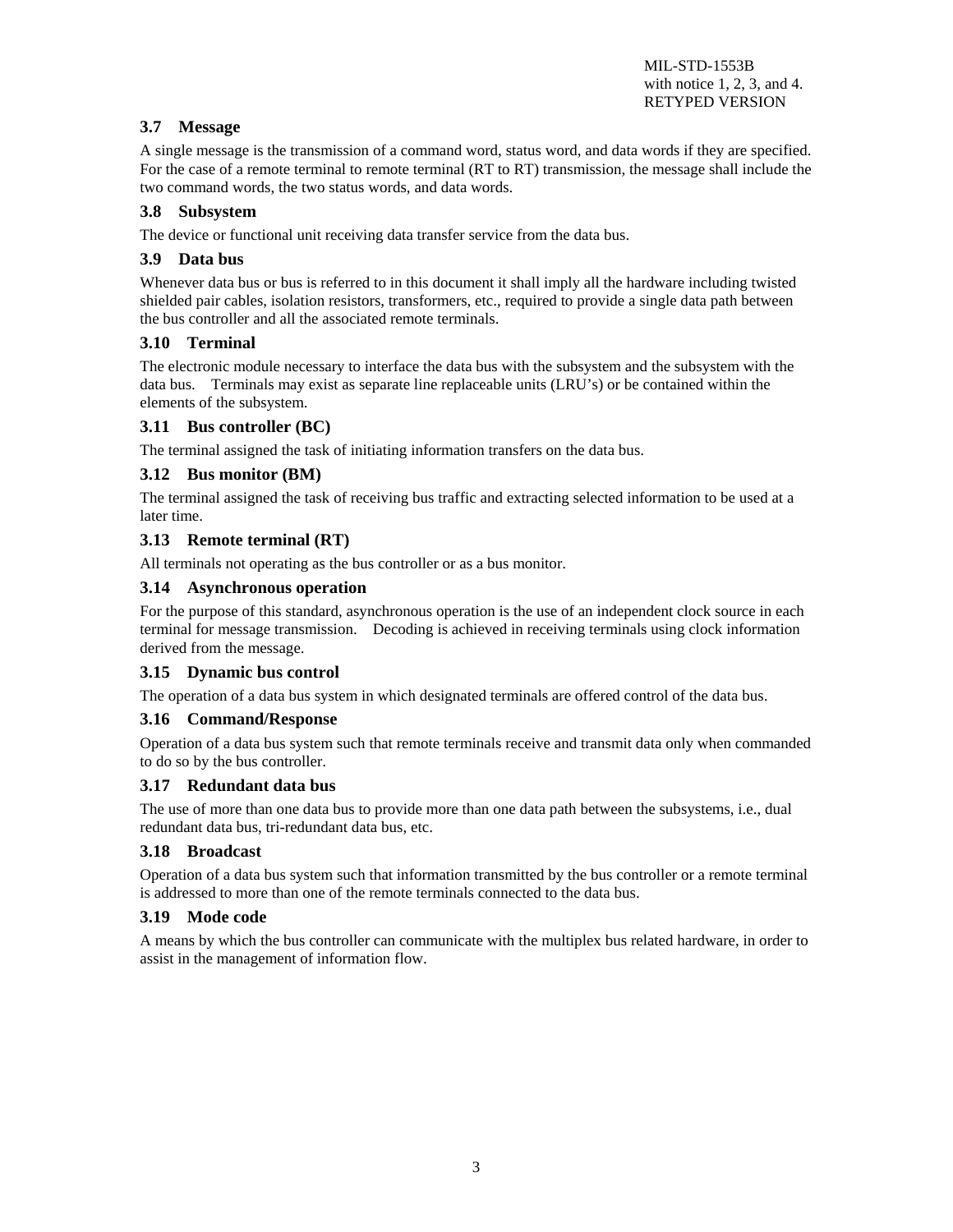# **4. GENERAL REQUIREMENTS**

#### **4.1 Test and operating requirements**

All requirements as specified herein shall be valid over the environmental conditions which the multiplex data bus system shall be required to operate.

#### **4.2 Data bus operation**

The multiplex data bus system in its most elemental configuration shall be as shown on Figure 1. The multiplex data bus system shall function asynchronously in a command /response mode, and transmission shall occur in a half-duplex manner. Sole control of information transmission on the bus shall reside with the bus controller, which shall initiate all transmissions. The information flow on the data bus shall be comprised of messages which are, in turn, formed by three types of words (command, data, and status) as defined in 4.3.3.5.

#### **4.3 Characteristics**

#### **4.3.1 Data form**

Digital data may be transmitted in any desired form, provided that the chosen form shall be compatible with the message and word formats defined in this standard. Any unused bit positions in a word shall be transmitted as logic zeros.

#### **4.3.2 Bit priority**

The most significant bit shall be transmitted first with the least significant bits following in descending order of value in the data word. The number of bits required to define a quantity shall be consistent with the resolution or accuracy required. In the event that multiple precision quantities (information accuracy or resolution requiring more than 16 bits) are transmitted, the most significant bits shall be transmitted first, followed by the word(s) containing the lesser significant bits in numerical descending order. Bit packing of multiple quantities in a single data word is permitted.

#### **4.3.3 Transmission method**

#### **4.3.3.1 Modulation**

The signal shall be transferred over the data bus in serial digital pulse code modulation form.

#### **4.3.3.2 Data code**

The data code shall be Manchester II bi-phase level. A logic one shall be transmitted as a bipolar coded signal 1/0 (i.e., a positive pulse followed by a negative pulse). A logic zero shall be a bipolar coded signal 0/1 (i.e., a negative pulse followed by a positive pulse). A transition through zero occurs at the midpoint of each bit time (see Figure 2).

#### **4.3.3.3 Transmission bit rate**

The transmission bit rate on the bus shall be 1.0 megabit per second with a combined accuracy and longterm stability of  $\pm 0.1$  percent (i.e.,  $\pm 1000$  hertz (Hz)). The short-term stability (i.e., stability over 1.0 second interval) shall be at least  $0.01$  percent (i.e.,  $\pm 100$  Hz)

#### **4.3.3.4 Word size**

The word size shall be 16 bits plus the sync waveform and the parity bit for a total of 20 bits times as shown on Figure 3.

#### **4.3.3.5 Word formats**

The word formats shall be as shown on Figure 3 for the command, data, and status words.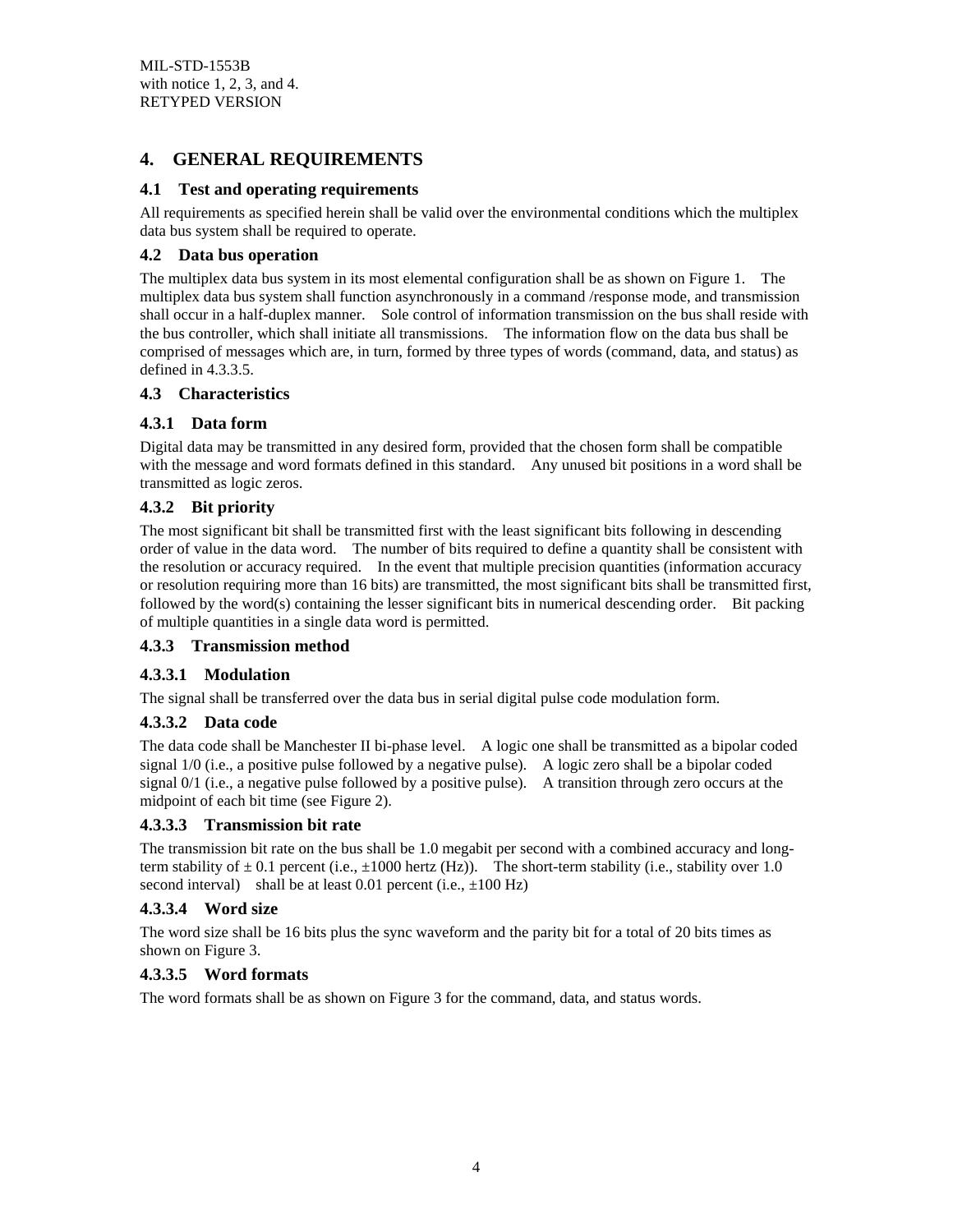

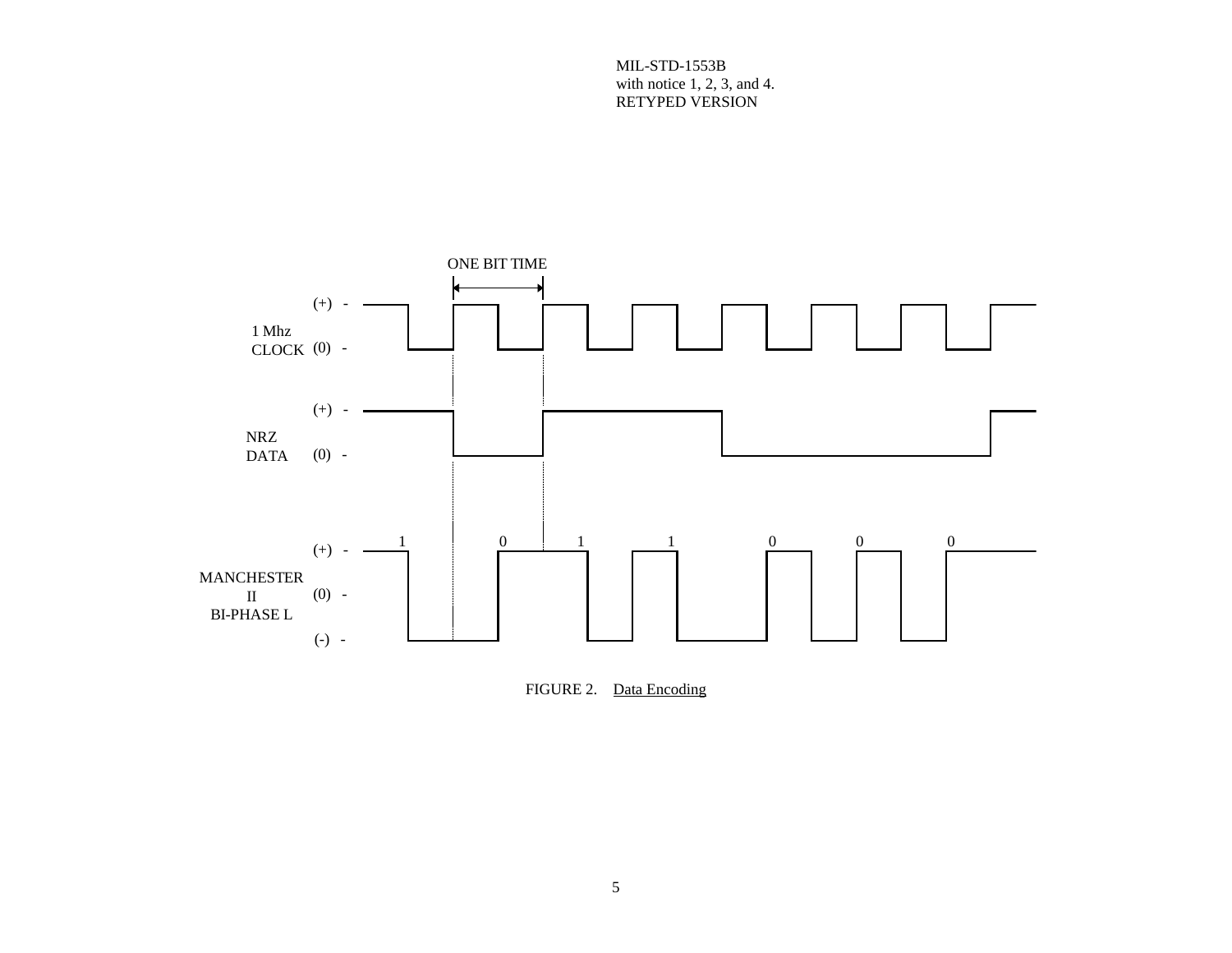| <b>BIT TIMES</b>                  | $\mathbf{1}$ | 2    | 3 | $\overline{4}$ | 5 | 6              | $\tau$          | 8 | 9                                   | 10                                                       | 11                                  | 12                  | 13              | 14 | 15                                                                      | 16                            | 17                                             | 18                                                   | 19                                                  | 20                                       |
|-----------------------------------|--------------|------|---|----------------|---|----------------|-----------------|---|-------------------------------------|----------------------------------------------------------|-------------------------------------|---------------------|-----------------|----|-------------------------------------------------------------------------|-------------------------------|------------------------------------------------|------------------------------------------------------|-----------------------------------------------------|------------------------------------------|
| COMMAND WORD                      |              |      |   |                |   | 5              |                 |   | $\mathbf{1}$                        |                                                          |                                     | 5                   |                 |    |                                                                         |                               | 5                                              |                                                      |                                                     | $\mathbf{1}$                             |
|                                   |              | SYNC |   |                |   | <b>ADDRESS</b> | REMOTE TERMINAL |   | T/R                                 |                                                          |                                     | SUBADDRESS/<br>MODE |                 |    |                                                                         | DATA WORD COUNT/              | MODE CODE                                      |                                                      |                                                     | $\mathbf{P}$                             |
| DATA WORD                         |              |      |   |                |   |                |                 |   |                                     |                                                          |                                     | 16                  |                 |    |                                                                         |                               |                                                |                                                      |                                                     | 1                                        |
|                                   |              | SYNC |   |                |   |                |                 |   |                                     |                                                          |                                     | DATA                |                 |    |                                                                         |                               |                                                |                                                      |                                                     | P                                        |
| STATUS WORD                       |              |      |   |                |   | 5              |                 |   | $\mathbf{1}$                        | $\mathbf{1}$                                             | $\mathbf{1}$                        |                     | 3               |    | $\mathbf{1}$                                                            | 1                             | $\mathbf{1}$                                   | $\mathbf{1}$                                         | $\mathbf{1}$                                        | $\mathbf{1}$                             |
|                                   |              | SYNC |   |                |   | <b>ADDRESS</b> | REMOTE TERMINAL |   | $\mathbf M$<br>$\mathbf E$<br>S     | $\;$ I<br>$\mathbf N$<br>S                               | $_{\rm E}^{\rm S}$<br>${\mathbb R}$ |                     | <b>RESERVED</b> |    | $\, {\bf B}$<br>$\mathbf R$<br>$\mathbf O$                              | $\, {\bf B}$<br>l u<br>$\,$ S | $\begin{bmatrix} S \\ U \end{bmatrix}$<br>B    | $\mathbf D$<br>$\mathbf Y$<br>N                      | $\frac{\text{T}}{\text{E}}$<br>${\bf R}$            | ${\bf P}$<br>$\mathbf{A}$<br>$\mathbb R$ |
|                                   |              |      |   |                |   |                |                 |   | S<br>A<br>G<br>$\mathbf E$          | $\mathbf T$<br>${\bf R}$<br>$\mathbf U$<br>$\mathbf{M}$  | V<br>$\rm I$<br>$\mathbf C$<br>E    |                     |                 |    | $\boldsymbol{A}$<br>$\mathbf D$<br>$\mathbf C$<br>$\boldsymbol{\rm{A}}$ | Y                             | $\mathbf S$<br>$\mathbf Y$<br>S<br>$\mathbf T$ | $\mathbf{A}$<br>M<br>$\bf{I}$<br>$\mathbf C$         | $\mathbf{M}$<br>$\;$ I<br>${\bf N}$<br>$\mathbf{A}$ | $\bf{I}$<br>$\mathbf T$<br>$\mathbf Y$   |
|                                   |              |      |   |                |   |                |                 |   | Е<br>${\mathbb R}$<br>${\mathbb R}$ | E<br>$\mathbf N$<br>$\mathbf T$<br>$\boldsymbol{\rm{A}}$ | ${\mathbb R}$<br>E<br>Q             |                     |                 |    | S<br>T<br>$\mathbf C$                                                   |                               | $\mathbf E$<br>M                               | $\, {\bf B}$<br>U<br>S                               | $\mathbf L$<br>F<br>$\mathbf L$                     |                                          |
| NOTE:<br>$T/R$ - transmit/receive |              |      |   |                |   |                |                 |   | $\mathbf O$<br>$\mathbb R$          | $\mathbf T$<br>$\bf{I}$<br>$\mathbf O$<br>$\mathbf N$    | U<br>E<br>$\rm S$                   |                     |                 |    | $\mathbf{O}$<br>M<br>М<br>A                                             |                               | F<br>L<br>$\boldsymbol{\rm{A}}$                | $\mathbf C$<br>$\mathbf O$                           | $\boldsymbol{\rm{A}}$<br>G                          |                                          |
| P - parity                        |              |      |   |                |   |                |                 |   |                                     |                                                          | $\mathbf T$                         |                     |                 |    | $_{\rm N}$<br>D                                                         |                               | G                                              | ${\bf N}$<br>$\mathbf T$<br>${\bf R}$<br>$\mathbf O$ |                                                     |                                          |
|                                   |              |      |   |                |   |                |                 |   |                                     |                                                          |                                     |                     |                 |    | $\mathbb R$<br>E<br>$\mathbf C$                                         |                               |                                                | L<br>$\boldsymbol{\rm{A}}$                           |                                                     |                                          |
|                                   |              |      |   |                |   |                |                 |   |                                     |                                                          |                                     |                     |                 |    | E<br>I<br>V                                                             |                               |                                                | $\mathbf C$<br>$\mathsf C$<br>$\mathbf E$            |                                                     |                                          |
|                                   |              |      |   |                |   |                |                 |   |                                     |                                                          |                                     |                     |                 |    | E<br>D                                                                  |                               |                                                | $\mathbf{P}$<br>T                                    |                                                     |                                          |

FIGURE 3 Word Formats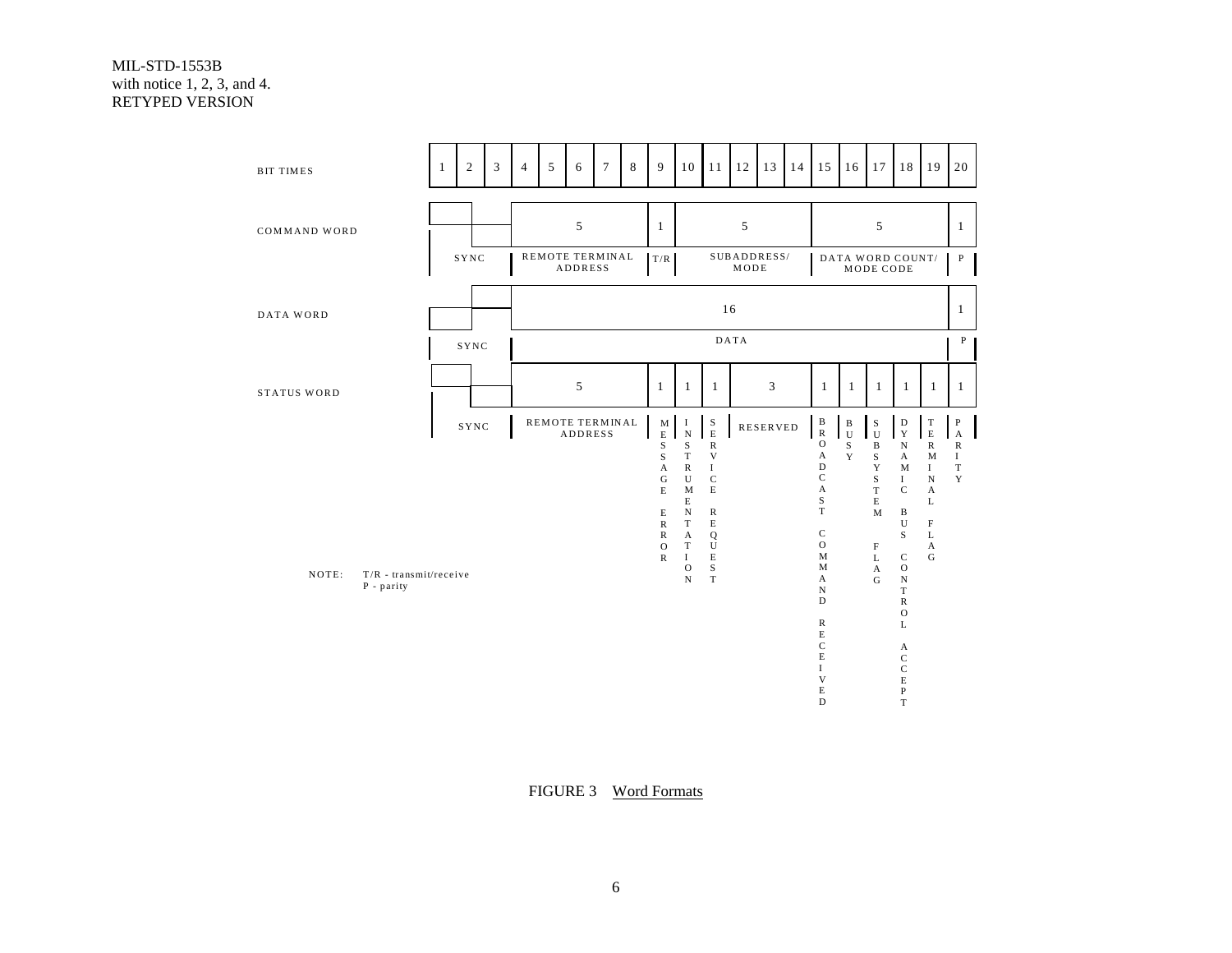

FIGURE 4. Command and Status Sync



FIGURE 5. Data Sync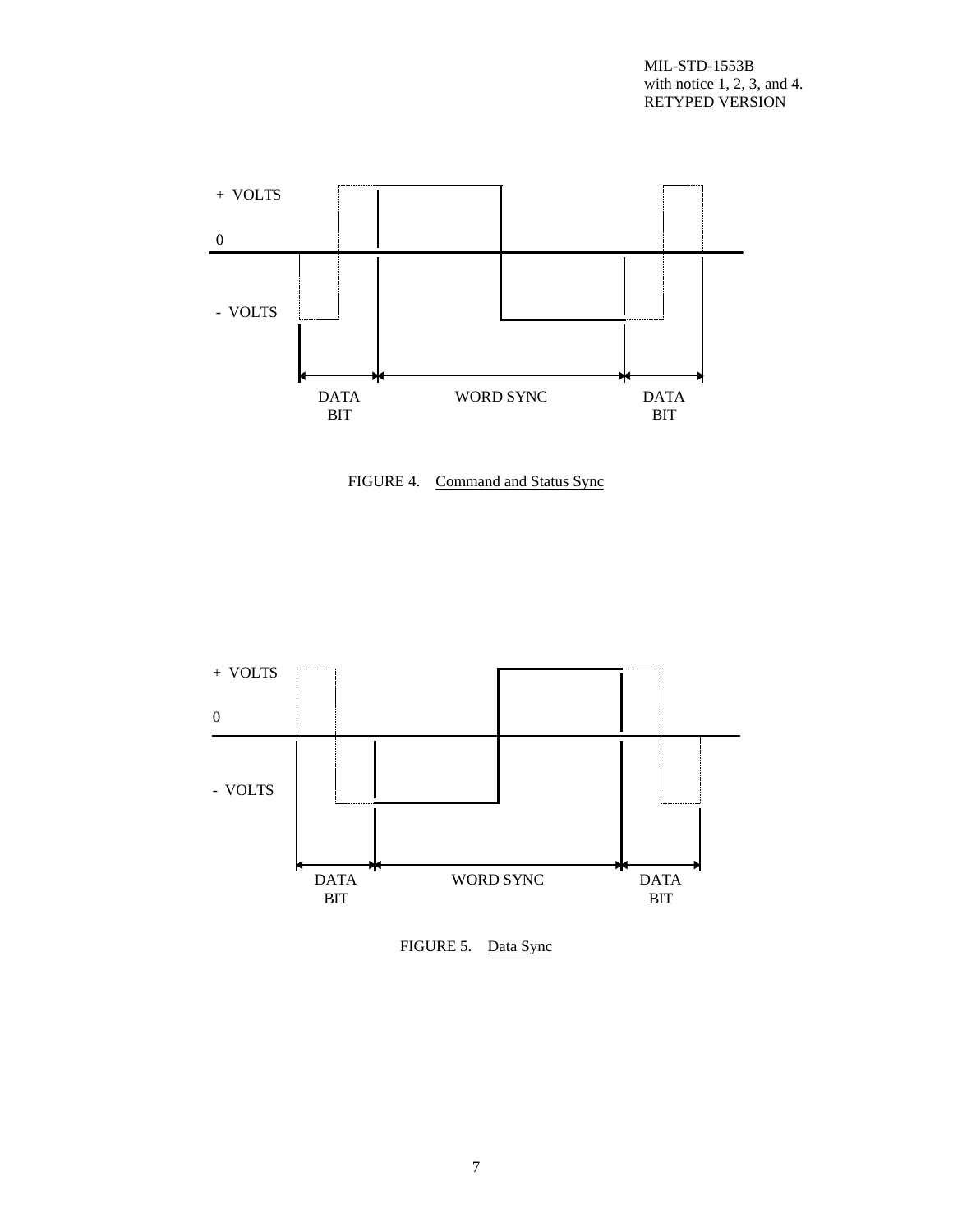#### **4.3.3.5.1 Command word**

A command word shall be comprised of a sync waveform, remote terminal address field, transmit/receive (T/R) bit, subaddress/mode field, word count/mode code field, and a parity (P) bit (see Figure 3).

#### **4.3.3.5.1.1 Sync**

The command sync waveform shall be an invalid Manchester waveform as shown in Figure 4. The width shall be three bit times, with the sync waveform being positive for the first one and one-half bit times, and then negative for the following one and one-half bit times. If the next bit following the sync waveform is a logic zero, then the last half of the sync waveform will have an apparent width of two clock periods due to the Manchester encoding.

#### **4.3.3.5.1.2 Remote terminal address**

The next five bits following the sync shall be the RT address. Each RT shall be assigned a unique address. Decimal address 31 (11111) shall not be assigned as a unique address. In addition to its unique address, a RT shall be assigned decimal address 31 (11111) as the common address, if the broadcast option is used.

#### **4.3.3.5.1.3 Transmit/receive**

The next bit following the remote terminal address shall be the T/R bit, which shall indicate the action required of the RT. A logic zero shall indicate the RT is to receive, and a logic one shall indicate the RT is to transmit.

#### **4.3.3.5.1.4 Subaddress/mode**

The next five bits following the R/T bit shall be utilized to indicate an RT subaddress or use of mode control, as is dictated by the individual terminal requirements. The subaddress/mode values of 00000 and 11111 are reserved for special purposes, as specified in 4.3.3.5.1.7, and shall not be utilized for any other function.

#### **4.3.3.5.1.5 Data word count/mode code**

The next five bits following the subaddress/mode field shall be the quantity of data words to be either sent out or received by the RT or the optional mode code as specified in 4.3.3.5.1.7. A maximum of 32 data words may be transmitted or received in any one message block. All 1's shall indicate a decimal count of 31, and all 0's shall indicate a decimal count of 32.

#### **4.3.3.5.1.6 Parity**

The last bit in the word shall be used for parity over the preceding 16 bits. Odd parity shall be utilized.

#### **4.3.3.5.1.7 Optional mode control**

For RT's exercising this option a subaddress/mode code of 00000 or 11111 shall imply that the contents of the data word count/mode code field are to be decoded as a five bit mode command. The mode code shall only be used to communicate with the multiplex bus related hardware, and to assist in the management of information flow, and not to extract data from or feed data to a functional subsystem. Codes 00000 through 01111 shall only be used for mode codes which do not require transfer of a data word. For these codes, the T/R bit shall be set to 1. Codes 10000 through 11111 shall only be used for mode codes which require transfer of a single data word. For these mode codes, the T/R bit shall indicate the direction of data word flow as specified in 4.3.3.5.1.3. No multiple data word transfer shall be implemented with any mode code. The mode codes are reserved for the specific functions as specified in Table I and shall not be used for any other purpose. If the designer chooses to implement any of these functions, the specific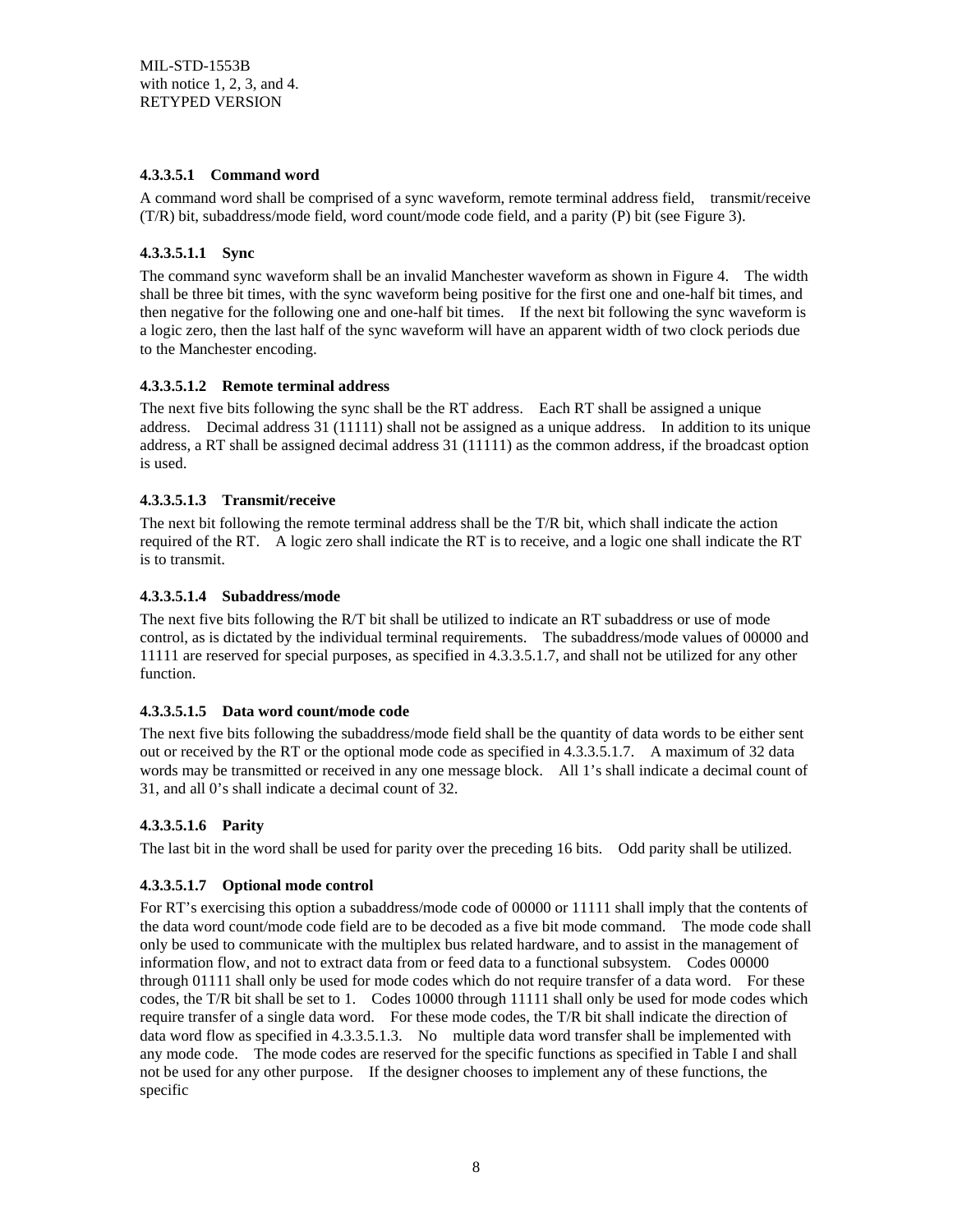codes, T/R bit assignments, and use of a data word, shall be used as indicated. The use of the broadcast command option shall only be applied to particular mode codes as specified in Table I.

#### **4.3.3.5.1.7.1 Dynamic bus control**

The controller shall issue a transmit command to an RT capable of performing the bus control function. This RT shall respond with a status word as specified in 4.3.3.5.3. Control of the data bus passes from the offering bus controller to the accepting RT upon completion of the transmission of the status word by the RT. If the RT rejects control of the data bus, the offering bus controller retains control of the data bus.

#### **4.3.3.5.1.7.2 Synchronize (without data word)**

This command shall cause the RT to synchronize (e.g., to reset the internal timer, to start a sequence, etc.). The RT shall transmit the status word as specified in 4.3.3.5.3.

#### **4.3.3.5.1.7.3 Transmit status word**

This command shall cause the RT to transmit the status word associated with the last valid command word preceding this command. This mode command shall not alter the state of the status word.

#### **4.3.3.5.1.7.4 Initiate self test**

This command shall be used to initiate self test within the RT. The RT shall transmit the status word as specified in 4.3.3.5.3.

#### **4.3.3.5.1.7.5 Transmitter shutdown**

This command (to only be used with dual redundant bus systems) shall cause the RT to disable the transmitter associated with the redundant bus. The RT shall not comply with a command to shut down a transmitter on the bus from which this command is received. In all cases, the RT shall respond with a status word as specified in 4.3.3.5.3 after this command.

#### **4.3.3.5.1.7.6 Override transmitter shutdown**

This command (to only be used with dual redundant bus systems) shall cause the RT to enable a transmitter which was previously disabled. The RT shall not comply with a command to enable a transmitter on the bus from which this command is received. In all cases, the RT shall respond with a status word as specified in 4.3.3.5.3 after this command.

#### **4.3.3.5.1.7.7 Inhibit terminal flag (T/F) bit**

This command shall cause the RT to set T/F bit in the status word specified in 4.3.3.5.3 to logic zero until otherwise commanded. The RT shall transmit the status word as specified in 4.3.3.5.3.

#### **4.3.3.5.1.7.8 Override inhibit T/F bit**

This command shall cause the RT to override the inhibit T/F bit specified in 4.3.3.5.1.7.7. The RT shall transmit the status word as specified in 4.3.3.5.3.

#### **4.3.3.5.1.7.9 Reset remote terminal**

This command shall be used to reset the RT to power up initialized state. The RT shall first transmit its status word, and then reset.

#### **4.3.3.5.1.7.10 Reserved mode codes (01001 to 01111)**

These mode codes are reserved for future use and shall not be used.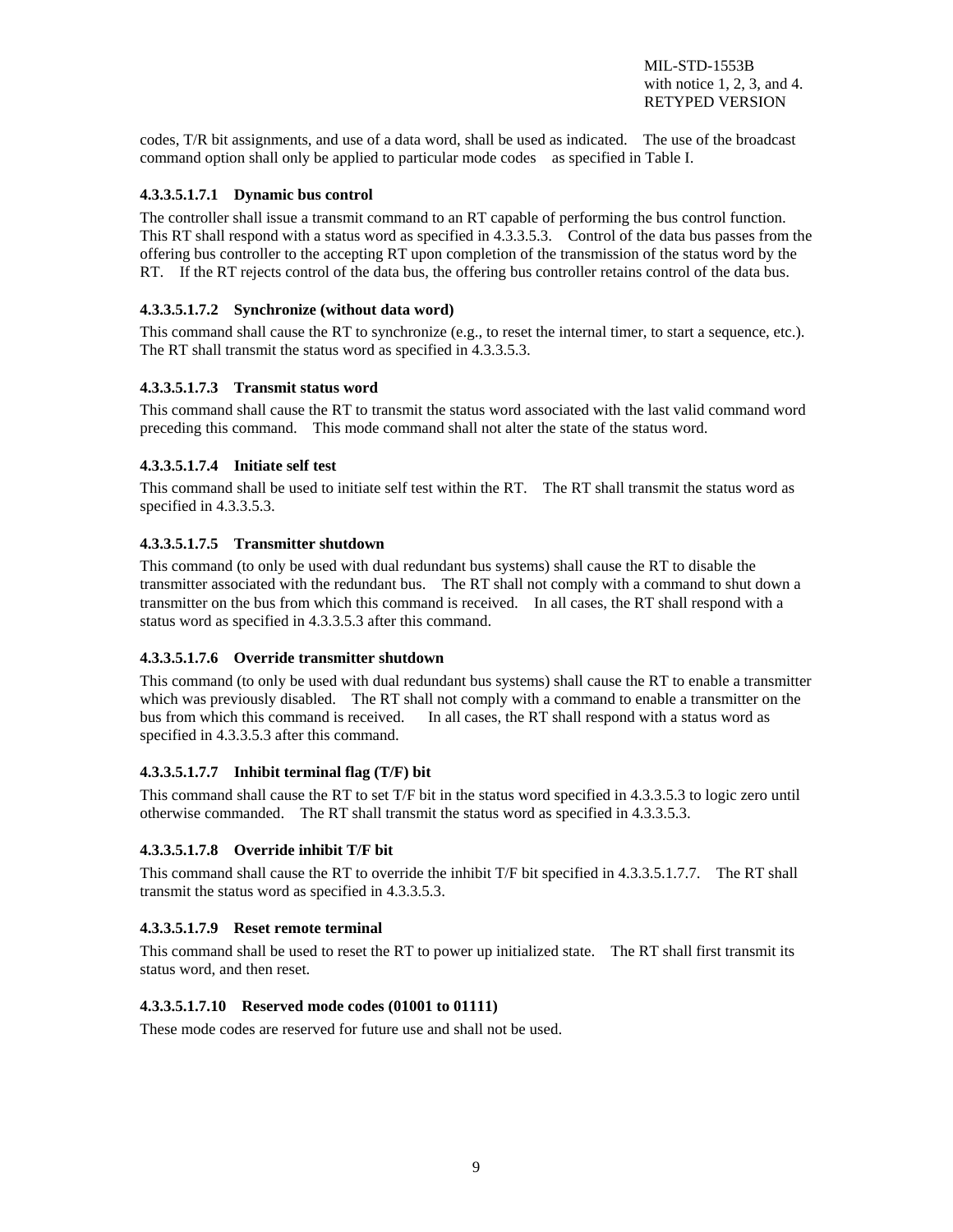# TABLE I. Assigned Mode Codes

| T/R Bit          | Mode Code | Function                               | Associated<br>Data Word | <b>Broadcast</b><br><b>Command Allowed</b> |
|------------------|-----------|----------------------------------------|-------------------------|--------------------------------------------|
| $\,1$            | 00000     | Dynamic Bus Control                    | NO                      | NO                                         |
| $\mathbf{1}$     | 00001     | Synchronize                            | NO                      | <b>YES</b>                                 |
| 1                | 00010     | <b>Transmit Status Word</b>            | NO                      | NO                                         |
| 1                | 00011     | <b>Initiate Self Test</b>              | N <sub>O</sub>          | <b>YES</b>                                 |
| $\mathbf{1}$     | 00100     | <b>Transmitter Shutdown</b>            | NO                      | <b>YES</b>                                 |
| $\mathbf{1}$     | 00101     | Override Transmitter Shutdown          | NO                      | <b>YES</b>                                 |
| 1                | 00110     | Inhibit Terminal Flag Bit              | NO                      | <b>YES</b>                                 |
| 1                | 00111     | Override Inhibit Terminal Flag Bit     | NO.                     | <b>YES</b>                                 |
| $\mathbf{1}$     | 01000     | <b>Reset Remote Terminal</b>           | NO                      | <b>YES</b>                                 |
| $\mathbf{1}$     | 01001     | Reserved                               | NO                      | <b>TBD</b>                                 |
| 1                | 01111     | Reserved                               | NO                      | <b>TBD</b>                                 |
| 1                | 10000     | <b>Transmit Vector Word</b>            | <b>YES</b>              | NO                                         |
| $\mathbf{0}$     | 10001     | Synchronize                            | <b>YES</b>              | <b>YES</b>                                 |
| 1                | 10010     | <b>Transmit Last Command</b>           | <b>YES</b>              | NO                                         |
| 1                | 10011     | Transmit BIT Word                      | <b>YES</b>              | NO                                         |
| $\boldsymbol{0}$ | 10100     | Selected Transmitter Shutdown          | <b>YES</b>              | <b>YES</b>                                 |
| $\boldsymbol{0}$ | 10101     | Override Selected Transmitter Shutdown | <b>YES</b>              | <b>YES</b>                                 |
| $1$ or $0$       | 10110     | Reserved                               | <b>YES</b>              | <b>TBD</b>                                 |
| $1$ or $0$       | 11111     | Reserved                               | <b>YES</b>              | <b>TBD</b>                                 |

NOTE: To be determined (TBD)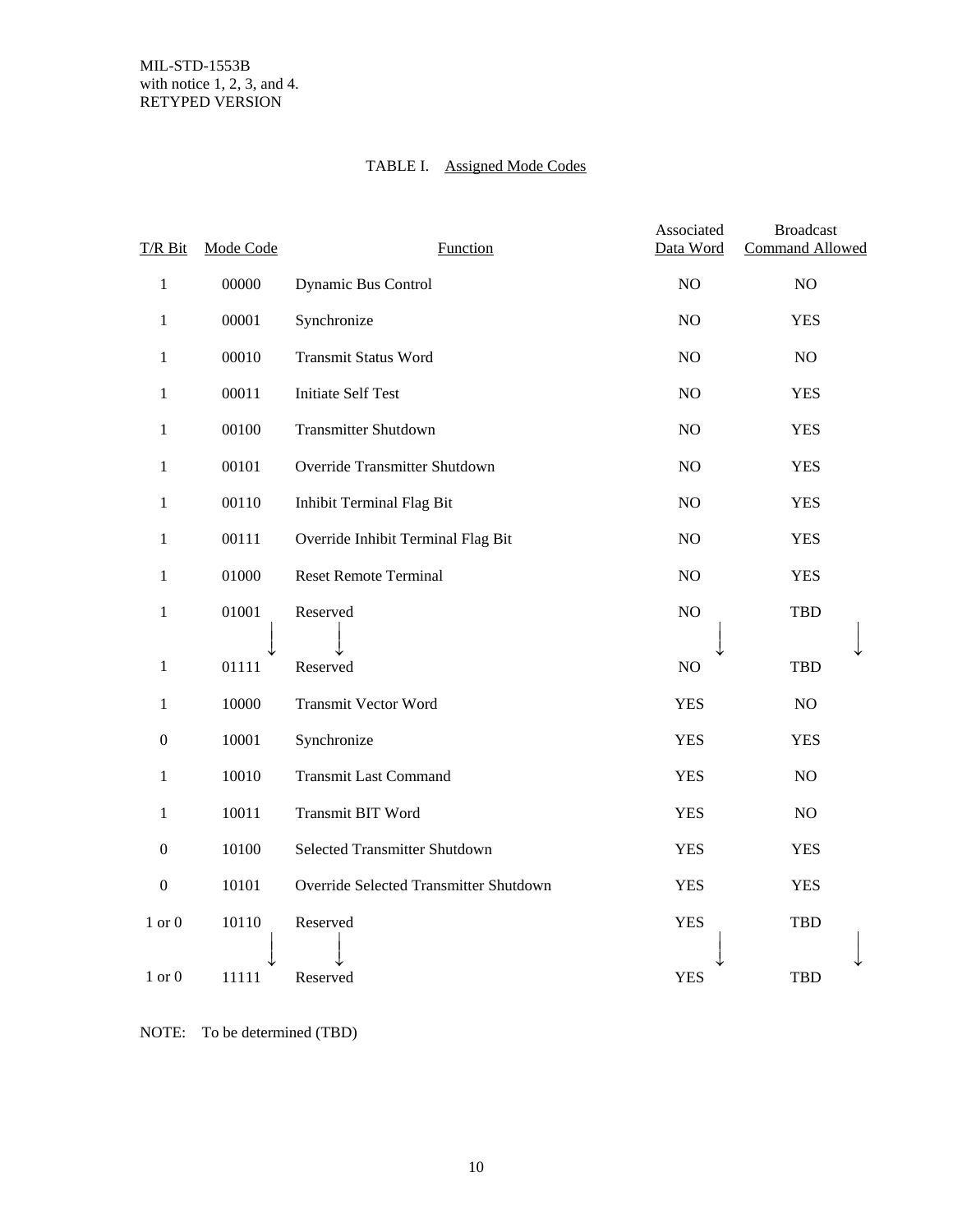#### **4.3.3.5.1.7.11 Transmit vector word**

This command shall cause the RT to transmit a status word as specified in 4.3.3.5.3 and a data word containing service request information.

#### **4.3.3.5.1.7.12 Synchronize (with data word)**

The RT shall receive a command word followed by a data word as specified in 4.3.3.5.2. The data word shall contain synchronization information for the RT. After receiving the command and data word, the RT shall transmit the status word as specified in 4.3.3.5.3.

#### **4.3.3.5.1.7.13 Transmit last command word**

This command shall cause the RT to transmit its status word as specified in 4.3.3.5.3 followed by a single data word which contains bits 4-19 of the last command word, excluding a transmit last command word mode code received by the RT. This mode command shall not alter the state of the RT's status word.

#### **4.3.3.5.1.7.14 Transmit built-in-test (BIT) word**

This command shall cause the RT to transmit its status word as specified in 4.3.3.5.3 followed by a single data word containing the RT BIT data. This function is intended to supplement the available bits in the status word when the RT hardware is sufficiently complex to warrant its use. The data word, containing the RT BIT data, shall not be altered by the reception of a transmit last command or a transmit status word mode code. This function shall not be used to convey BIT data from the associated subsystem(s).

#### **4.3.3.5.1.7.15 Selected transmitter shutdown**

This command shall cause the RT to disable the transmitter associated with a specified redundant data bus. The command is designed for use with systems employing more than two redundant buses. The transmitter that is to be disabled shall be identified in the data word following the command word in the format as specified in 4.3.3.5.2. The RT shall not comply with a command to shut down a transmitter on the bus from which this command is received. In all cases, the RT shall respond with a status word as specified in 4.3.3.5.3.

#### **4.3.3.5.1.7.16 Override selected transmitter shutdown**

This command shall cause the RT to enable a transmitter which was previously disabled. The command is designed for use with systems employing more than two redundant buses. The transmitter that is to be enabled shall be identified in the data word following the command word in the format as specified in 4.3.3.5.2. The RT shall not comply with a command to enable a transmitter on the bus from which this command is received. In all cases, the RT shall respond with a status word as specified in 4.3.3.5.3.

#### **4.3.3.5.1.7.17 Reserved mode codes (10110 to 11111)**

These mode codes are reserved for future use and shall not be used.

#### **4.3.3.5.2 Data word**

A data word shall be comprised of a sync waveform, data bits, and a parity bit (see Figure 3).

#### **4.3.3.5.2.1 Sync**

The data sync waveform shall be an invalid Manchester waveform as shown on Figure 5. The width shall be three bit times, with the waveform being negative for the first one and one-half bit times, and then positive for the following one and one-half bit times. Note that if the bits preceding and following the sync are logic ones, then the apparent width of the sync waveform will be increased to four bit times.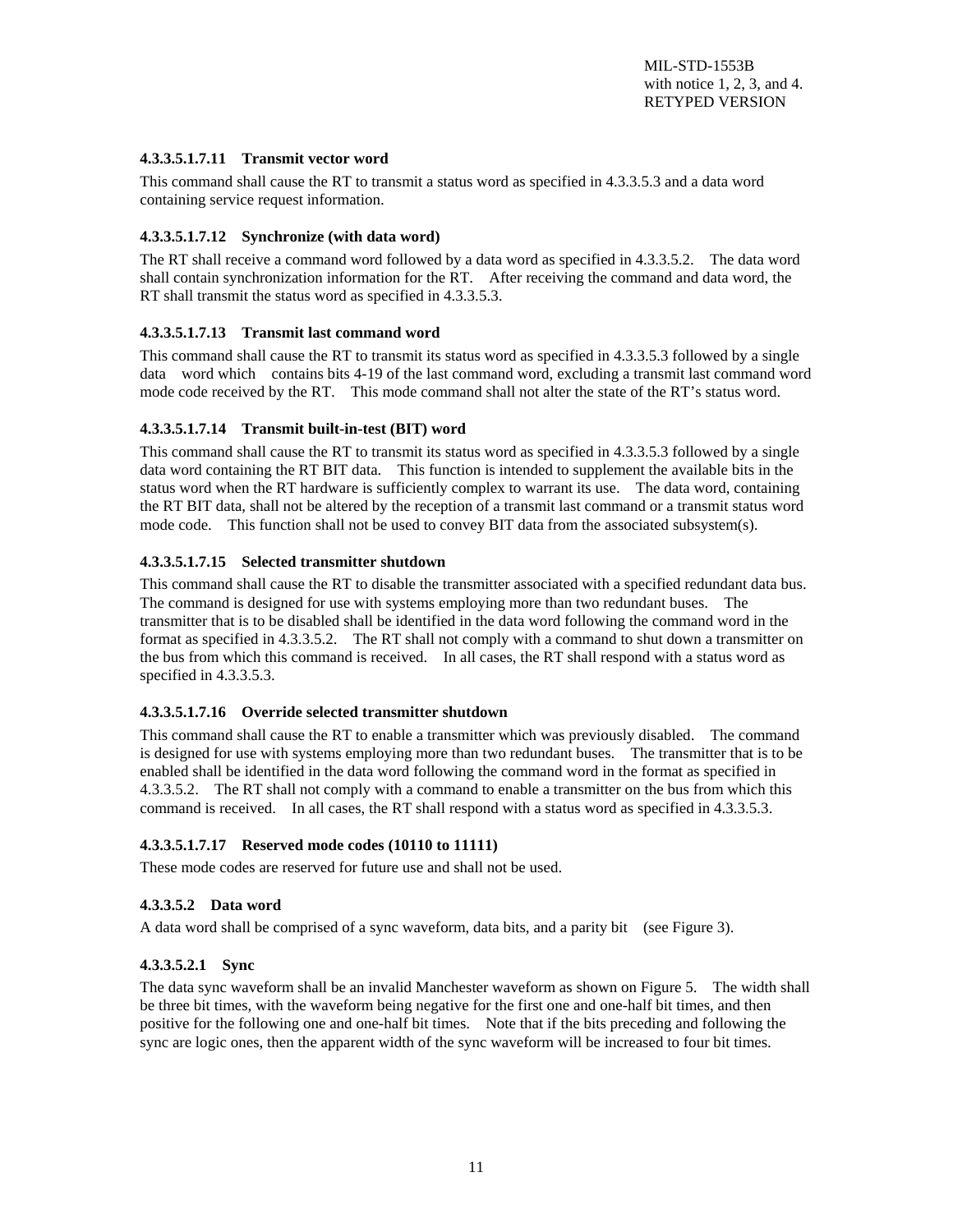#### **4.3.3.5.2.2 Data**

The sixteen bits following the sync shall be utilized for data transmission as specified in 4.3.2.

#### **4.3.3.5.2.3 Parity**

The last bit shall be utilized for parity as specified in 4.3.3.5.1.6.

#### **4.3.3.5.3 Status word**

A status word shall be comprised of a sync waveform, RT address, message error bit, instrumentation bit, service request bit, three reserved bits, broadcast command received bit, busy bit, subsystem flag bit, dynamic bus control acceptance bit, terminal flag bit, and a parity bit. For optional broadcast operation, transmission of the status word shall be suppressed as specified in 4.3.3.6.7.

#### **4.3.3.5.3.1 Sync**

The status sync waveform shall be as specified in 4.3.3.5.1.1.

#### **4.3.3.5.3.2 RT address**

The next five bits following the sync shall contain the address of the RT which is transmitting the status word as defined in 4.3.3.5.1.2.

#### **4.3.3.5.3.3 Message error bit**

The status word bit at bit time nine (see Figure 3) shall be utilized to indicate that one or more of the data words associated with the preceding receive command word from the bus controller has failed to pass the RT's validity tests as specified in 4.4.1.1. The bit shall also be set under the conditions specified in 4.4.1.2., 4.4.3.4 and 4.4.3.6. A logic one shall indicate the presence of a message error, and a logic zero shall show its absence. All RT's shall implement the message error bit.

#### **4.3.3.5.3.4 Instrumentation bit**

The status word at bit time ten (see Figure 3) shall be reserved for the instrumentation bit and shall always be a logic zero. This bit is intended to be used in conjunction with a logic one in bit time ten of the command word to distinguish between a command word and a status word. The use of the instrumentation bit is optional.

#### **4.3.3.5.3.5 Service request bit**

The status word bit at bit time eleven (see Figure 3) shall be reserved for the service request bit. The use of the bit is optional. This bit when used, shall indicate the need for the bus controller to take specific predefined actions relative to either the RT or associated subsystem. Multiple subsystems, interfaced to a single RT, which individually require a service request signal shall logically OR their individual signals into the single status word bit. In the event this logical OR is performed, then the designer must make provisions in a separate data word to identify the specific requesting subsystem. The service request bit is intended to be used only to trigger data transfer operations which take place on an exception rather than periodic basis. A logic one shall indicate the presence of a service request, and a logic zero its absence. If this function is not implemented, the bit shall be set to zero.

#### **4.3.3.5.3.6 Reserved status bits**

The status word bits at bit times twelve through fourteen are reserved for future use and shall not be used. These bits shall be set to logic zero.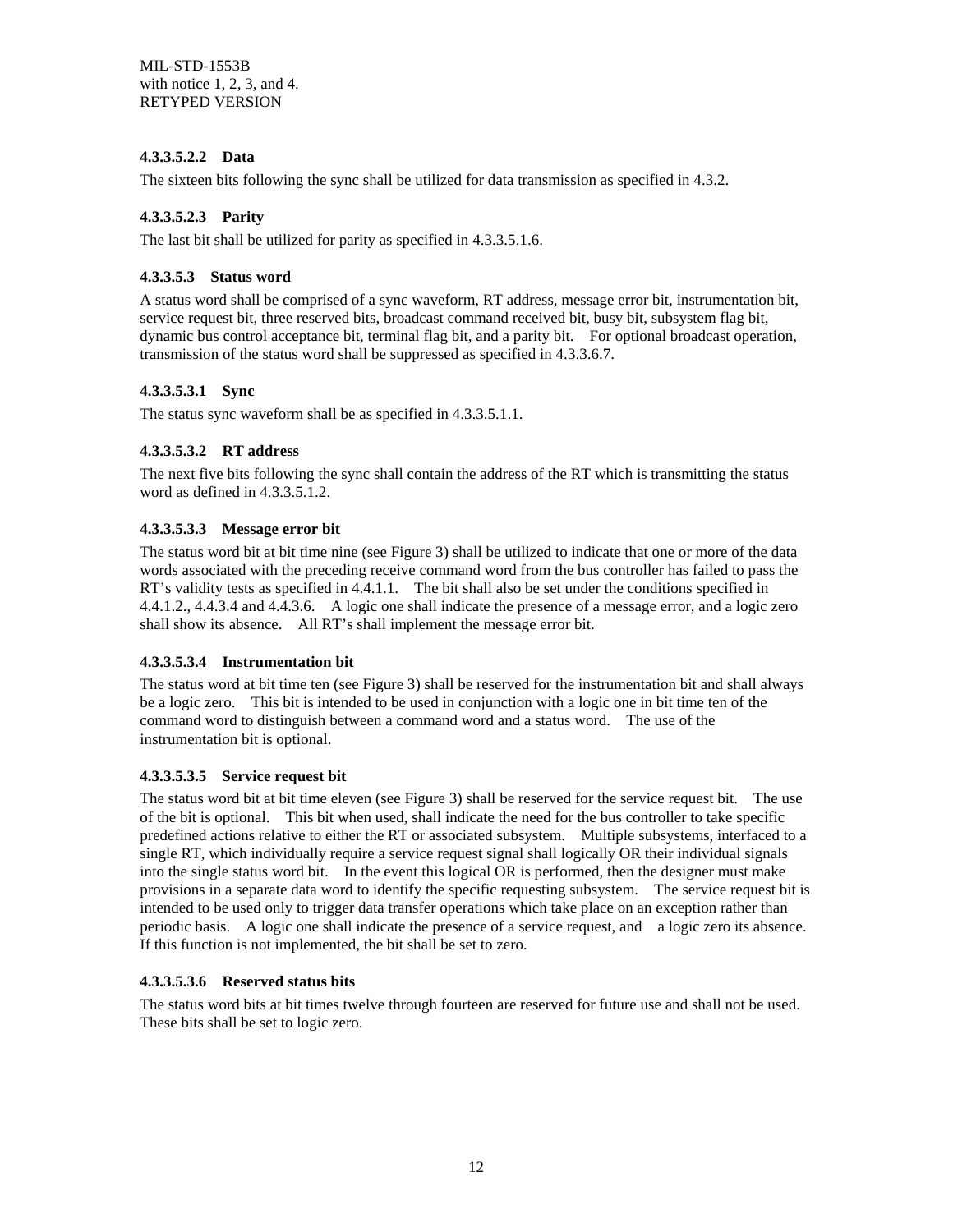#### **4.3.3.5.3.7 Broadcast command received bit**

The status word at bit time fifteen shall be set to a logic one to indicate that the preceding valid command word was a broadcast command and a logic zero shall show it was not a broadcast command. If the broadcast command option is not used, this bit shall be set to a logic zero.

#### **4.3.3.5.3.8 Busy bit**

The status word bit at bit time sixteen (see Figure 3) shall be reserved for the busy bit. The use of this bit is optional. This bit, when used, shall indicate that the RT or subsystem is unable to move data to or from the subsystem in compliance with the bus controller's command. A logic one shall indicate the presence of a busy condition, and a logic zero its absence. In the event the busy bit is set in response to a transmit command, then the RT shall transmit its status word only. If this function is not implemented, the bit shall be set to logic zero.

#### **4.3.3.5.3.9 Subsystem flag bit**

The status word bit at bit time seventeen (see Figure 3) shall be reserved for the subsystem flag bit. The use of this bit is optional. This bit, when used, shall flag a subsystem fault condition, and alert the bus controller to potentially invalid data. Multiple subsystems, interfaced to a single RT, which individually require a subsystem flag bit signal shall logically OR their individual signals into the single status word bit. In the event the logical OR is performed, then the designer must take provisions in a separate data word to identify the specific reporting subsystem. A logic one shall indicate the presence of the flag, and a logic zero its absence. If not used, this bit shall be set to logic zero.

#### **4.3.3.5.3.10 Dynamic bus control acceptance bit**

The status word bit at bit time eighteen (see Figure 3) shall be reserved for the acceptance of dynamic bus control. This bit shall be used if the RT implements the optional dynamic bus control function. This bit, when used, shall indicate acceptance or rejection of a dynamic bus control offer as specified in 4.3.3.5.1.7.1. A logic one shall indicate acceptance of control, and a logic zero shall indicate rejection of control. If this function is not used, this bit shall be set to a logic zero.

#### **4.3.3.5.3.11 Terminal flag bit**

The status word bit at bit time nineteen (see Figure 3) shall be reserved for the terminal flag function. The use of this bit is optional. This bit, when used, shall flag a RT fault condition. A logic one shall indicate the presence of the flag, and logic zero, its absence. If not used, this bit shall be set to logic zero.

#### **4.3.3.5.3.12 Parity bit**

The least significant bit in the status word shall be utilized for parity as specified in 4.3.3.5.1.6.

#### **4.3.3.5.4 Status word reset**

The status word bit, with the exception of the address, shall be set to logic zero after a valid command word is received by the RT with the exception as specified in 4.3.3.5.1.7. If the conditions which caused bits in the status word to be set (e.g., terminal flag) continue after the bits are reset to logic zero, then the affected status word bit shall be again set, and then transmitted on the bus as required.

#### **4.3.3.6 Message formats**

The messages transmitted on the data bus shall be in accordance with the formats on Figure 6 and Figure 7. The maximum and minimum response times shall be as stated in 4.3.3.7 and 4.3.3.8. No message formats, other than those defined herein, shall be used on the bus.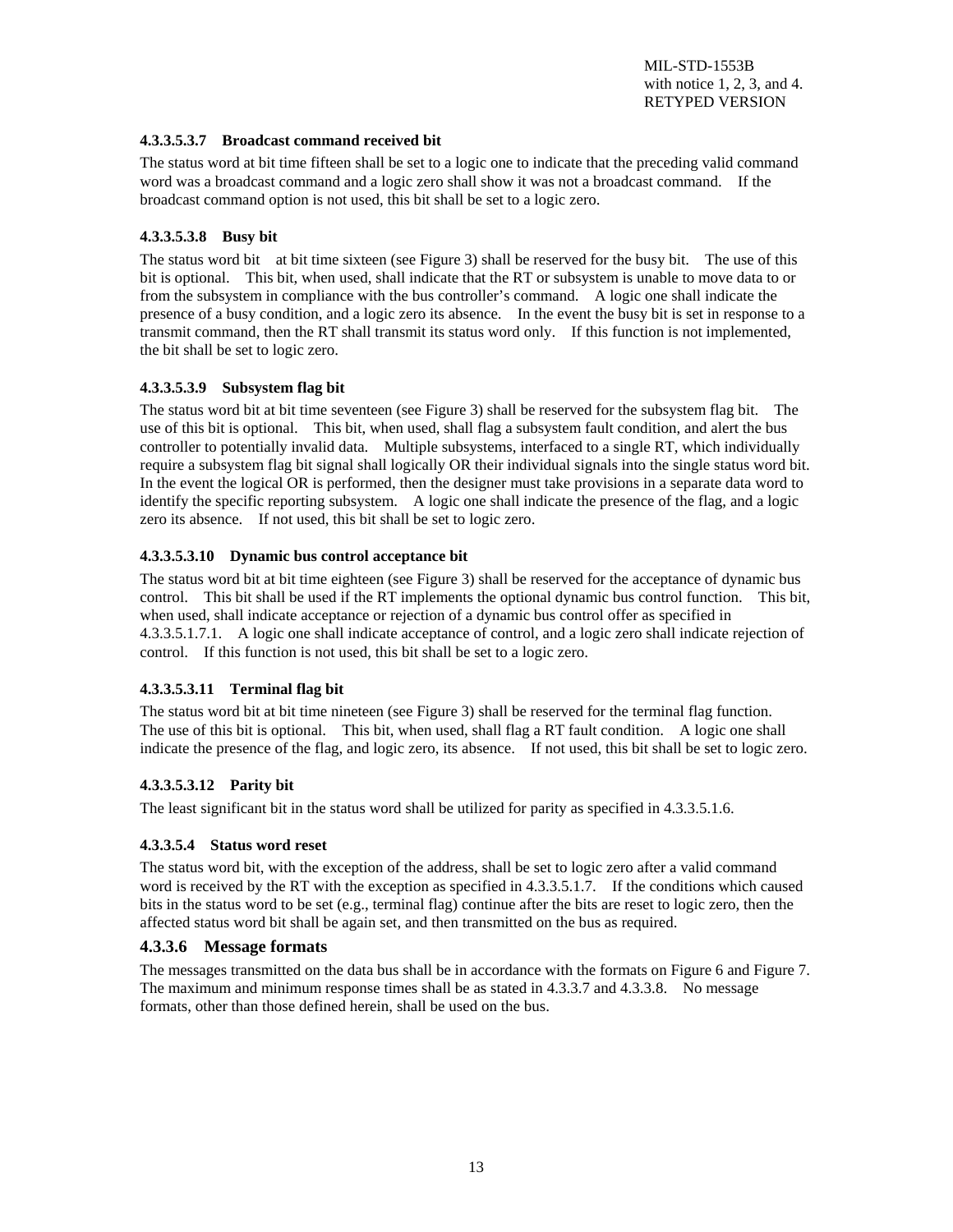#### **4.3.3.6.1 Bus controller to remote terminal transfers**

The bus controller shall issue a receive command followed by the specified number of data words. The RT shall, after message validation, transmit a status word back to the controller. The command and data words shall be transmitted in a contiguous fashion with no interword gaps.

#### **4.3.3.6.2 Remote terminal to bus controller transfers**

The bus controller shall issue a transmit command to the RT. The RT shall, after command word validation, transmit a status word back to the bus controller, followed by the specified number of data words. The status and data words shall be transmitted in a contiguous fashion with no interword gaps.

#### **4.3.3.6.3 Remote terminal to remote terminal transfers**

The bus controller shall issue a receive command to RT A followed contiguously by a transmit command to RT B. RT B shall, after command validation, transmit a status word followed by the specified number of data words. The status and data words shall be transmitted in a contiguous fashion with no gap. At the conclusion of the data transmission by RT B, RT A shall transmit a status word within the specified time period.

#### **4.3.3.6.4 Mode command without data word**

The bus controller shall issue a transmit command to the RT using a mode code specified in Table I. The RT shall, after command word validation, transmit a status word.

#### **4.3.3.6.5 Mode command with data word (transmit)**

The bus controller shall issue a transmit command to the RT using a mode code specified in Table I. The RT shall, after command word validation, transmit a status word followed by one data word. The status word and data word shall be transmitted in a contiguous fashion with no gap.

#### **4.3.3.6.6 Mode command with data word (receive)**

The bus controller shall issue a receive command to the RT using a mode code specified in Table I, followed by one data word. The command word and data word shall be transmitted in a contiguous fashion with no gap. The RT shall, after command and data word validation, transmit a status word back to the controller.

#### **4.3.3.6.7 Optional broadcast command**

See 10.6 for additional information on the use of the broadcast command.

#### **4.3.3.6.7.1 Bus controller to remoter terminal(s) transfer (broadcast)**

The bus controller shall issue a receive command word with 11111 in the RT address field followed by the specified number of data words. The command word and data words shall be transmitted in a contiguous fashion with no gap. The RT(s) with the broadcast option shall after message validation, set the broadcast command received bit in the status word as specified in 4.3.3.5.3.7 and shall not transmit the status word.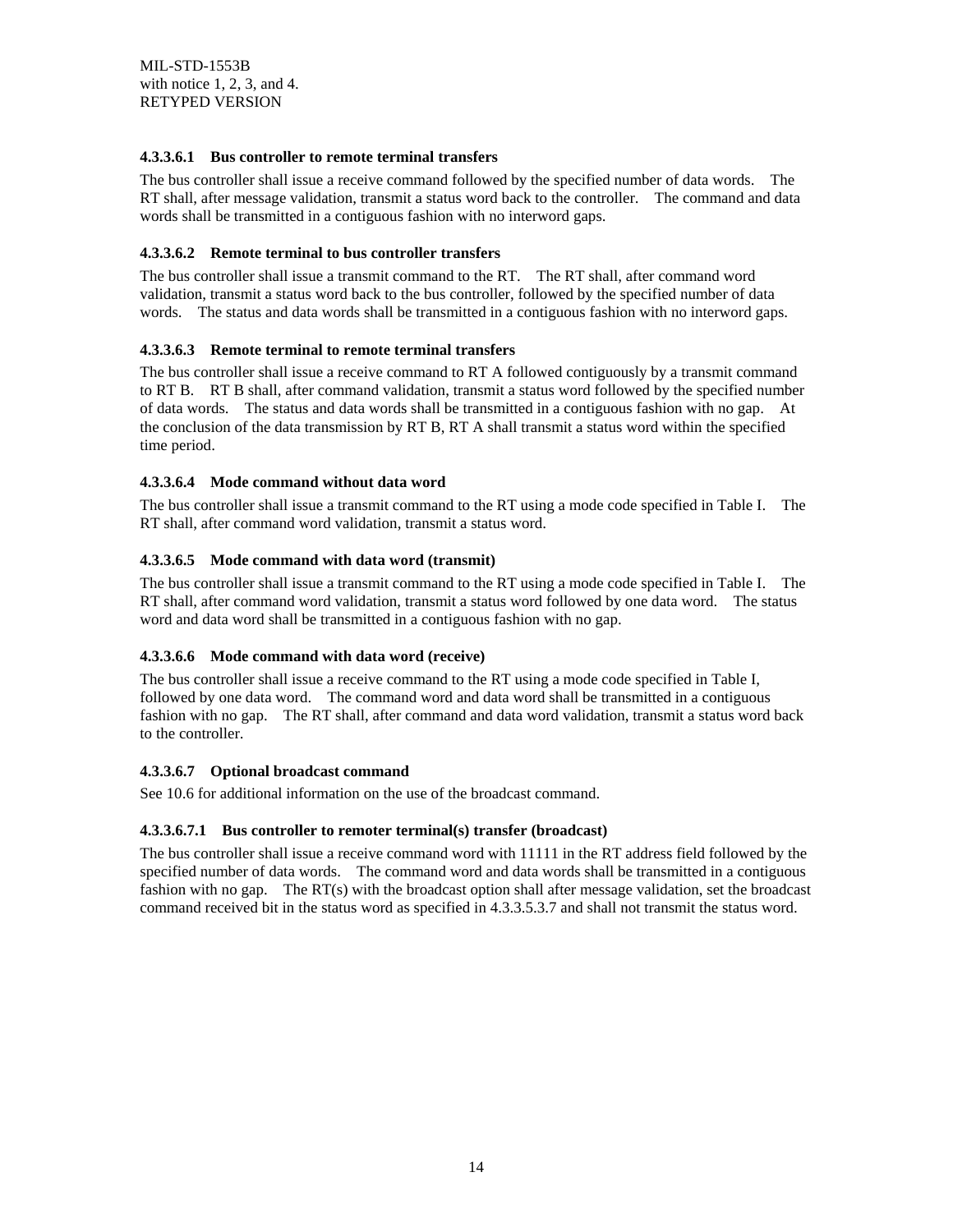

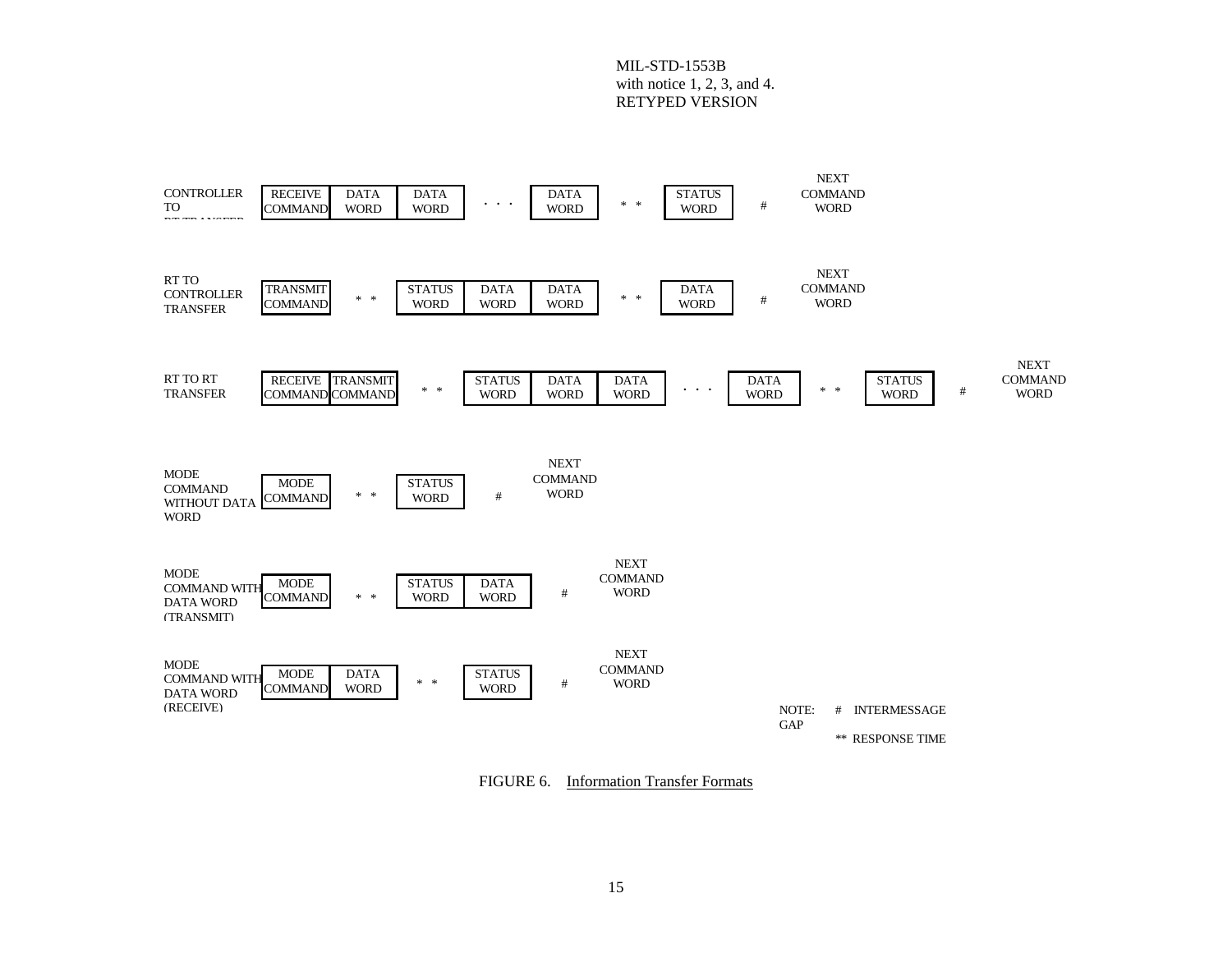

NOTE: # INTERMESSAGE GAP \*\* RESPONSE TIME

FIGURE 7. Broadcast Information Transfer Formats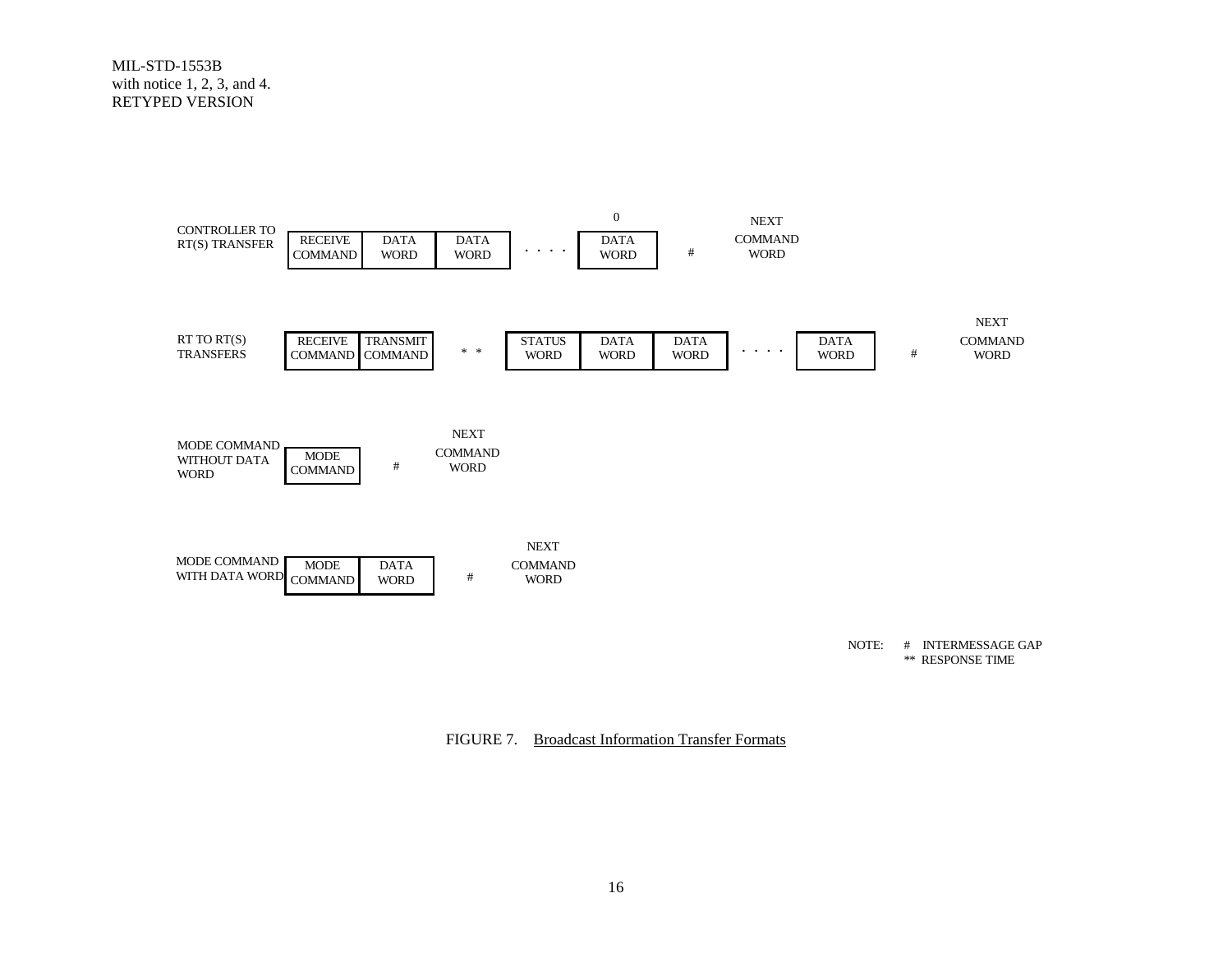#### **4.3.3.6.7.2 Remote terminal to remote terminal(s) transfers (broadcast)**

The bus controller shall issue a receive command word with 11111 in the RT address field followed by a transmit command to RT A using the RT's address. RT A shall, after command word validation, transmit a status word followed by the specified number of data words. The status and data words shall be transmitted in a contiguous fashion with no gap. The RT(s) with the broadcast option, excluding RT A, shall after message validation, set the broadcast received bit in the status word as specified in 4.3.3.5.3.7 and shall not transmit the status word.

#### **4.3.3.6.7.3 Mode command without data word (broadcast)**

The bus controller shall issue a transmit command word with 11111 in the RT address field, and a mode code specified in Table I. The RT(s) with the broadcast option shall after command word validation, set the broadcast received bit in the status word as specified in 4.3.3.5.3.7 and shall not transmit the status word.

#### **4.3.3.6.7.4 Mode command with data word (broadcast)**

The bus controller shall issue a receive command word with 11111 in the RT address field and a mode code specified in Table I, followed by one data word. The command word and data word shall be transmitted in a contiguous fashion with no gap. The RT(s) with the broadcast option shall after message validation, set the broadcast received bit in the status word as specified in 4.3.3.5.3.7 and shall not transmit the status word.

#### **4.3.3.7 Intermessage gap**

The bus controller shall provide a minimum gap time of 4.0 microseconds (µs) between messages as shown on Figure 6 and Figure 7. This time period, shown as T on Figure 8, is measured at point A of the bus controller as shown on Figure 9 or Figure 10. The time is measured from the mid-bit zero crossing of the last bit of the preceding message to mid-zero crossing of the next command word sync.

#### **4.3.3.8 Response time**

The RT shall respond, in accordance with 4.3.3.6, to a valid command word within the time period of 4.0 to  $12.0 \,\mu s$ . This time period, shown as T on Figure 8, is measured at point A of the RT as shown on Figure 9 or Figure 10. The time is measured from the mid bit zero crossing of the last word specified in 4.3.3.6 and as shown on Figure 6 and Figure 7 to the mid-zero crossing of the status word sync.

#### **4.3.3.9 Minimum no-response time-out**

The minimum time that a terminal shall wait before considering that a response as specified in 4.3.3.8 has not occurred shall be 14.0 µs. The time is measured from the mid-bit zero crossing of the last bit of the last word to the mid-zero crossing of the expected status word sync at point A of the terminal as shown in Figure 9 or Figure 10.

#### **4.4 Terminal operation**

#### **4.4.1 Common operation**

Terminals shall have common operating capabilities as specified in the following paragraphs.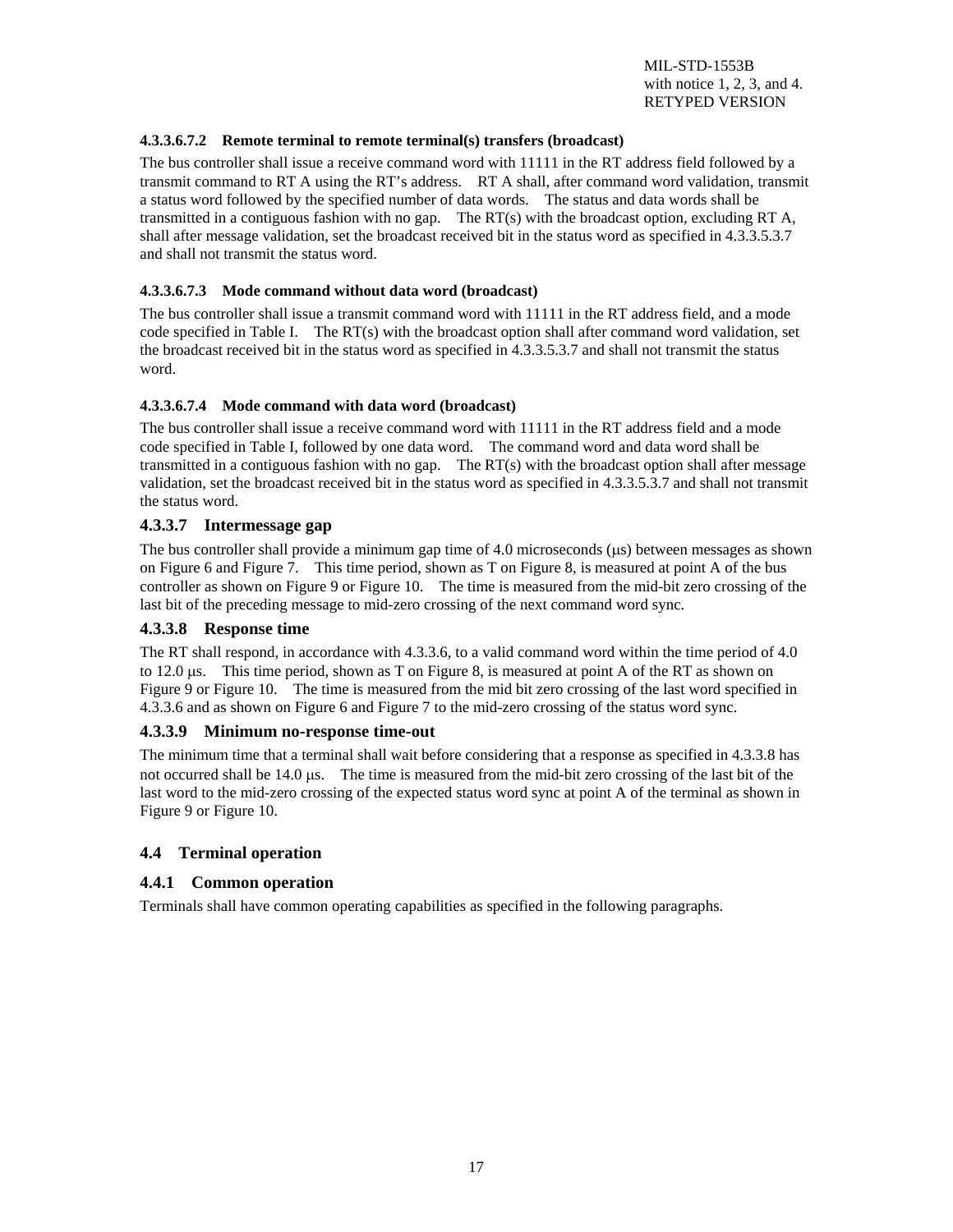

FIGURE 8. Intermessage Gap and Response Time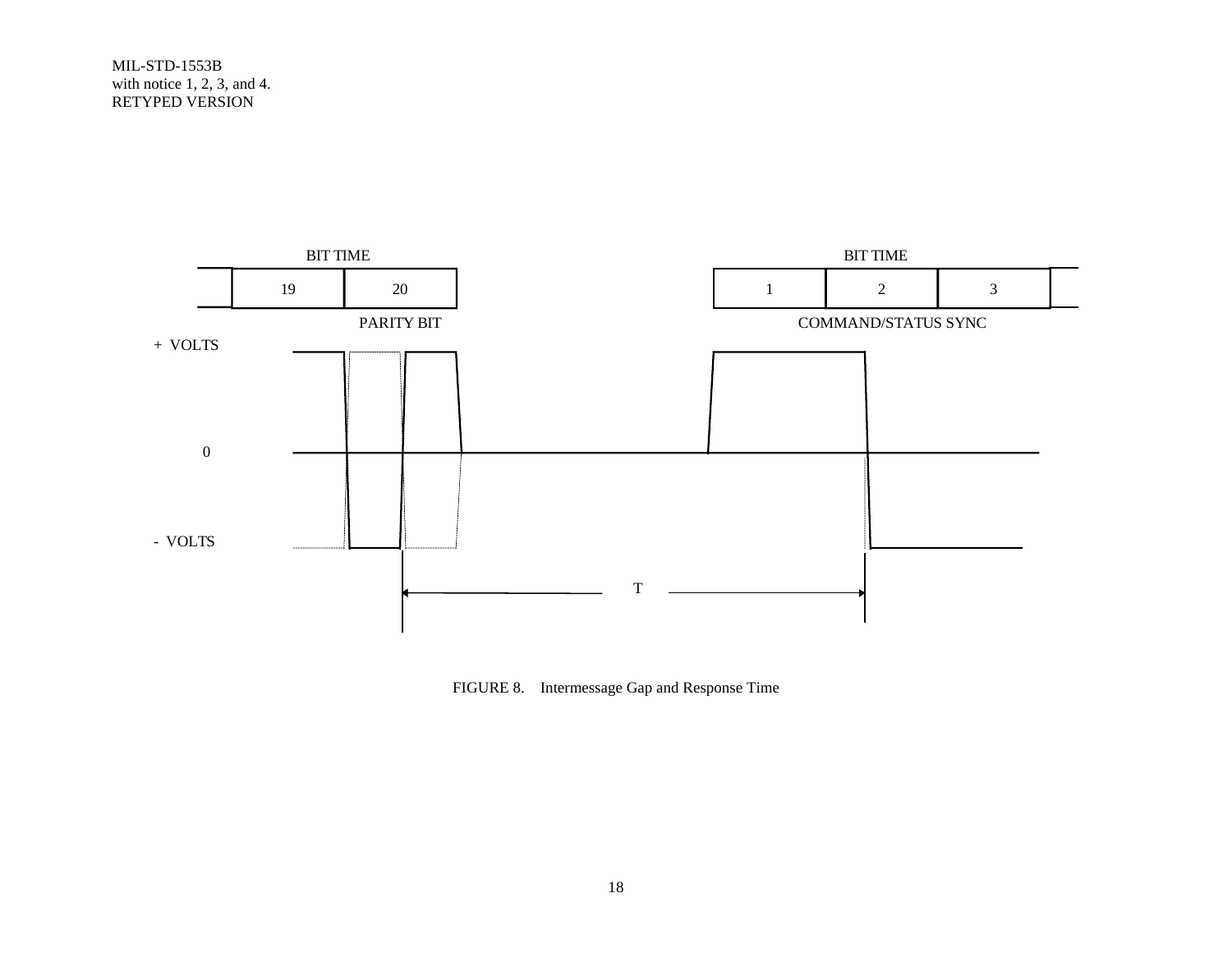

FIGURE 9. Data Bus Interface Using Transformer Coupling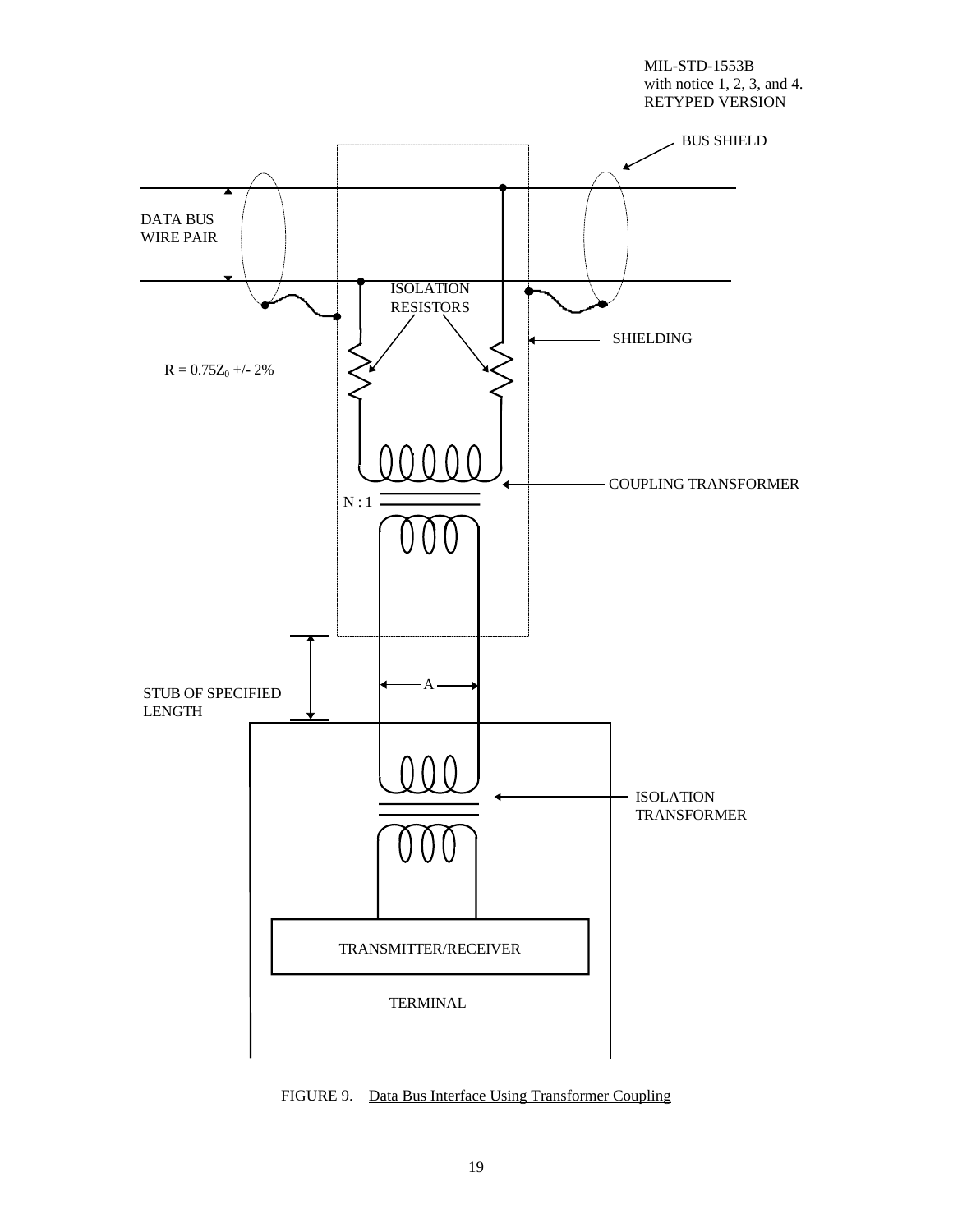

FIGURE 10. Data Bus Interface Using Direct Coupling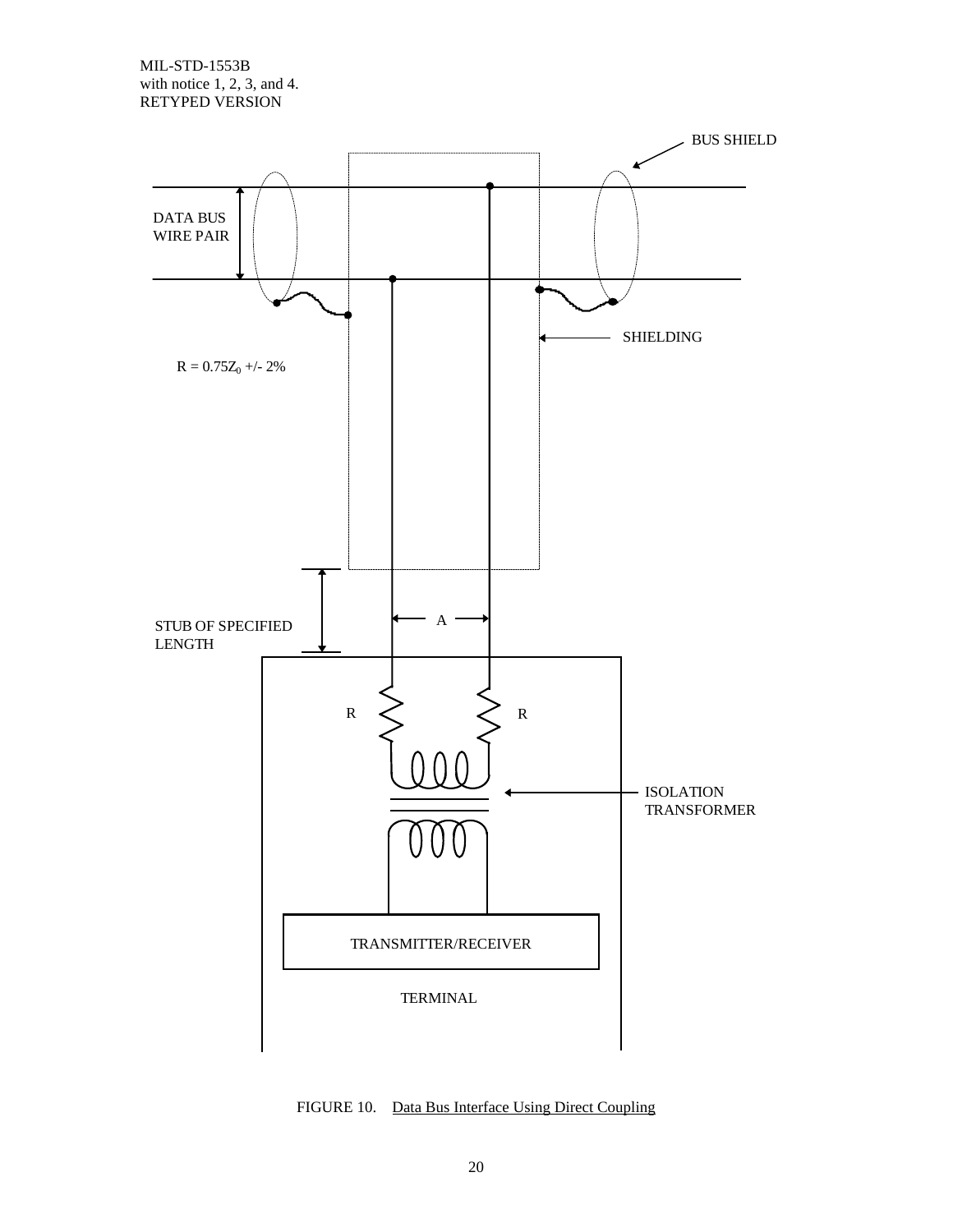# **4.4.1.1 Word validation**

The terminal shall insure that each word conforms to the following minimum criteria:

- a. The word begins with valid sync field.
- b. The bits are in a valid Manchester II code.
- c. The information field has 16 bits plus parity.
- d. The word parity is odd.

When a word fails to conform to the preceding criteria, the word shall be considered invalid.

#### **4.4.1.2 Transmission continuity**

The terminal shall verify that the message is contiguous as defined in 4.3.3.6. Improperly timed data syncs shall be considered a message error.

#### **4.4.1.3 Terminal fail-safe**

The terminal shall contain a hardware implemented time-out to preclude a signal transmission of greater than 800.0 µs. This hardware shall not preclude a correct transmission in response to a command. Reset of this time-out function shall be performed by the reception of a valid command on the bus on which the time-out has occurred.

#### **4.4.2 Bus controller operation**

A terminal operating as a bus controller shall be responsible for sending data bus commands, participating in data transfers, receiving status responses, and monitoring system status as defined in this standard. The bus controller function may be embodied as either a stand-alone terminal, whose sole function is to control the data bus(s), or contained within a subsystem. Only one terminal shall be in active control of a data bus at any one time.

#### **4.4.3 Remote terminal**

#### **4.4.3.1 Operation**

A remote terminal (RT) shall operate in response to valid commands received from the bus controller. The RT shall accept a command word as valid when the command word meets the criteria of 4.4.1.1, and the command word contains a terminal address which matches the RT address or an address of 11111, if the RT has the broadcast option. No combination of RT address bits, T/R bit, subaddress/mode bits, and data word count/mode code bits of a command word shall result in invalid transmissions by the RT. Subsequent valid commands shall be properly responded to by the RT.

#### **4.4.3.2 Superseding valid commands**

The RT shall be capable of receiving a command word on the data bus after the minimum intermessage gap time as specified in 4.3.3.7 has been exceeded, when the RT is not in the time period T as specified in 4.3.3.8 prior to the transmission of a status word, and when it is not transmitting on that data bus. A second valid command word sent to an RT shall take precedence over the previous command. The RT shall respond to the second valid command as specified in 4.3.3.8.

#### **4.4.3.3 Invalid commands**

A remote terminal shall not respond to a command word which fails to meet the criteria specified in 4.4.3.1.

#### **4.4.3.4 Illegal command**

An illegal command is a valid command as specified in 4.4.3.1, where the bits in the subaddress/mode field, data word count/mode code field, and the T/R bit indicate a mode command, subaddress, or word count that has not been implemented in the RT. It is the responsibility of the bus controller to assure that no illegal commands are sent out. The RT designer has the option of monitoring for illegal commands. If an RT that is designed with this option detects an illegal command and the proper number of contiguous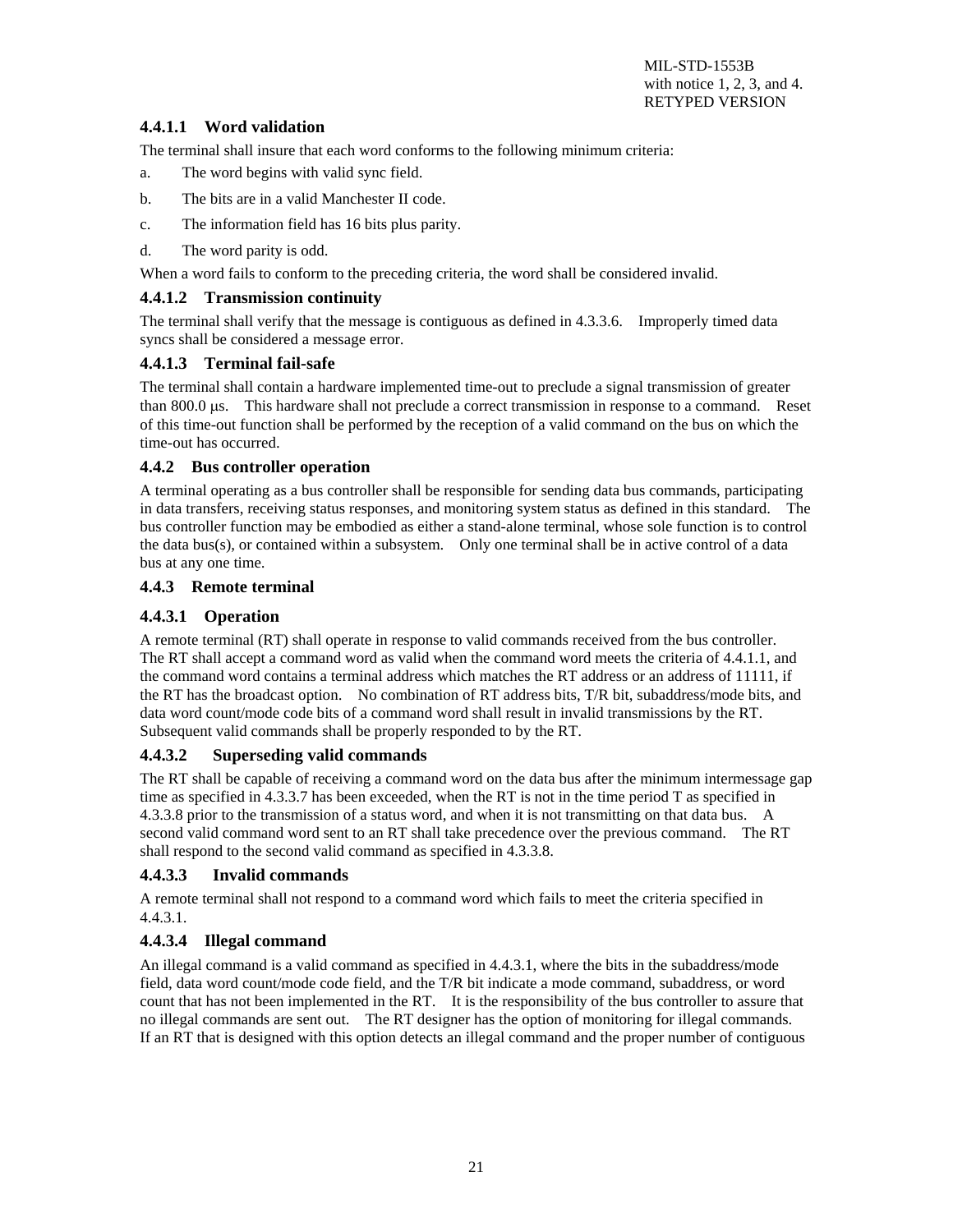valid data words as specified by the illegal command word, it shall respond with a status word only, setting the message error bit, and not use the information received.

#### **4.4.3.5 Valid data reception**

The remote terminal shall respond with a status word when a valid command word and the proper number of contiguous valid data words are received, or a single valid data word associated with a mode code is received. Each data word shall meet the criteria specified in 4.4.1.1.

### **4.4.3.6 Invalid data reception**

Any data word(s) associated with a valid receive command that does not meet the criteria specified in 4.4.1.1 and 4.4.1.2 or an error in the data word count shall cause the remote terminal to set the message error bit in the status word to a logic one and suppress the transmission of the status word. If a message error has occurred, then the entire message shall be considered invalid.

#### **4.4.4 Bus monitor operation**

A terminal operating as a bus monitor shall receive bus traffic and extract selected information. While operating as a bus monitor, the terminal shall not respond to any messages except one containing its own unique address if one is assigned. All information obtained while acting as a bus monitor shall be strictly used for off-line applications (e.g., flight test recording, maintenance recording or mission analysis) or to provide the back-up bus controller sufficient information to take over as the bus controller.

#### **4.5 Hardware characteristics**

# **4.5.1 Data bus characteristics**

#### **4.5.1.1 Cable**

The cable used for the main bus and all stubs shall be a two conductor, twisted, shielded, jacketed cable. The wire-to-wire distributed capacitance shall not exceed 30.0 picofarads per foot. The cables shall be formed with not less than four twists per foot where a twist is defined as a 360 degree rotation of the wire pairs; and, the cable shield shall provide a minimum of 75 percent coverage.

#### **4.5.1.2 Characteristic impedance**

The nominal characteristic impedance of the cable  $(Z_0)$  shall be within the range of 70.0 ohms to 85.0 ohms at a sinusoidal frequency of 1.0 megahertz (MHz).

#### **4.5.1.3 Cable attenuation**

At the frequency of 4.5.1.2, the cable power loss shall not exceed 1.5 decibels (dB)  $/$  100 feet (ft).

#### **4.5.1.4 Cable termination**

The two ends of the cable shall be terminated with a resistance, equal to the selected cable nominal characteristic impedance  $(Z_0) \pm 2.0$  percent.

#### **4.5.1.5 Cable stub requirements**

The cable shall be coupled to the terminal as shown on Figure 9 or Figure 10. The use of long stubs is discouraged, and the length of a stub should be minimized. However, if installation requirements dictate, stub lengths exceeding those lengths specified in 4.5.1.5.1 and 4.5.1.5.2 are permissible.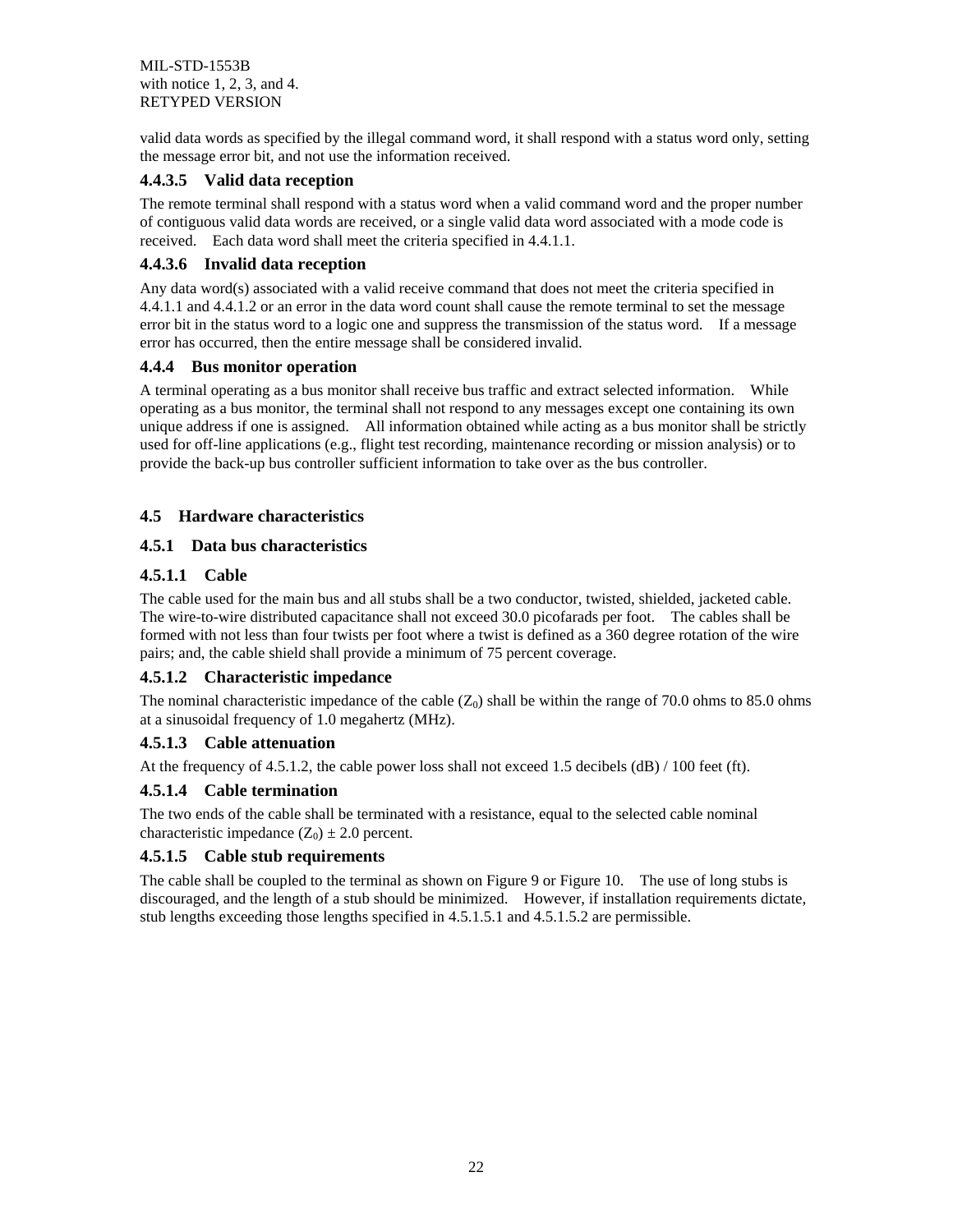#### **4.5.1.5.1 Transformer coupled stubs**

The length of a transformer coupled stub should not exceed 20 feet. If a transformer coupled stub is used, then the following shall apply.

#### **4.5.1.5.1.1 Coupling transformer**

A coupling transformer, as shown on Figure 9, shall be required. This transformer shall have a turns ratio of  $1:1.41 \pm 3.0$  percent, with the higher turns on the isolation resistor side of the stub.

#### **4.5.1.5.1.1.1 Transformer input impedance**

The open circuit impedance as seen at point B on Figure 11 shall be greater than 3000 ohms over the frequency range of 75.0 kilohertz (kHz) to 1.0 megahertz (MHz), when measured with a 1.0 V root-meansquare (RMS) sin wave.

#### **4.5.1.5.1.1.2 Transformer waveform integrity**

The droop of the transformer using the test configuration shown of Figure 11 at point B, shall not exceed 20.0 percent. Overshoot and ringing as measured at point B shall be less than  $\pm$  1.0 V peak. For this test, R shall equal 360.0 ohms  $\pm$  5.0 percent and the input A of Figure 11 shall be a 250.0 kHz square wave, 27.0 V peak-to-peak, with a rise and fall time no greater than 100 nanoseconds (ns).

#### **4.5.1.5.1.1.3 Transformer common mode rejection**

The coupling transformer shall have a common mode rejection ratio greater than 45.0 dB at 1.0 MHz.

#### **4.5.1.5.1.2 Fault isolation**

An isolation resistor shall be placed in series with each connection to the data bus cable. This resistor shall have a value of  $0.75$   $\mathbb{Z}_0$  ohms plus or minus 2.0 percent, where  $\mathbb{Z}_0$  is the selected cable nominal characteristic impedance. The impedance placed across the data bus cable shall be no less than 1.5  $Z_0$ ohms for any failure of the coupling transformer, cable stub, or terminal transmitter/receiver.

#### **4.5.1.5.1.3 Cable coupling**

All coupling transformers and isolation resistors, as specified in 4.5.1.5.1.1 and 4.5.1.5.1.2, shall have continuous shielding which will provide a minimum of 75 percent coverage. The isolation resistors and coupling transformers shall be placed at minimum possible distance from the junction of the stub to the main bus.

#### **4.5.1.5.1.4 Stub voltage requirements**

Every data bus shall be designed such that all stubs at point A of Figure 9 shall have a peak-to-peak amplitude, line-to-line within the range of 1.0 and 14.0 V for a transmission by any terminal on the bus. This shall include the maximum reduction of data bus signal amplitude in the event that one of the terminals has a fault which causes it to reflect a fault impedance specified in 4.5.1.5.1.2 on the data bus. This shall also include the worse case output voltage of the terminals as specified in 4.5.2.1.1.1 and  $4.5.2.2.1.1.$ 

#### **4.5.1.5.2 Direct coupled stubs**

The length of a direct coupled stub should not exceed 1 foot. Refer to 10.5 for comments concerning direct coupled stubs. If a direct coupled stub is used, then the following shall apply.

# **4.5.1.5.2.1 Fault isolation**

An isolation resistor shall be placed in series with each connection to the data bus cable. This resistor shall have a value of 55.0 ohms plus or minus 2.0 percent. The isolation resistors shall be placed within the RT as shown on Figure 10.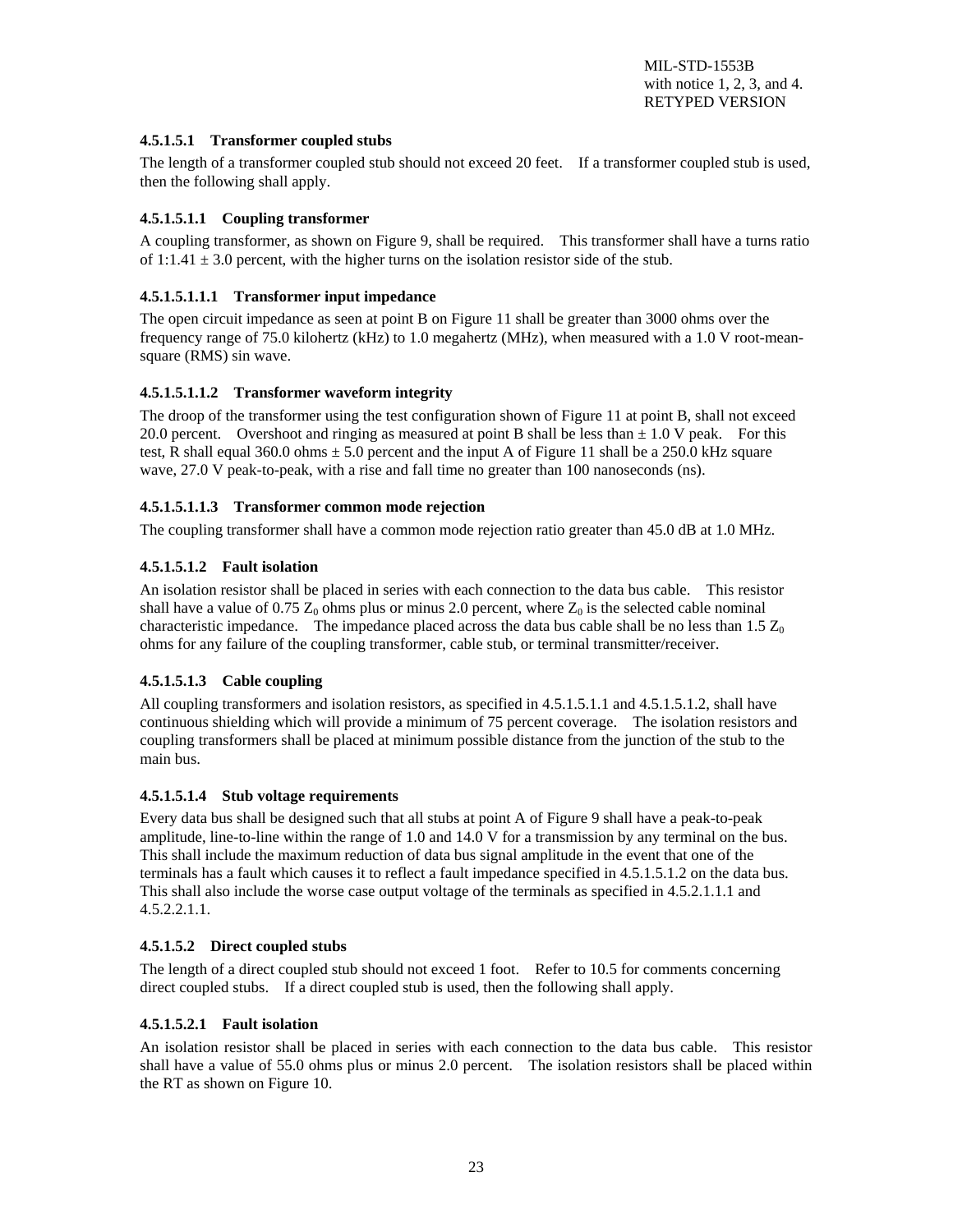





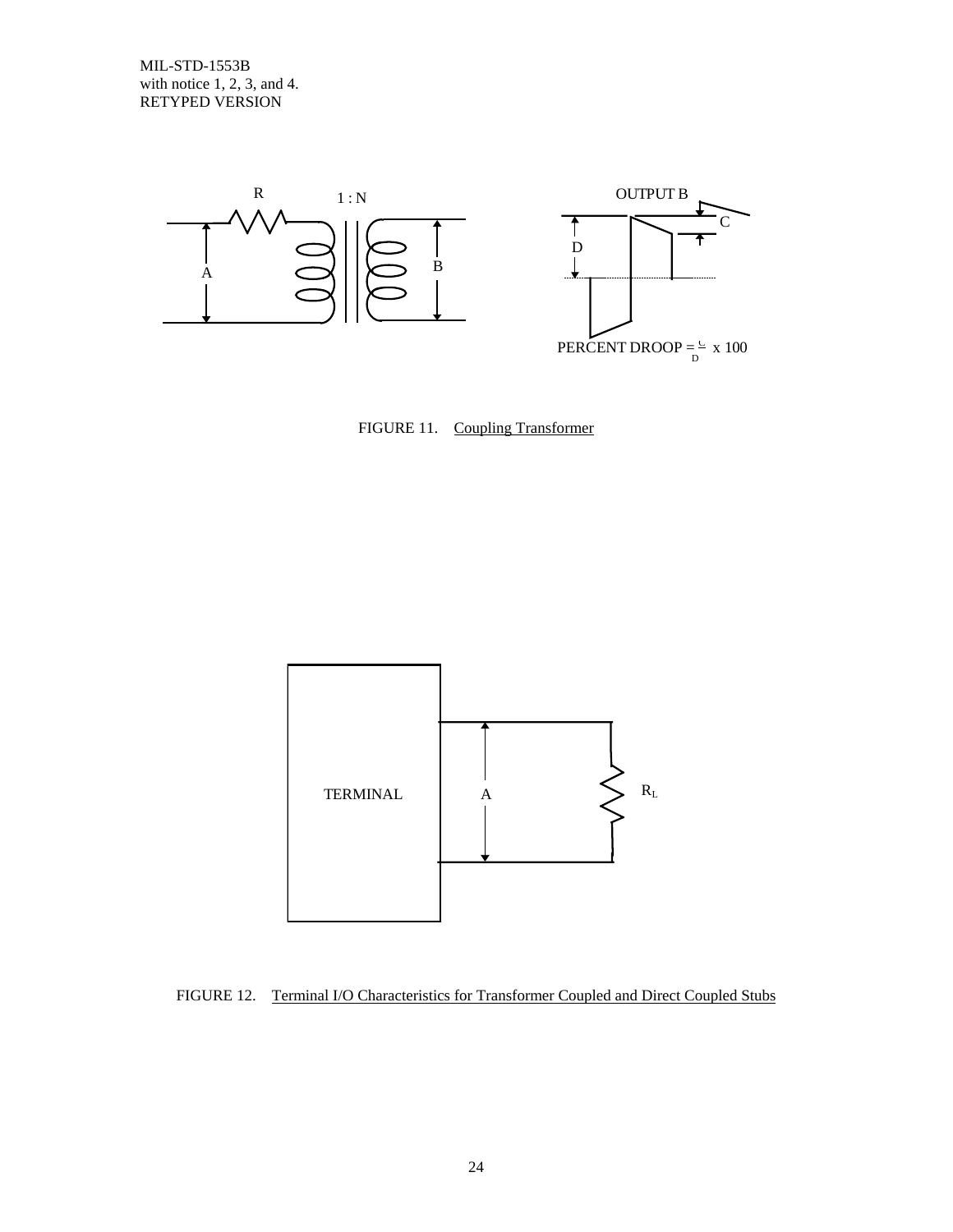#### **4.5.1.5.2.2 Cable coupling**

All bus-stub junctions shall have continuous shielding which will provide a minimum of 75 percent coverage.

#### **4.5.1.5.2.3 Stub voltage requirements**

Every data bus shall be designed such that all stubs at point A of Figure 10 shall have a peak-to-peak amplitude, line-to-line within the range of 1.4 and 20.0 V for a transmission by any terminal on the bus. This shall include the maximum reduction of data bus signal amplitude in the event that one of the terminals has a fault which causes it to reflect a fault impedance of 110 ohms on the data bus. This shall also include the worst case output voltage of the terminals as specified in 4.5.2.1.1.1 and 4.5.2.2.1.1.

#### **4.5.1.5.3 Wiring and cabling for EMC**

For purposes of electromagnetic capability (EMC), the wiring and cabling provisions of MIL-E-6051 shall apply.

#### **4.5.2 Terminal characteristics**

#### **4.5.2.1 Terminals with transformer coupled stubs**

#### **4.5.2.1.1 Terminal output characteristics**

The following characteristics shall be measured with  $R_L$ , as shown on Figure 12, equal to 70.0 ohms  $\pm 2.0$ percent.

#### **4.5.2.1.1.1 Output levels**

The terminal output voltage levels shall be measured using the test configuration shown on Figure 12. The terminal output voltage shall be within the range of 18.0 to 27.0 V, peak-to-peak, line-to-line, when measured at point A on Figure 12.

#### **4.5.2.1.1.2 Output waveform**

The waveform, when measure at point A on Figure 12 shall have zero crossing deviations which are equal to, or less than, 25.0 ns from the ideal crossing point, measured with respect to the previous zero crossing  $(i.e., 0.5 \pm 0.025 \,\mu s, 1.0 \pm 0.025 \,\mu s, 1.5 \pm 0.025 \,\mu s,$  and  $2.0 \pm 0.025 \,\mu s$ . The rise and fall time of this waveform shall be from 100.0 to 300.0 ns when measured from levels of 10 to 90 percent of full waveform peak-to-peak, line-to-line, voltage as shown on Figure 13. Any distortion of the waveform including overshoot and ringing shall not exceed  $\pm$  900.0 millivolts (mV) peak, line-to-line, as measured at point A, Figure 12.

#### **4.5.2.1.1.3 Output noise**

Any noise transmitted when the terminal is receiving or has power removed, shall not exceed a value of 14.0 mV, RMS, line-to-line, as measured at point A, Figure 12.

#### **4.5.2.1.1.4 Output symmetry**

From the time beginning 2.5 µs after the mid-bit crossing of the parity bit of the last word transmitted by a terminal, the maximum voltage at point A of Figure 12 shall be no greater than  $\pm$  250.0 mV peak, line-toline. This shall be tested with the terminal transmitting the maximum number of words it is designed to transmit, up to 33. This test shall be run six times with each word in a contiguous block of words having the same bit pattern. The six word contents that shall be used are  $8000_{16}$ ,  $7FFF_{16}$ ,  $0000_{16}$ ,  $FFF_{16}$ ,  $5555_{16}$ ,  $AAAA_{16}$ . The output of the terminal shall be as specified in 4.5.2.1.1.1 and 4.5.2.1.1.2.

#### **4.5.2.1.2 Terminal input characteristics**

The following characteristics shall be measured independently.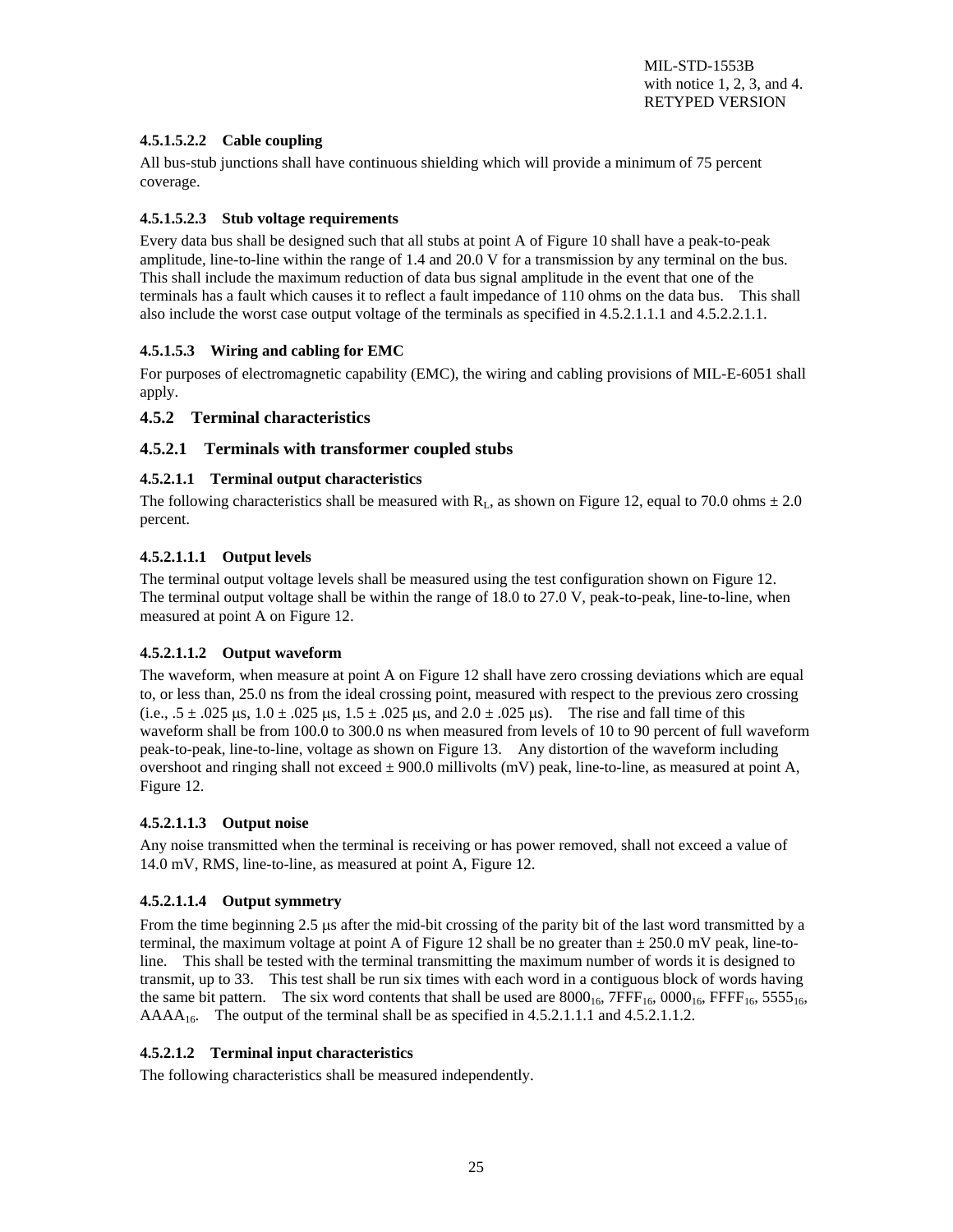

FIGURE 13. Output Waveform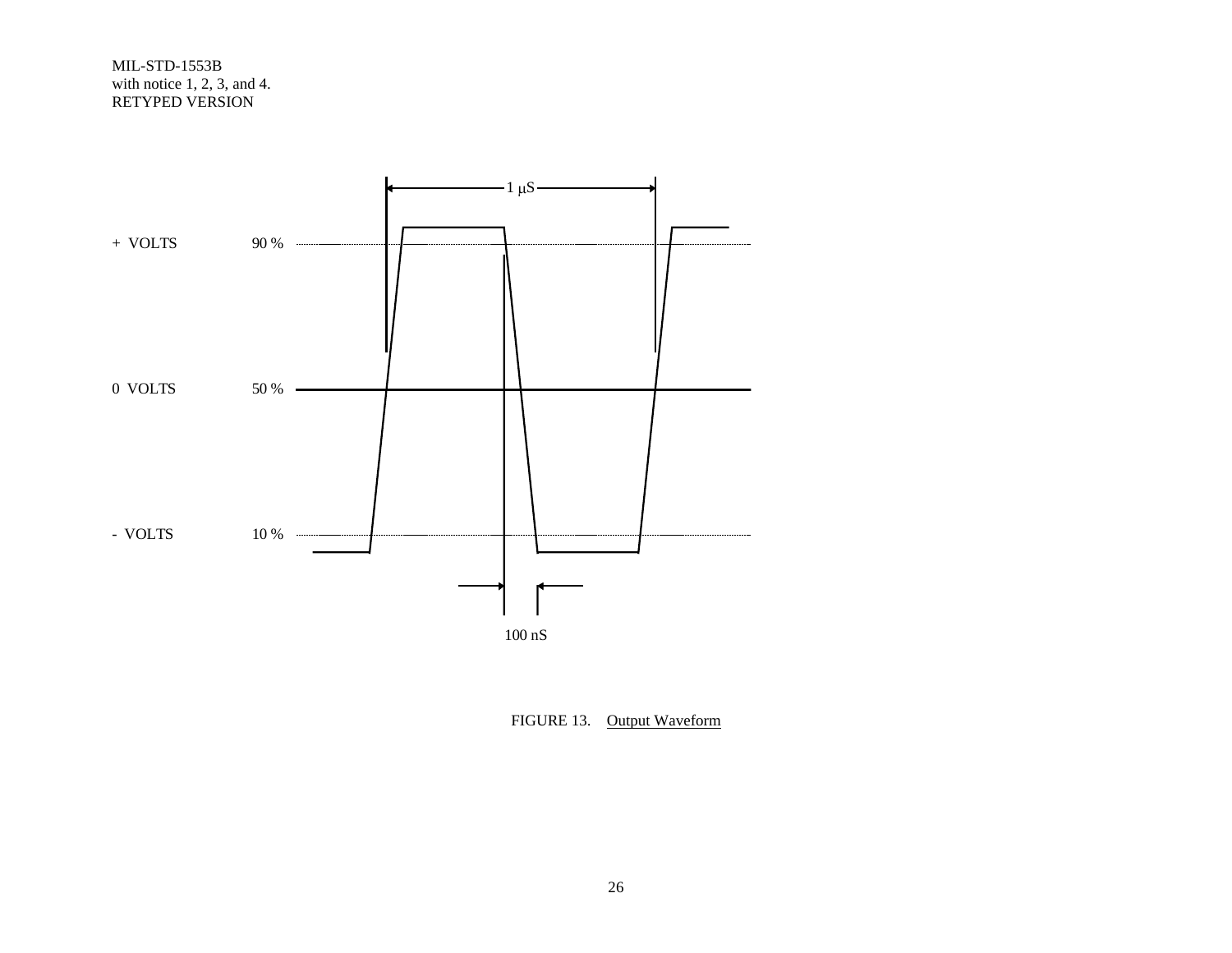#### **4.5.2.1.2.1 Input waveform compatibility**

The terminal shall be capable of receiving and operating with the incoming signals specified herein, and shall accept waveform varying from square wave to sine wave with a maximum zero crossing deviation from the ideal with respect to the previous zero crossing of  $\pm 150$  ns, (i.e.,  $2.0 \pm .15$  µs,  $1.5 \pm .15$  µs, 1.0  $\pm$  .15 us, .5  $\pm$  .15 us). The terminal shall respond to an input signal whose peak-to-peak amplitude, lineto-line, is within the range of .86 to 14.0 V. The terminal shall not respond to an input signal whose peakto-peak amplitude, line-to-line, is within the range of 0.0 to .20 V. The voltages are measured at point A on Figure 9.

#### **4.5.2.1.2.2 Common mode rejections**

Any signals from direct current (DC) to 2.0 MHz, with amplitudes equal to or less than  $\pm$  10.0 V peak, line-to-ground, measured at point A on Figure 9, shall not degrade the performance of the receiver.

#### **4.5.2.1.2.3 Input impedance**

The magnitude of the terminal input impedance, when the RT is not transmitting, or has power removed, shall be a minimum of 1000.0 ohms within the frequency range of 75.0 kHz to 1.0 MHz. This impedance is that measured line-to-line at point A on Figure 9.

#### **4.5.2.1.2.4 Noise rejection**

The terminal shall exhibit a maximum word error rate of one part in  $10^7$ , on all words received by the terminal, after validation checks specified in 4.4, when operating in the presence of additive white Gaussian noise distributed over a bandwidth of 1.0 kHz to 4.0 MHz at an RMS amplitude of 140 mV. A word error shall include any fault which causes the message error bit to be set in the terminal's status word, or one which causes a terminal to not respond to a valid command. The word error rate shall be measured with a 2.1 V peak-to-peak, line-to-line, input to the terminal as measured at point A on Figure 9. The noise tests shall be run continuously until, for a particular number of failures, the number of words received by the terminal, including both command and data words, exceeds the required number for acceptance of the terminal, or is less than the required number for rejection of the terminal, as specified in Table II. All data words used in the tests shall contain random bit patterns. These bit patterns shall be unique for each data word in a message, and shall change randomly from message to message.

#### **4.5.2.2 Terminals with direct coupled stubs**

#### **4.5.2.2.1 Terminal output characteristics**

The following characteristics shall be measured with  $R<sub>L</sub>$ , as shown on Figure 12, equal to 35.0 ohms  $\pm$  2.0 percent.

#### **4.5.2.2.1.1 Output levels**

The terminal output voltage levels shall be measured using the test configuration shown on Figure 12. The terminal output voltage shall be within the range of 6.0 to 9.0 V, peak-to-peak, line-to-line, when measured at point A on Figure 12.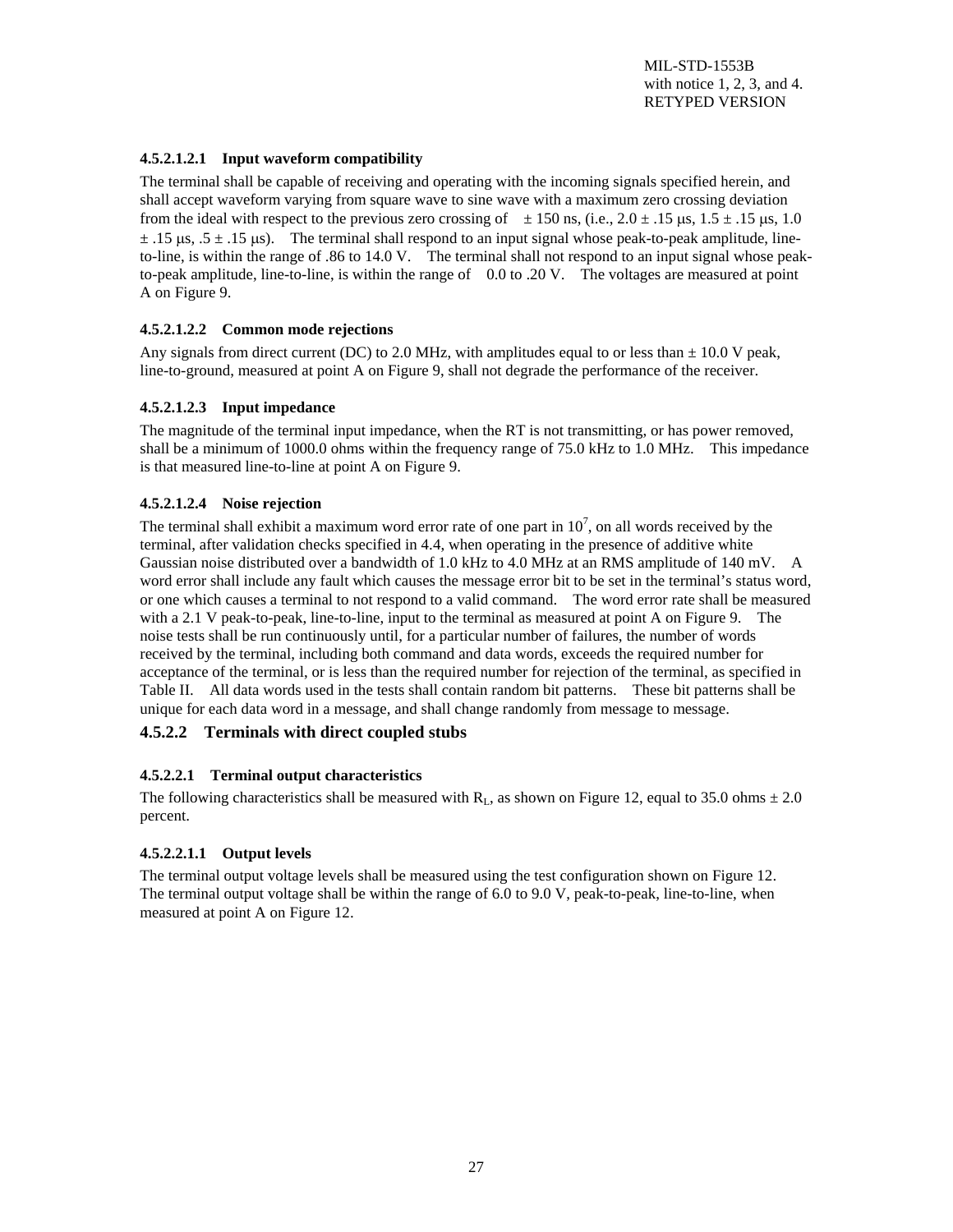| No. of<br><b>Errors</b> | Reject<br>(Equal or less) | Accept<br>(Equal or more) |
|-------------------------|---------------------------|---------------------------|
| $\boldsymbol{0}$        | N/A                       | 4.40                      |
| $\mathbf{1}$            | N/A                       | 5.21                      |
|                         | N/A                       | 6.02                      |
| $\frac{2}{3}$           | N/A                       | 6.83                      |
| $\overline{4}$          | N/A                       | 7.64                      |
| 5                       | N/A                       | 8.45                      |
| 6                       | .45                       | 9.27                      |
| $\overline{7}$          | 1.26                      | 10.08                     |
| 8                       | 2.07                      | 10.89                     |
| 9                       | 2.88                      | 11.70                     |
| 10                      | 3.69                      | 12.51                     |
| 11                      | 4.50                      | 13.32                     |
| 12                      | 5.31                      | 14.13                     |
| 13                      | 6.12                      | 14.94                     |
| 14                      | 6.93                      | 15.75                     |
| 15                      | 7.74                      | 16.56                     |
| 16                      | 8.55                      | 17.37                     |
| 17                      | 9.37                      | 18.19                     |
| 18                      | 10.18                     | 19.00                     |
| 19                      | 10.99                     | 19.81                     |
| 20                      | 11.80                     | 20.62                     |
| 21                      | 12.61                     | 21.43                     |
| 22                      | 13.42                     | 22.24                     |
| 23                      | 14.23                     | 23.05                     |
| 24                      | 15.04                     | 23.86                     |
| 25                      | 15.85                     | 24.67                     |
| 26                      | 16.66                     | 25.48                     |
| 27                      | 17.47                     | 26.29                     |
| 28                      | 18.29                     | 27.11                     |
| 29                      | 19.10                     | 27.92                     |
| 30                      | 19.90                     | 28.73                     |
| 31                      | 20.72                     | 29.54                     |
| 32                      | 21.53                     | 30.35                     |
| 33                      | 22.34                     | 31.16                     |
| 34                      | 23.15                     | 31.97                     |
| 35                      | 23.96                     | 32.78                     |
| 36                      | 24.77                     | 33.00                     |
| 37                      | 25.58                     | 33.00                     |
| 38                      | 26.39                     | 33.00                     |
| 39                      | 27.21                     | 33.00                     |
| 40                      | 28.02                     | 33.00                     |
| 41                      | 33.00                     | N/A                       |

#### TOTAL WORDS RECEIVED BY THE TERMINAL ( in multiples of  $10^7$ )

TABLE II. Criteria for Acceptance or Rejection of a Terminal for the Noise Rejection Test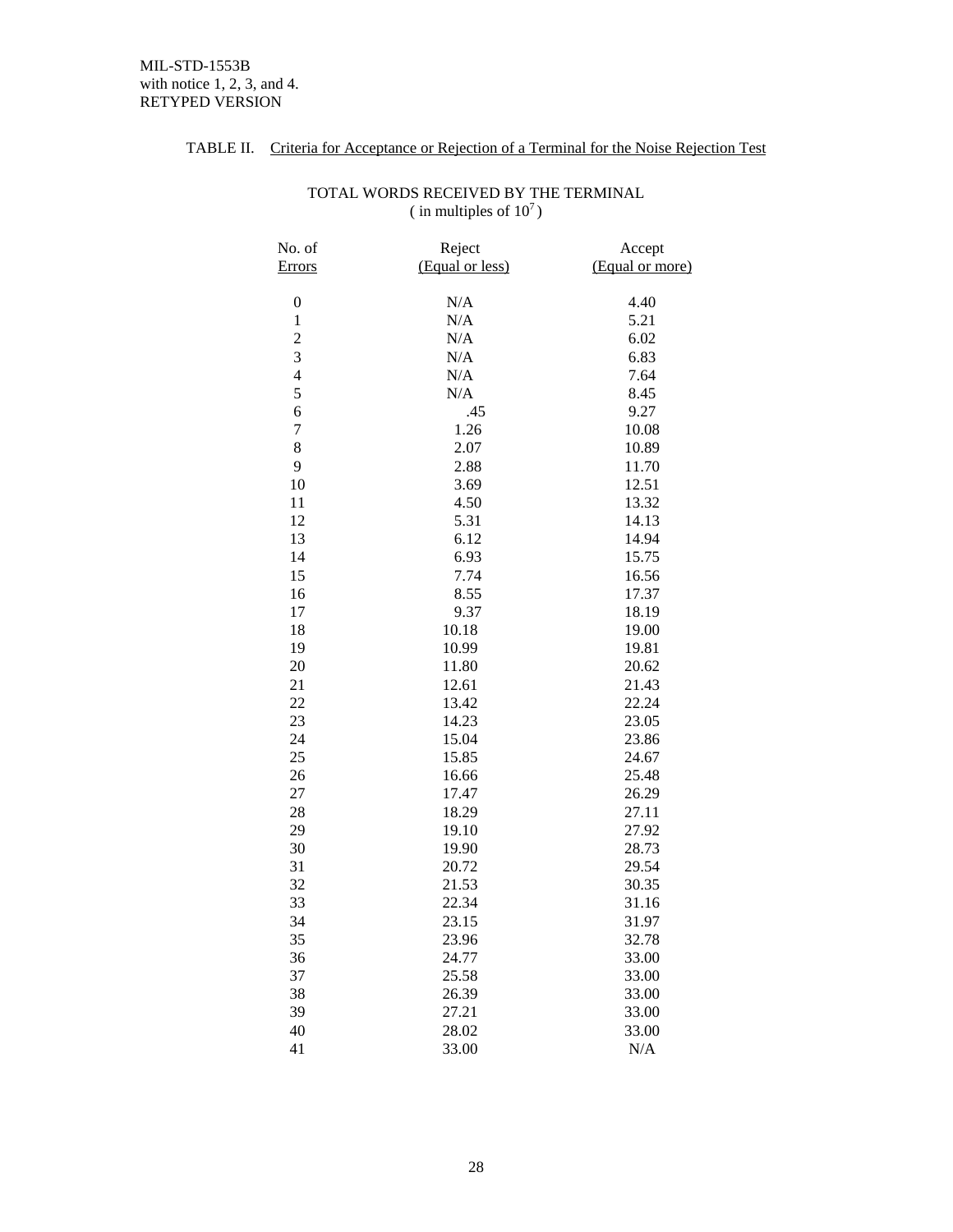#### **4.5.2.2.1.2 Output waveform**

The waveform, when measured at point A on Figure 12, shall have zero crossing deviations which are equal to, or less than, 25.0 ns from the ideal crossing point, measured with respect to the previous zero crossing (i.e.,  $.5 \pm .025$  µs,  $1.0 \pm .025$  µs,  $1.5 \pm .025$  µs, and  $2.0 \pm .025$  µs). The rise and fall time of this waveform shall be from 100.0 to 300.0 ns when measured from levels of 10 to 90 percent of full waveform peak-to-peak, line-to-line, voltage as shown on Figure 13. Any distortion of the waveform including overshoot and ringing shall not exceed  $\pm 300.0$  mV peak, line-to-line, as measured at point A, Figure 12.

#### **4.5.2.2.1.3 Output noise**

Any noise transmitted when the terminal is receiving or has power removed, shall not exceed a value of 5.0 mV, RMS, line-to-line, as measured at point A on Figure 12.

#### **4.5.2.2.1.4 Output symmetry**

From the time beginning 2.5 µs after the mid-bit crossing of the parity bit of the last word transmitted by a terminal, the maximum voltage at point A of Figure 12 shall be no greater than  $\pm$  90.0 mV peak, line-toline. This shall be tested with the terminal transmitting the maximum number of words it is designed to transmit, up to 33. This test shall be run six times with each word in a contiguous block of words having the same bit pattern. The six word contents that shall be used are  $8000_{16}$ ,  $7FFF_{16}$ ,  $0000_{16}$ ,  $FFF_{16}$ ,  $5555_{16}$ ,  $AAAA_{16}$ . The output of the terminal shall be as specified in 4.5.2.2.1.1 and 4.5.2.2.1.2.

#### **4.5.2.2.2 Terminal input characteristics**

The following characteristics shall be measured independently.

#### **4.5.2.2.2.1 Input waveform compatibility**

The terminal shall be capable of receiving and operating with the incoming signals specified herein, and shall accept waveform varying from square wave to sine wave with a maximum zero crossing deviation from the ideal with respect to the previous zero crossing of plus or minus 150 ns, (i.e.,  $2.0 \pm .15$  µs, 1.5  $\pm$  .15  $\mu$ s, 1.0  $\pm$  .15  $\mu$ s, .5  $\pm$  .15  $\mu$ s). The terminal shall respond to an input signal whose peak-to-peak amplitude, line-to-line, is within the range of 1.2 to 20.0 V. The terminal shall not respond to an input signal whose peak-to-peak amplitude, line-to-line, is within the range of 0.0 to .28 V. The voltages are measured at point A on Figure 10.

#### **4.5.2.2.2.2 Common mode rejections**

Any signals from DC to 2.0 MHz, with amplitudes equal to or less than  $\pm$  10.0 V peak, line-to-ground, measured at point A on Figure 10, shall not degrade the performance of the receiver.

#### **4.5.2.2.2.3 Input impedance**

The magnitude of the terminal input impedance, when the RT is not transmitting, or has power removed, shall be a minimum of 2000.0 ohms within the frequency range of 75.0 kHz to 1.0 MHz. This impedance is that measured line-to-line at point A on Figure 10.

#### **4.5.2.2.2.4 Noise rejection**

The terminal shall exhibit a maximum word error rate of one part in  $10^7$ , on all words received by the terminal, after validation checks specified in 4.4, when operating in the presence of additive white Gaussian noise distributed over a bandwidth of 1.0 kHz to 4.0 MHz at an RMS amplitude of 200 mV. A word error shall include any fault which causes the message error bit to be set in the terminal's status word, or one which causes a terminal to not respond to a valid command. The word error rate shall be measured with a 3.0 V peak-to-peak, line-to-line, input to the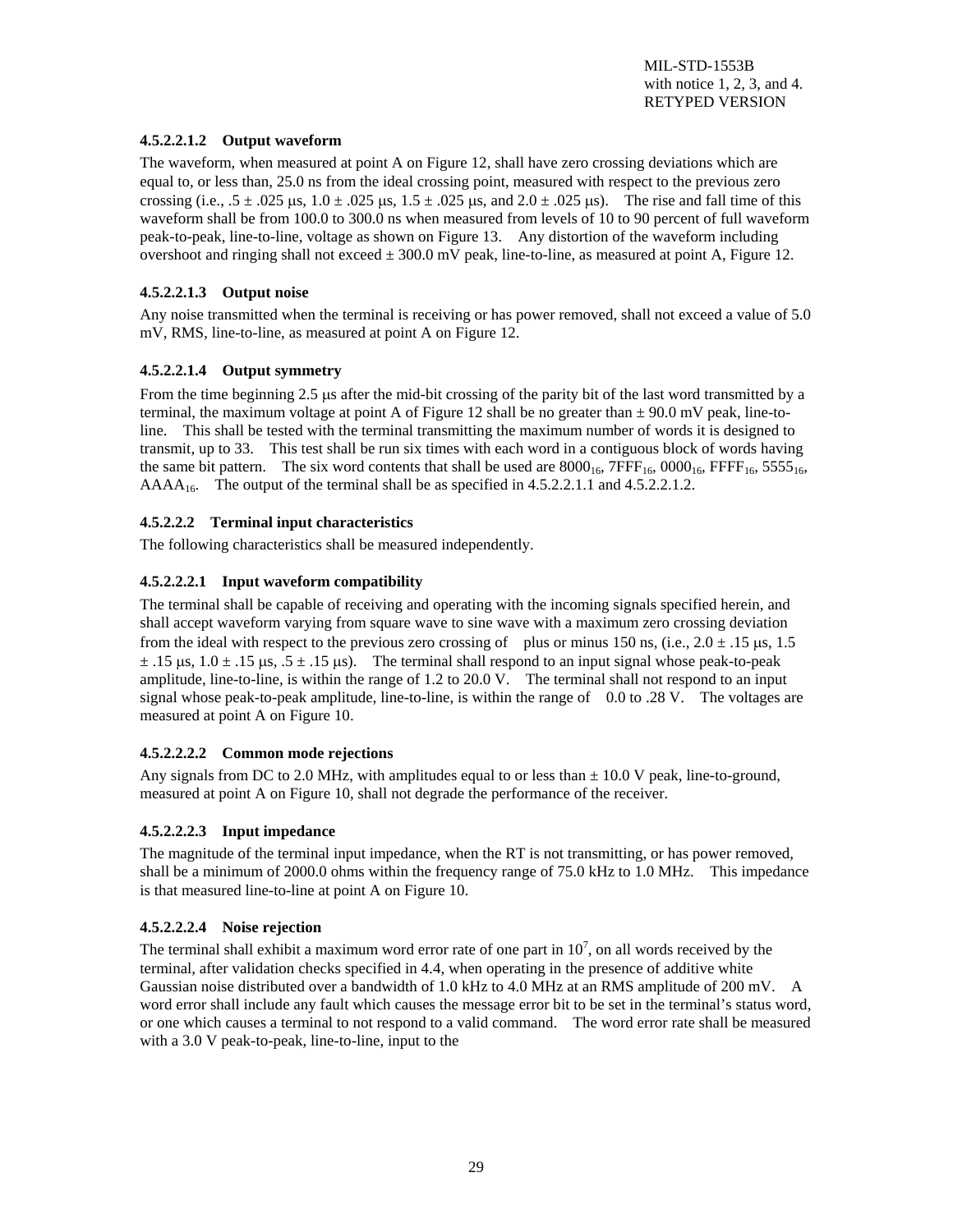terminal as measured at point A on Figure 10. The noise tests shall be run continuously until, for a particular number of failures, the number of words received by the terminal, including both command and data words, exceeds the required number for acceptance of the terminal, or is less than the required number for rejection of the terminal, as specified in Table II. All data words used in the tests shall contain random bit patterns. These bit patterns shall be unique for each data word in a message, and shall change randomly from message to message.

#### **4.6 Redundant data bus requirements**

If redundant data buses are used, the requirements as specified in the following paragraphs shall apply to those data buses.

#### **4.6.1 Electrical isolation**

All terminals shall have a minimum of 45 dB isolation between data buses. Isolation here means the ratio in dB between the output voltage on the active data bus and the output voltage on the inactive data bus. This shall be measured using the test configuration specified in 4.5.2.1.1 or 4.5.2.2.1 for each data bus. Each data bus shall be alternately activated with all measurements being taken at point A on Figure 12 for each data bus.

#### **4.6.2 Single event failures**

All data buses shall be routed to minimize the possibility that a single event failure to a data bus shall cause the loss of more than that particular data bus.

#### **4.6.3 Dual standby redundant data bus**

If a dual redundant data bus is used, then it shall be a dual standby redundant data bus as specified in the following paragraphs.

#### **4.6.3.1 Data bus activity**

Only one data bus can be active at any given time except as specified in 4.6.3.2.

#### **4.6.3.2 Superseding valid commands**

If while operating on a command, a terminal receives another valid command, from the other data bus, it shall reset and respond to the new command on the data bus on which the new command is received. The terminal shall respond to the new command as specified in 4.3.3.8.

# **5. DETAIL REQUIREMENTS**

(Not Applicable)

Army - AS

Custodians: Preparing Activity: Army - EL Air Force - 11

Air Force - 11 Project MISC-0D03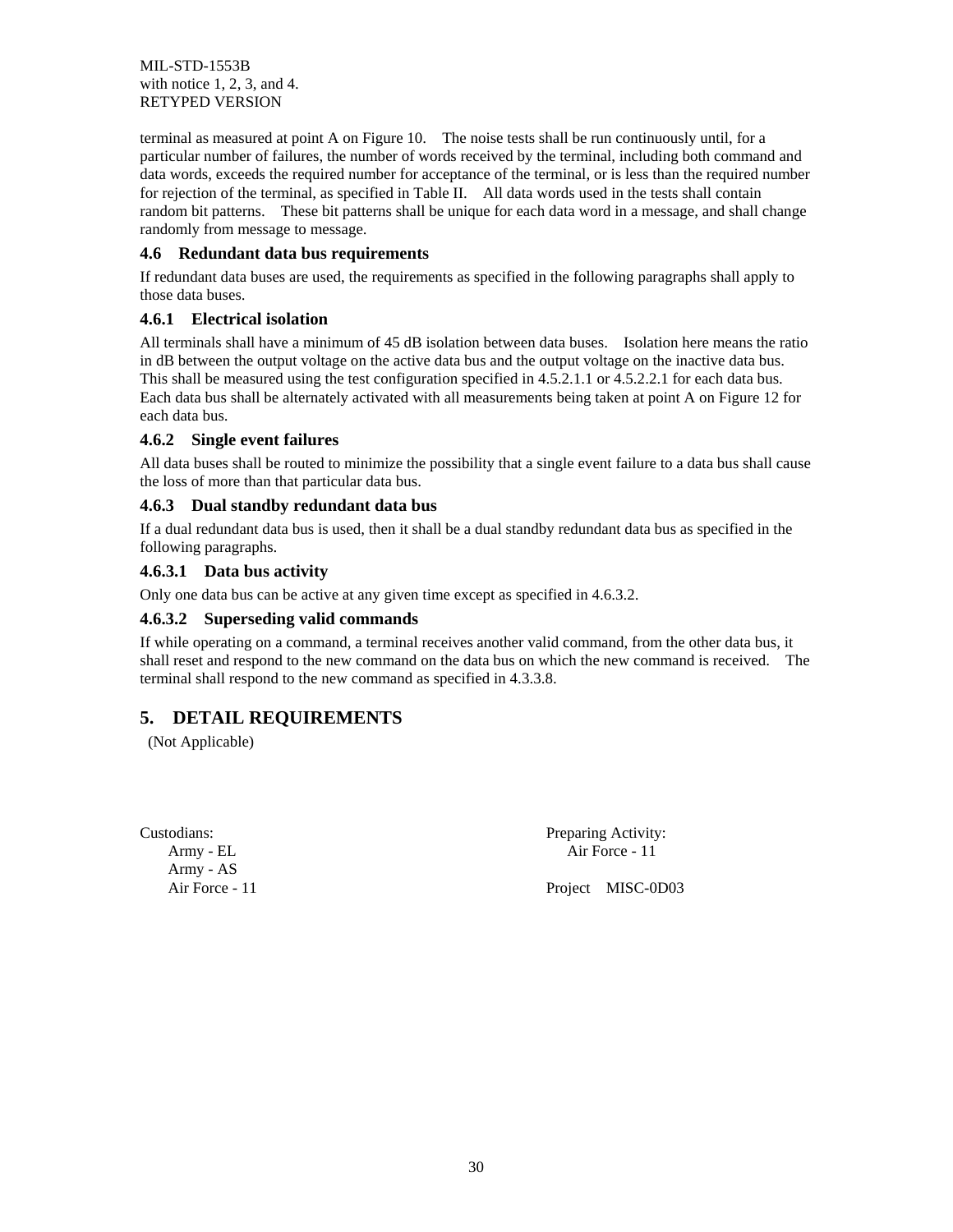#### APPENDIX

# **10. GENERAL**

The following paragraphs in this appendix are presented in order to discuss certain aspects of the standard in a general sense. They are intended to provide a user of the standard more insight into the aspects discussed.

#### **10.1 Redundancy**

It is intended that this standard be used to support rather than to supplant the system design process. However, it has been found, through application experience in various aircraft, that the use of a dual standby redundancy technique is very desirable for use in integrating mission avionics. For this reason, this redundancy scheme is defined in 4.6 of this standard. None the less, the system designer should utilize this standard as the needs of a particular application dictate. The use of redundancy, the degree to which it is implemented, and the form which it takes must be determined on an individual application basis. Figures 10.1 and 10.2 illustrate some possible approaches to dual redundancy. These illustrations are not intended to be inclusive, but rather representative. It should be noted that analogous approaches exist for the triple and quad redundant cases.

#### **10.2 Bus controller**

The bus controller is a key part of the data bus system. The functions of the bus controller, in addition to the issuance of commands, must include the constant monitoring of the data bus and the traffic on the bus. It is envisioned that most of the routine minute details of bus monitoring (e.g., parity checking, terminal non-response time-out, etc.) will be embodied in hardware, while the algorithms for bus control and decision making will reside in software. It is also envisioned that, in general, the bus controller will be a general purpose computer with a special input/output (I/O) to interface with the data bus. It is of extreme importance in bus controller design that the bus controller be readily able to accommodate terminals of differing protocol's and status word bits used. Equipment designed to MIL-STD-1553A will be in use for a considerable period of time; thus, bus controllers must be capable of adjusting to their differing needs. It is also important to remember that the bus controller will be the focal point for modification and growth within the multiplex system, and thus the software must be written in such a manner as to permit modification with relative ease.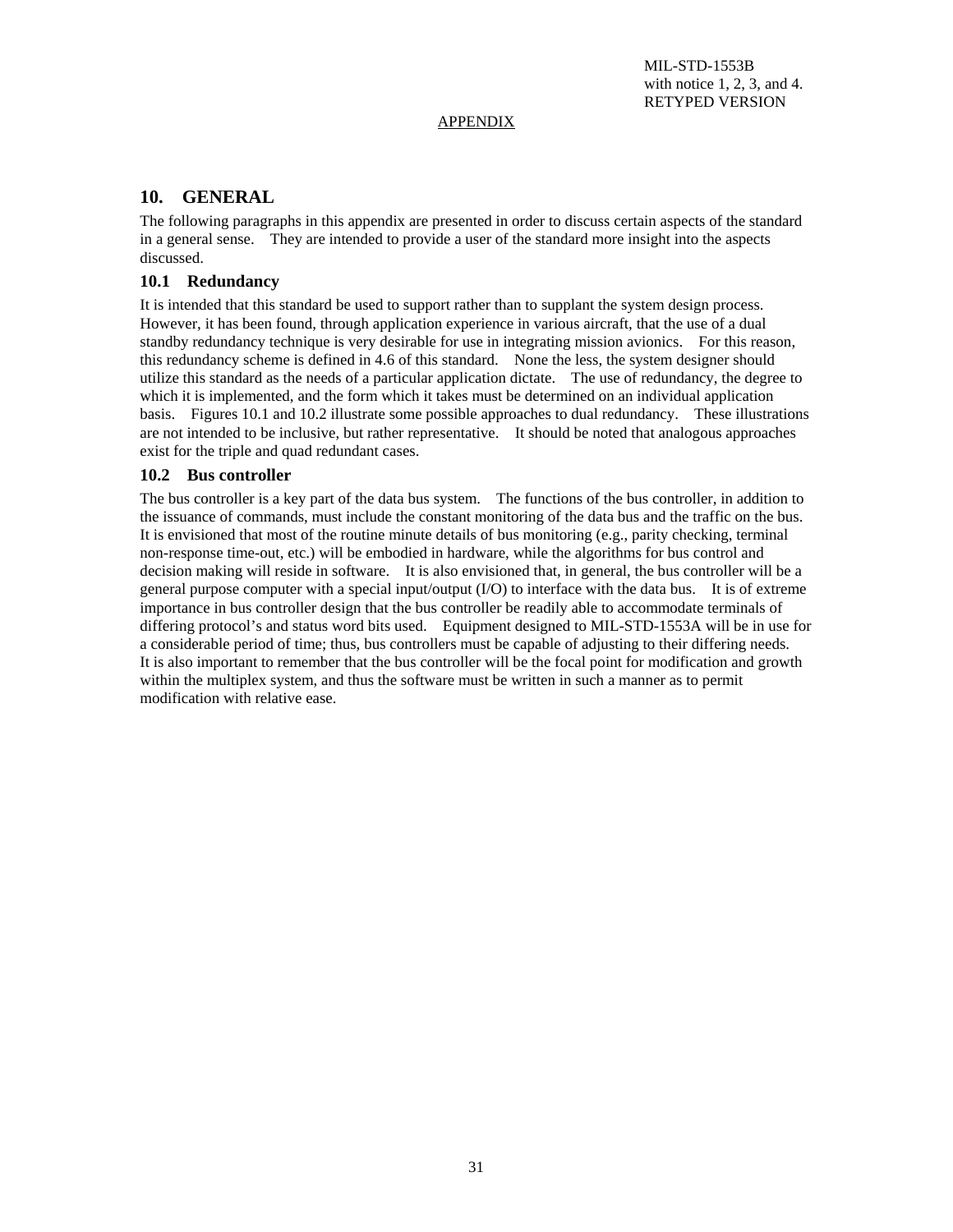

FIGURE 10.1. **Illustration of Possible Redundancy** 





Figure 10.2

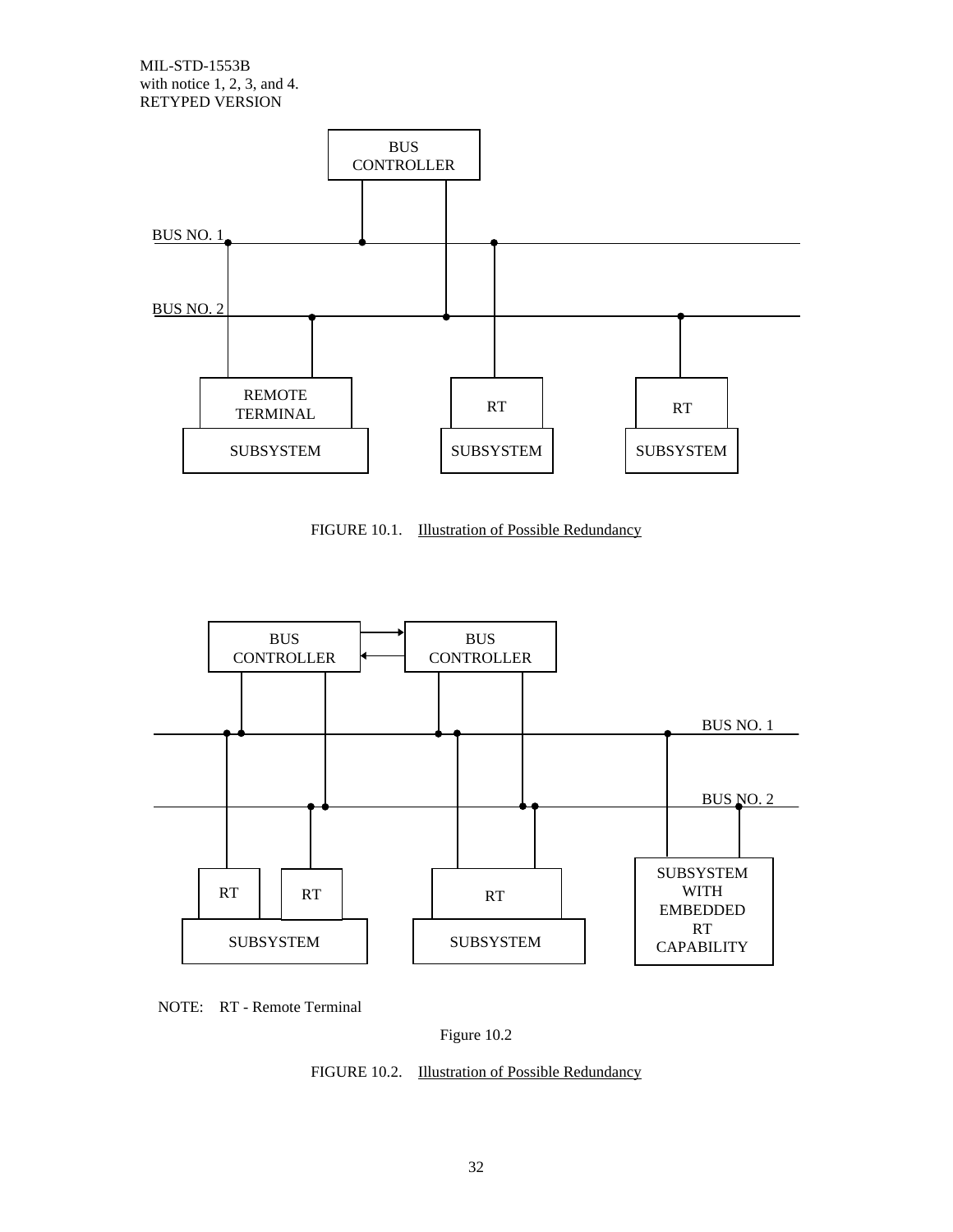#### **\*10.3 Multiplex selection criteria**

The selection of candidate signals for multiplexing is a function of the particular application involved, and criteria will in general vary from system to system. Obviously, those signals which have bandwidths of 400 Hz or less are prime candidates for inclusion on the bus. It is also obvious that video, audio, and high speed parallel digital signals should be excluded. The area of questionable application is usually between 400 Hz and 3 KHz bandwidth. The transfer of these signals on the data bus will depend heavily upon the loading of the bus in a particular application. The decision must be based on projected future bus needs as well as the current loading. Another class of signals which in general are not suitable for multiplexing are those which can be typified by a low rate (over a mission) but possessing a high priority or urgency. Examples of such signals might be a nuclear event detector output or a missile launch alarm from a warning receiver. Such signals are usually better left hardwired, but they may be accommodated by the multiplex system if a direct connection to the bus controller's interrupt hardware is used to trigger a software action in response to the signal.

#### **\*10.4 High reliability requirements**

The use of simple parity for error detection within the multiplex bus system was dictated by a compromise between the need for reliable data transmission, system overhead, and remote terminal simplicity. Theoretical and empirical evidence indicates that an undetected bit error rate of  $10^{-12}$  can be expected from a practical multiplex system built to this standard. If a particular signal requires a bit error rate which is better than that provided by the parity checking, then it is incumbent upon the system designer to provide the reliability within the constraints of the standard or to not include this signal within the multiplex bus system. A possible approach in this case would be to have the signal source and sink provide appropriate error detection and correction encoding/decoding and employ extra data words to transfer the information. Another approach would be to partition the message, transmit a portion at a time, and then verify (by interrogation) the proper transfer of each segment.

#### **\*10.5 Stubbing**

Stubbing is the method wherein a separate line is connected between the primary data bus line and a terminal. The direct connection of a stub line causes a mismatch which appears on the waveforms. This mismatch can be reduced by filtering at the receiver and by using bi-phase modulation. Stubs are often employed not only as a convenience in bus layout but as a means of coupling a unit to the line in such a manner that a fault on the stub or terminal will not greatly affect the transmission line operation. In this case, a network is employed in the stub line to provide isolation from the fault. These networks are also used for stubs that are of such length that the mismatch and reflection degrades bus operation. The preferred method of stubbing is to use transformer coupled stubs, as defined in 4.5.1.5.1. This method provides the benefits of DC isolation, increased common mode protection, a doubling of effective stub impedance, and fault isolation for the entire stub and terminal. Direct coupled stubs, as defined in 4.5.1.5.2 of this standard, should be avoided if at all possible. Direct coupled stubs provide no DC isolation or common mode rejection for the terminal external to its subsystem. Further, any shorting fault between the subsystems internal isolation resistors (usually on a circuit board) and the main bus junction will cause failure of that entire bus. It can be expected that when the direct coupled stub length exceeds 1.6 feet, that it will begin to distort the main bus waveforms. Note that this length includes the cable runs internal to a given subsystem.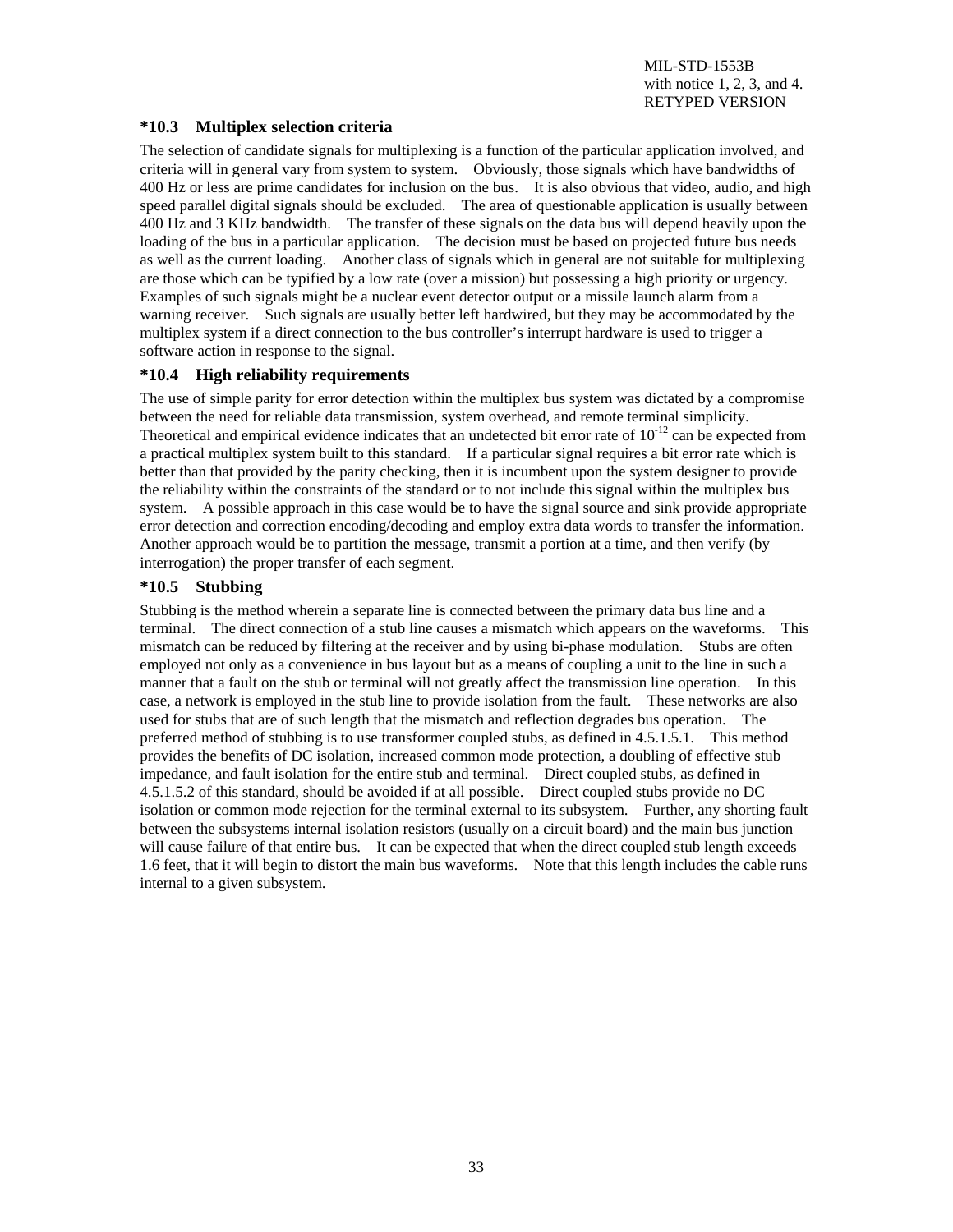#### **\*10.6 Use of broadcast option**

The use of a broadcast message as defined in 4.3.3.6.7 of this standard represents a significant departure from the basic philosophy of this standard in that it is a message format which does not provide positive closed-loop control of bus traffic. The system designer is strongly encouraged to solve any design problems through the use of the three basic message formats without resorting to use of the broadcast option. If system designers do choose to use the broadcast command, they should carefully consider the potential effects of a missed broadcast message, and the subsequent implications for fault or error recovery design in the remote terminals and bus controllers.

#### **\*10.7 Other related documents**

Several documents exist which are related to this standard. MIL-HDBK-1553 describes implementation practices for this standard and other related data. This standard is embodied in or referenced by the following international documents: NATO STANAG 3838, ASCC Air Standard 50/2, and UK DEF STAN 00-18 (PART 2)/Issue 1.

# **\*20. REFERENCED DOCUMENTS**

Not applicable.

# **\*30. GENERAL REQUIREMENTS**

#### **\*30.1 Option selection**

This section of the appendix shall select those options required to further define portions of the standard to enhance tri-service interoperability. References in parentheses are to paragraphs in this standard which are affected.

#### **\*30.2 Application**

Section 30 of this appendix shall apply to all dual standby redundant applications for the Army, Navy, and Air Force. All Air Force aircraft internal avionics applications shall be dual standby redundant, except where safety critical or flight critical requirements dictate a higher level of redundancy.

#### **\*30.3 Unique address (4.3.3.5.1.2)**

All remote terminals shall be capable of being assigned any unique address from decimal address 0 (00000) through decimal address 30 (11110). The address shall be established through an external connector, which is part of the system wiring and connects to the remote terminal. Changing the unique address of a remote terminal shall not require the physical modification or manipulation of any part of the remote terminal. The remote terminal shall, as a minimum, determine and validate its address during power-up conditions. No single point failure shall cause a terminal to validate a false address. The remote terminal shall not respond to any messages if it has determined its unique address is not valid.

Supersedes page 34 dated 12 February 1980.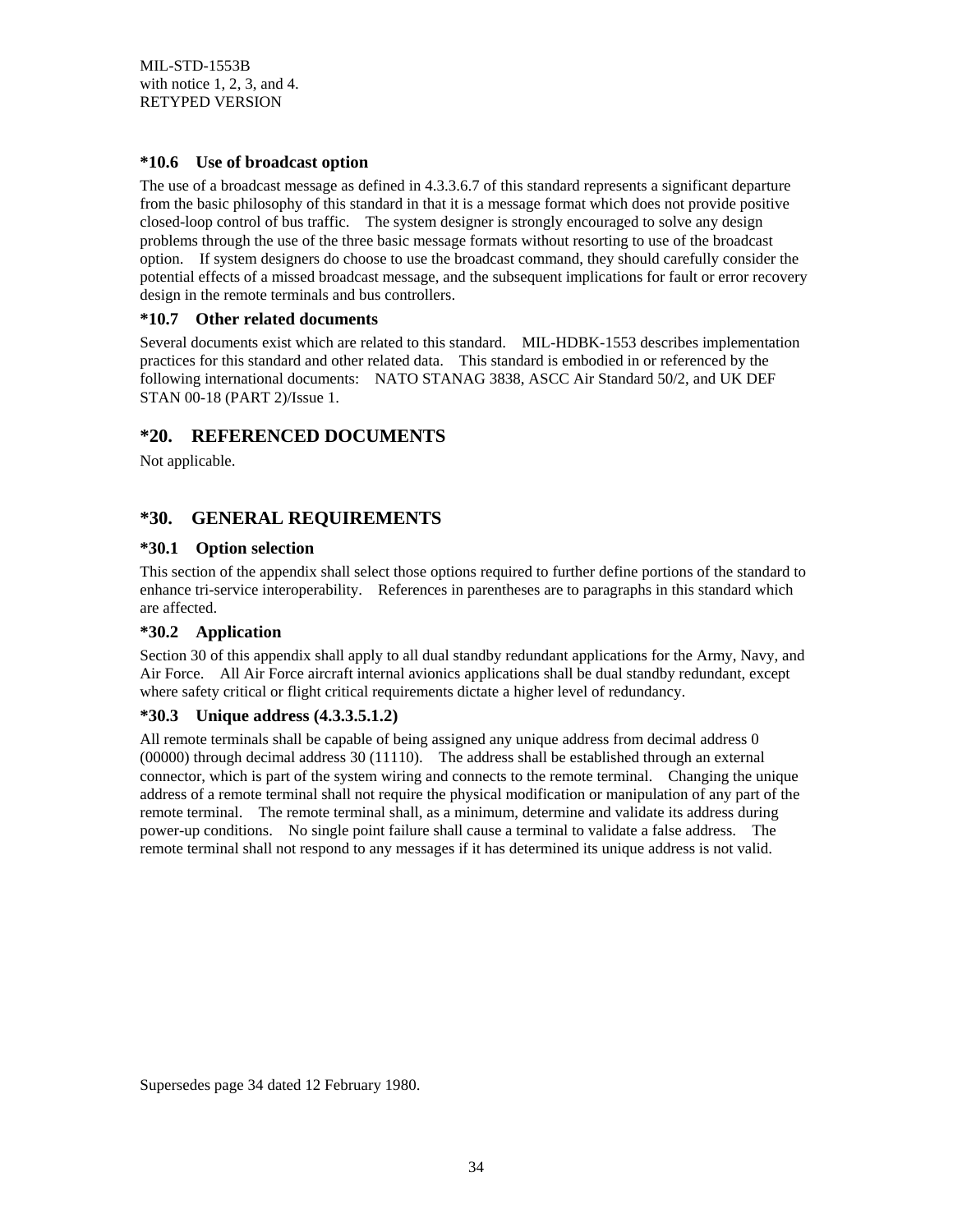#### **\*30.4 Mode codes (4.3.3.5.1.7)**

#### **\*30.4.1 Subaddress/mode (4.3.3.5.1.4)**

An RT shall have the capability to respond to mode codes with both subaddress/mode of 00000 and 11111. Bus controllers shall have the capability to issue mode commands with both subaddress/mode of 00000 and 11111. The subaddress/mode of 00000 and 11111 shall not convey different information.

#### **\*30.4.2 Required mode codes (4.3.3.5.1.7)**

#### **\*30.4.2.1 Remote terminal required mode codes**

An RT shall implement the following mode codes as a minimum:

| Mode Code | Function                      |
|-----------|-------------------------------|
| 00010     | Transmit status word          |
| 00100     | Transmitter shutdown          |
| 00101     | Override transmitter shutdown |
| 01000     | Reset remote terminal         |

#### **\*30.4.2.2 Bus controller required mode codes**

The bus controller shall have the capability to implement all of the mode codes as defined in 4.3.3.5.1.7. For Air Force applications, the dynamic bus control mode command shall never be issued by the bus controller.

#### **\*30.4.3 Reset remote terminal (4.3.3.5.1.7.9)**

An RT receiving the reset remote terminal mode code shall respond with a status word as specified in 4.3.3.5.1.7.9 and then reset. While the RT is being reset, the RT shall respond to a valid command with any of the following: no response on either data bus, status word transmitted with the busy bit set, or normal response. If any data is transmitted from the RT while it is being reset, the information content of the data shall be valid. An RT receiving this mode code shall complete the reset function within 5.0 milliseconds following transmission of the status word specified in 4.3.3.5.1.7.9. The time shall be measured from the mid-bit zero crossing of the parity bit of the status word to the mid-sync zero crossing of the command word at point A on Figures 9 and 10.

#### **\*30.4.4 Initiate RT self test (4.3.3.5.1.7.4)**

If the initiate self test mode command is implemented in the RT, then the RT receiving the initiate self test mode code shall respond with a status word as specified in 4.3.3.5.1.7.4 and then initiate the RT self test function. Subsequent valid commands may terminate the self-test function. While the RT self test is in progress, the RT shall respond to a valid command with any of the following: no response on either data bus, status word transmitted with the busy bit set, or normal response. If any data is transmitted from the RT while it is in self test, the information content of the data shall be valid. An RT receiving this mode code shall complete the self test function and have the results of the self test available within 100.0 milliseconds following transmission of the status word specified in 4.3.3.5.1.7.4. The time shall be measured from the mid-bit zero crossing of the parity bit of the status word to the mid-sync zero crossing of the command word at point A on Figures 9 and 10.

Supersedes page 35 dated 12 February 1980.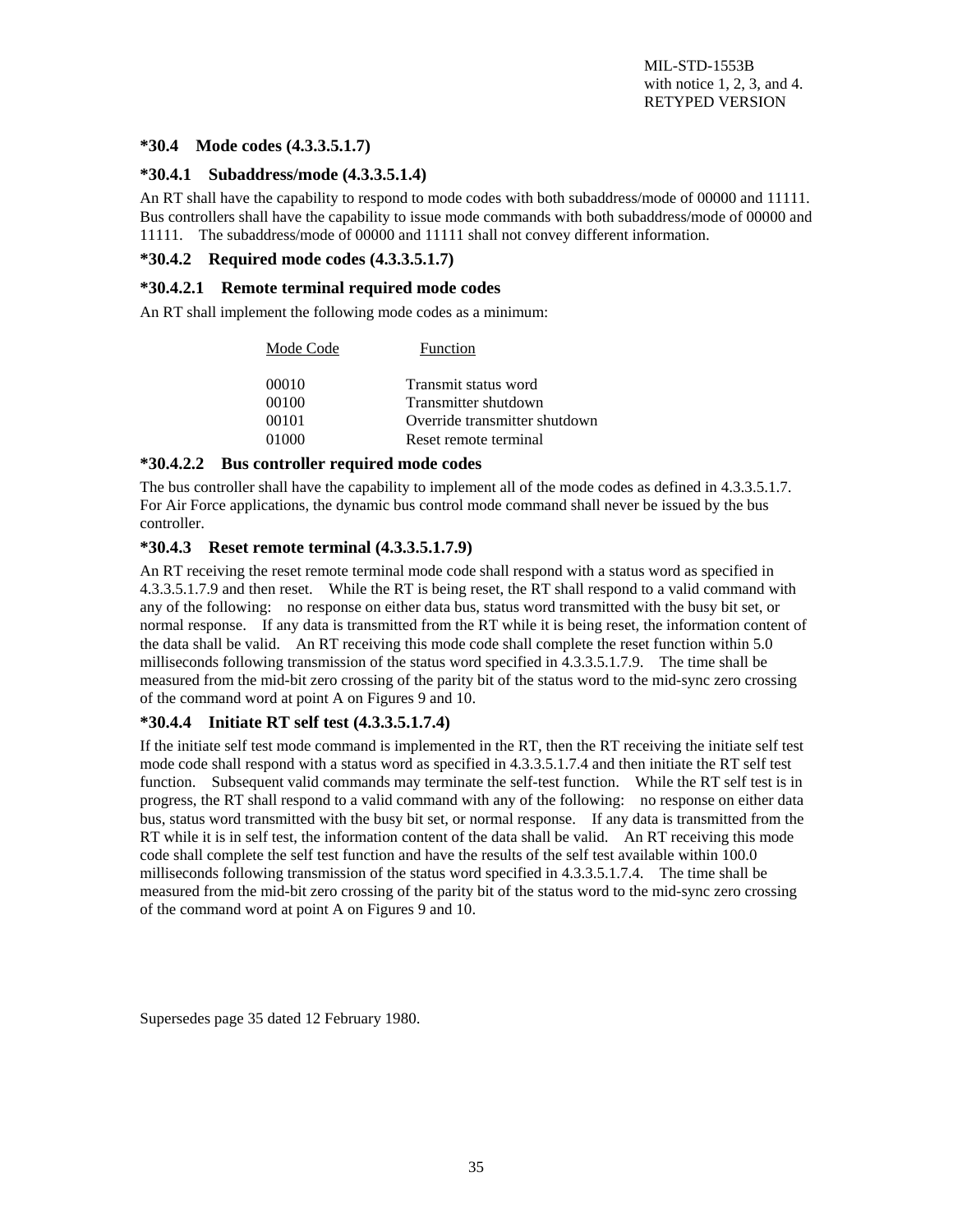#### **\*30.5 Status word bits (4.3.3.5.3)**

#### **\*30.5.1 Information content**

The status word transmitted by an RT shall contain valid information at all times, e.g., following RT power up, during initialization, and during normal operation.

#### **\*30.5.2 Status bit requirements (4.3.3.5.3)**

An RT shall implement the status bits as follows:

Message error bit (4.3.3.5.3.3) - Required

Instrumentation bit (4.3.3.5.3.4) - Always logic zero

Service request bit (4.3.3.5.3.5) - Optional

Reserved status bits (4.3.3.5.3.6) - Always logic zero

Broadcast command received bit (4.3.3.5.3.7) - If the RT implements the broadcast option, then this bit shall be required.

Busy bit (4.3.3.5.3.8) - As required by 30.5.3

- Subsystem flag bit (4.3.3.5.3.9) If an associated subsystem has the capability for self test, then this bit shall be required.
- Dynamic bus control acceptance bit (4.3.3.5.3.10) If the RT implements the dynamic bus control function, then this bit shall be required.

Terminal flag bit (4.3.3.5.3.11) - If an RT has the capability for self test, then this bit shall be required.

#### **\*30.5.3 Busy bit (4.3.3.5.3.8)**

The existence of busy conditions is discouraged. However, any busy condition, in the RT or the subsystem interface that would affect communication over the bus shall be conveyed via the busy bit. Busy conditions, and thus the setting of the busy bit, shall occur only as a result of particular commands/ messages sent to an RT. Thus for a non-failed RT, the bus controller can, with prior knowledge of the remote terminal characteristics, determine when the remote terminal can become busy and when it will not be busy. However, the RT may also set the busy bit (in addition to setting the terminal flag bit or subsystem flag bit) as a result of failure/fault conditions within the RT/subsystem.

#### **\*30.6 Broadcast (4.3.3.6.7)**

The only broadcast commands allowed to be transmitted on the data bus by the bus controller shall be the broadcast mode commands identified in Table I. The broadcast option may be implemented in remote terminals. However, if implemented, the RT shall be capable of distinguishing between a broadcast and a non-broadcast message to the same subaddress for non-mode command messages. The RT address of 11111 is still reserved for broadcast and shall not be used for any other purpose.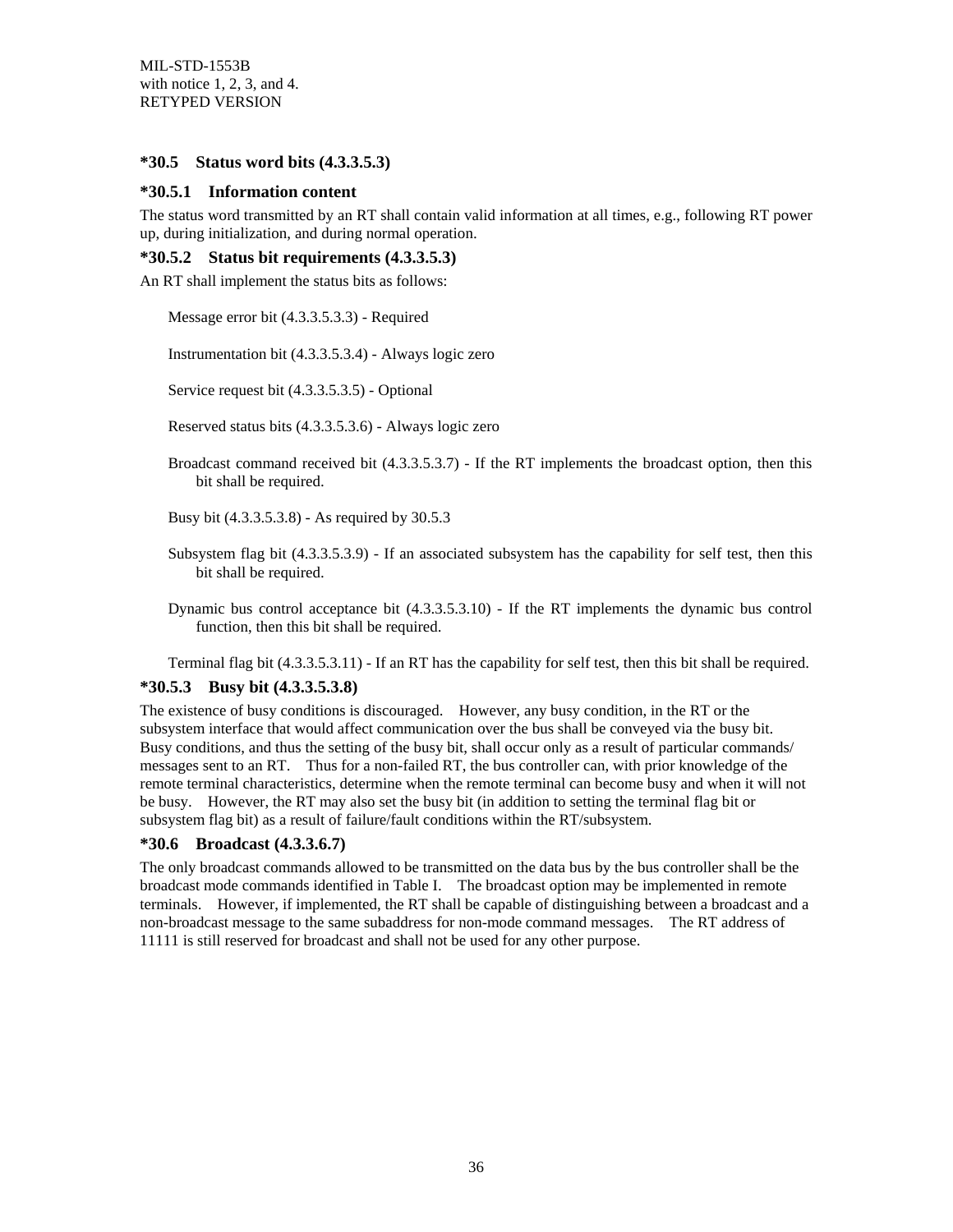#### **\*30.7 Data wrap-around (4.3.3.5.1.4)**

Remote terminals shall provide a receive subaddress to which one to N data words of any bit pattern can be received. Remote terminals shall provide a transmit subaddress from which a minimum of N data words can be transmitted. N is equal to the maximum word count from the set of all messages defined for the RT. A valid receive message to the data wrap-around receive subaddress followed by a valid transmit command to the data wrap-around transmit subaddress, with the same word count and without any intervening valid commands to that RT, shall cause the RT to respond with each data word having the same bit pattern as the corresponding received data word. A data wrap-around receive and transmit subaddress of 30 (11110) is desired.

#### **\*30.8 Message formats (4.3.3.6)**

Remote terminals shall, as a minimum, implement the following non-broadcast message formats as defined in 4.3.3.6: RT to BC transfers, BC to RT transfers, RT to RT transfers (receive and transmit), and mode command without data word transfers. For non-broadcast messages, the RT shall not distinguish between data received during a BC to RT transfer or data received during a RT to RT transfer (receive) to the same subaddress. The RT shall not distinguish between data to be transmitted during an RT to BC transfer or data to be transmitted during an RT to RT transfer (transmit) from the same subaddress. Bus controllers shall have the capability to issue all message formats defined in 4.3.3.6.

#### **\*30.9 RT to RT validation (4.3.3.9)**

For RT to RT transfers, in addition to the validation criteria specified in 4.4.3.6, if a valid receive command is received by the RT and the first data word is received after 57.0 plus or minus 3.0 microseconds, the RT shall consider the message invalid and respond as specified in 4.4.3.6. The time shall be measured from the mid-bit zero crossing of the parity bit of the receive command to the mid-sync zero crossing of the first expected data word at point A as shown on Figures 9 and 10. It is recommended that the receiving RT of an RT to RT transfer verify the proper occurrence of the transmit command word and status word as specified in 4.3.3.6.3.

#### **\*30.10 Electrical characteristics (4.5)**

#### **\*30.10.1 Cable shielding (4.5.1.1)**

The cable shield shall provide a minimum of 90.0 percent coverage.

#### **\*30.10.2 Shielding (4.5.1)**

All cable to connector junctions, cable terminations, and bus-stub junctions shall have continuous 360 degree shielding which shall provide a minimum of 75.0 percent coverage.

#### **\*30.10.3 Connector polarity**

For applications that use concentric connectors or inserts for each bus, the center pin of the connector or insert shall be used for the high (positive) Manchester bi-phase signal. The inner ring shall be used for the low (negative) Manchester bi-phase signal.

#### **\*30.10.4 Characteristic impedance (4.5.1.2)**

The actual (not nominal) characteristic impedance of the data bus cable shall be within the range of 70.0 ohms to 85.0 ohms at a sinusoidal frequency of 1.0 megahertz.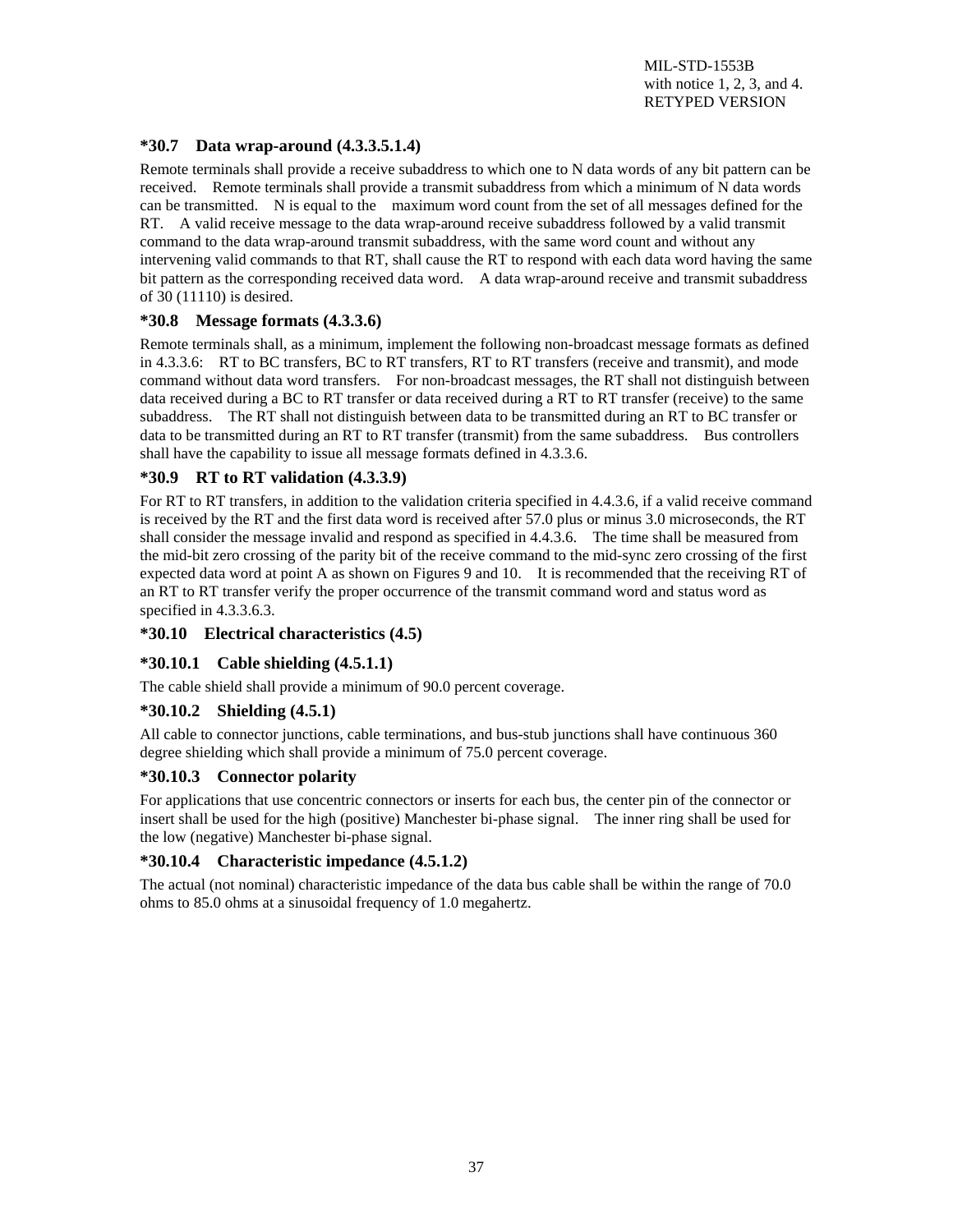#### **\*30.10.5 Stub coupling (4.5.1.5)**

For Navy applications, each terminal shall have both transformer and direct coupled stub connections externally available. For Navy systems using these terminals, either transformer or direct coupled connections may be used. For Army and Air Force applications, each terminal shall have transformer coupled stub connections, but may also have direct coupled stub connections. For Army and Air Force systems, only transformer coupled stub connections shall be used. Unused terminal connections shall have a minimum of 75 percent shielding coverage.

#### **\*30.10.6 Power on/off noise**

A terminal shall limit any spurious output during a power-up or power-down sequence. The maximum allowable output noise amplitude shall be  $\pm 250$  mV peak, line-to-line for transformer coupled stubs and ±90 mV peak, line-to-line for direct coupled stubs, measured at point A of Figure 12.